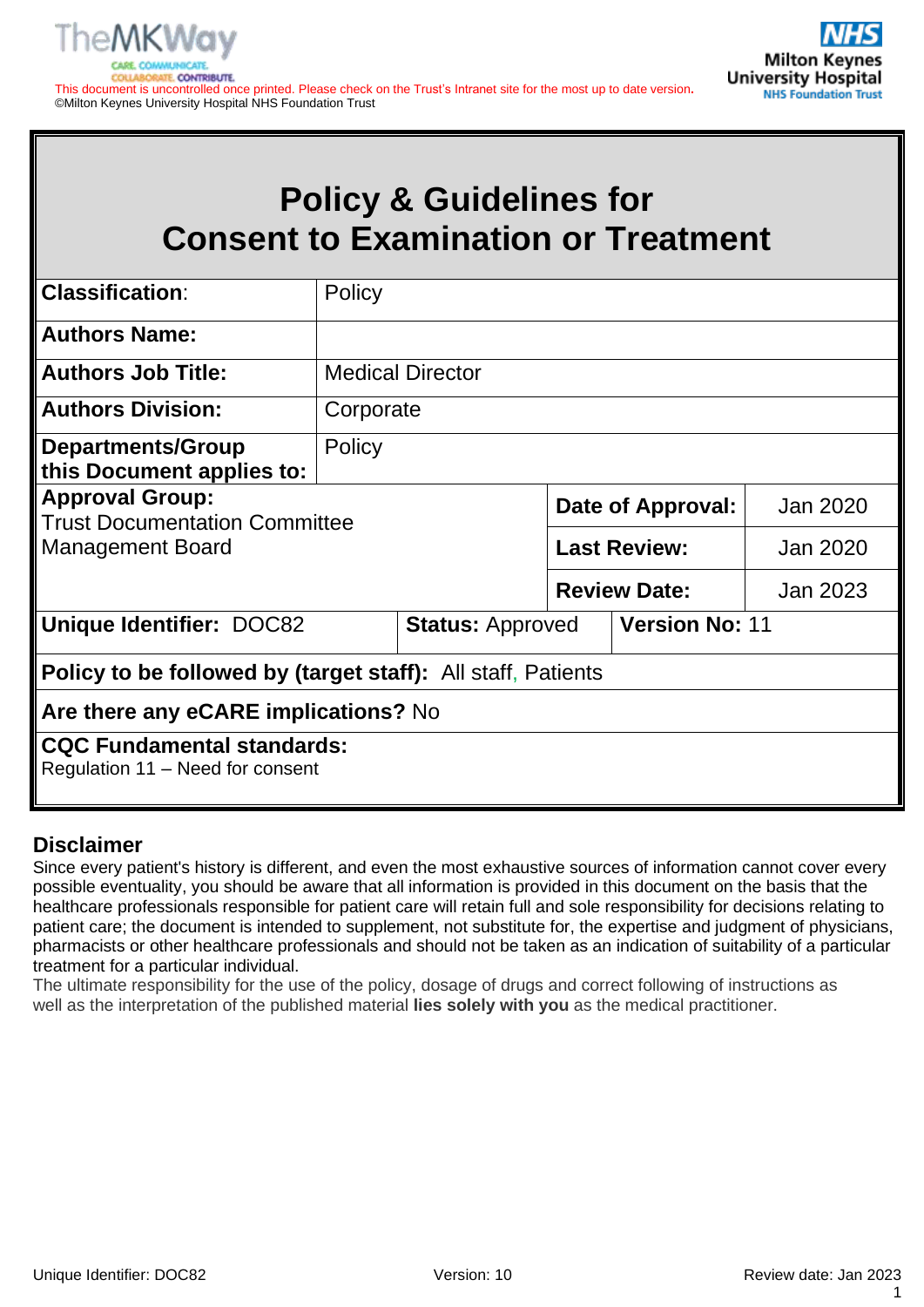

CARE, CO COLLABORATE, CONTRIBUTE.

This document is uncontrolled once printed. Please check on the Trust's Intranet site for the most up to date version**.** ©Milton Keynes University Hospital NHS Foundation Trust

# **Index**

| 6.2 Written Consent, Recording Consent and Written Information 11                    |    |
|--------------------------------------------------------------------------------------|----|
|                                                                                      |    |
|                                                                                      |    |
|                                                                                      |    |
| 6.2.4 Provision for patients who may have difficulties with understanding  14        |    |
|                                                                                      |    |
| 6.2.6 World Health Organisation (WHO) safety checks in relation to consent 14        |    |
|                                                                                      |    |
| 6.3.1 Anaesthesia.                                                                   | 15 |
|                                                                                      |    |
|                                                                                      |    |
|                                                                                      |    |
| 6.3.5 Clinical photography and conventional or digital video recordings  17          |    |
|                                                                                      |    |
|                                                                                      |    |
|                                                                                      |    |
| 7.0 Procedures to follow when patients lack capacity to give or withhold consent. 19 |    |
|                                                                                      |    |
|                                                                                      |    |
|                                                                                      |    |
|                                                                                      |    |
|                                                                                      |    |
|                                                                                      |    |
|                                                                                      |    |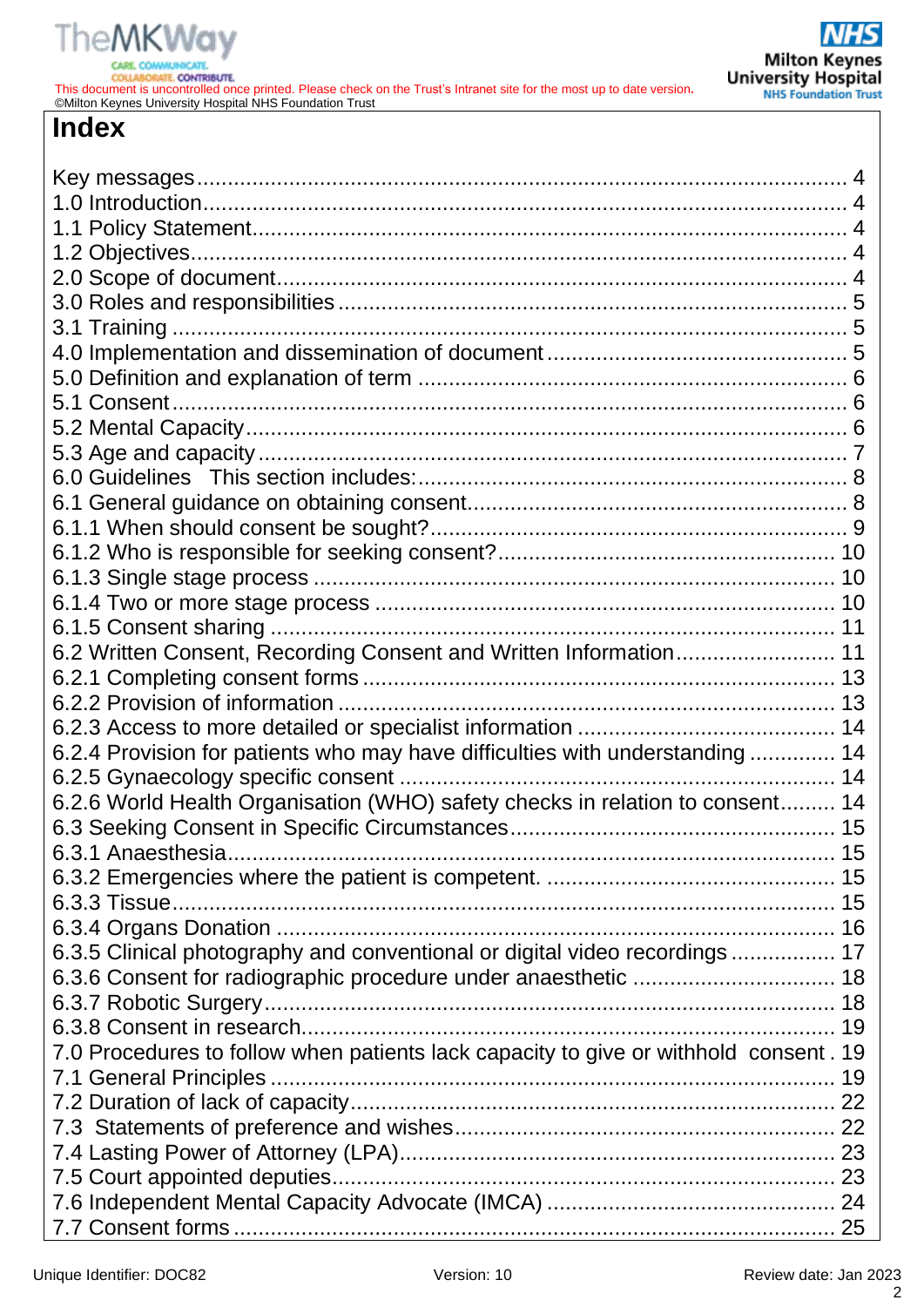# TheMKWay **CARE CO**

COLLABORATE, CONTRIBUTE. This document is uncontrolled once printed. Please check on the Trust's Intranet site for the most up to date version**.** ©Milton Keynes University Hospital NHS Foundation Trust

| Appendix 2: Current list of consent forms in use in Milton Keynes Hospital NHS |  |
|--------------------------------------------------------------------------------|--|
|                                                                                |  |
| Appendix 3: Seeking consent: remembering the patient's perspective  40         |  |
|                                                                                |  |
| Appendix 5: Consent and the Responsibility of Health Professionals  42         |  |
|                                                                                |  |
| Appendix 7: CORONERS REFERRAL - leading possibly to Post Mortem and/or         |  |
|                                                                                |  |
|                                                                                |  |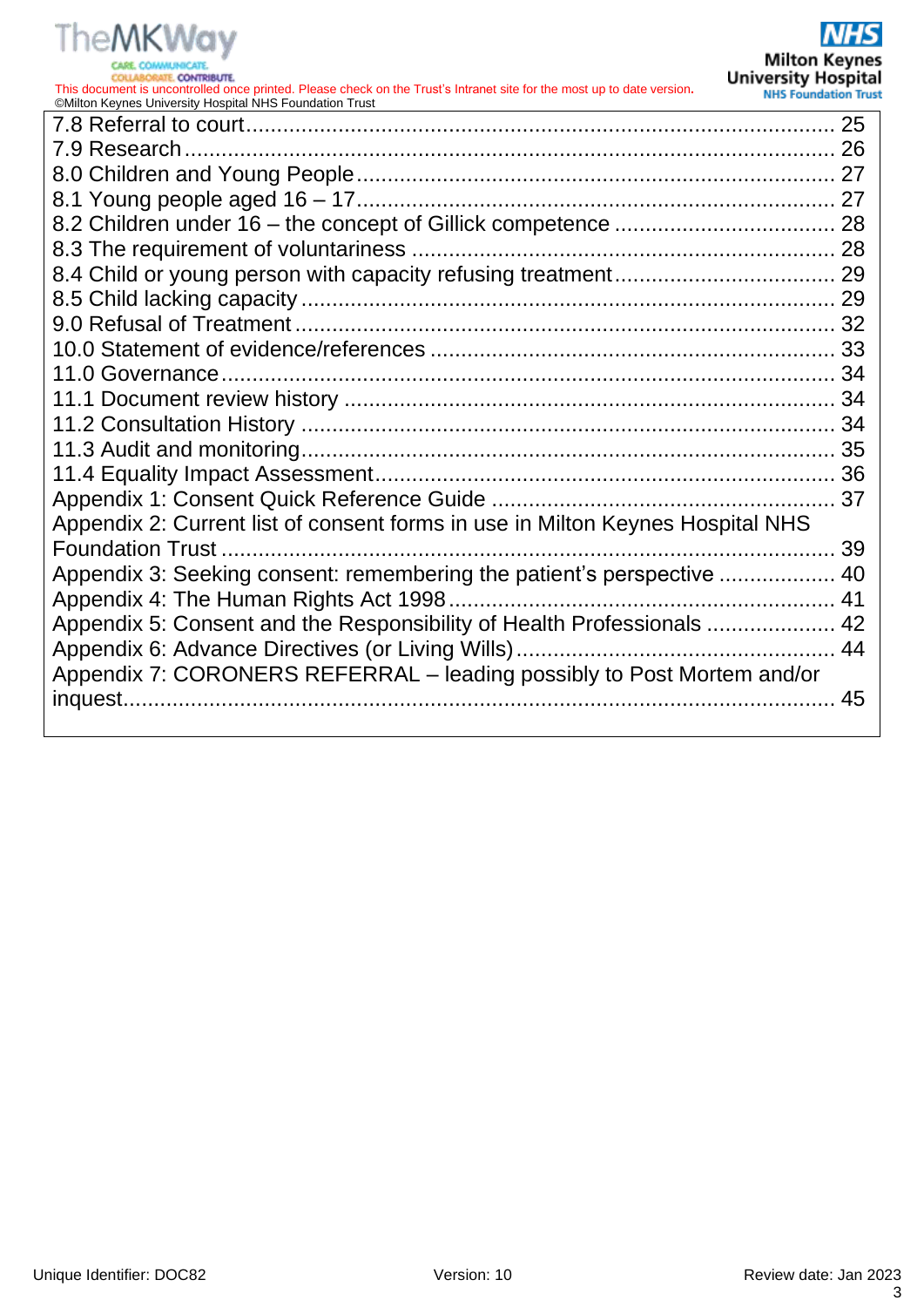



### <span id="page-3-0"></span>**Key messages**

This policy covers:

- How to obtain informed consent
- The validity of consent
- The importance of mental capacity in relation to consent
- Exceptions to the principles of consent
- The legal position in relation to consent

### <span id="page-3-1"></span>**1.0 Introduction**

### <span id="page-3-2"></span>**1.1 Policy Statement**

Since this policy was first introduced in 2002, there has been new legislation affecting the treatment of people who lack capacity to make some decisions for themselves, and this came into force in October 2007.

The General Medical Council published new guidance on consent in 2008. The Department of Health issued a revised model policy for Trusts to adopt in 2009 in defining the law for consent to examination or treatment. This policy should be read in conjunction with the Trust's Mental Capacity Act policy and Interpretation, translation and Accessing Information to meet Individual needs Policy.

### <span id="page-3-3"></span>**1.2 Objectives**

Patients have a fundamental legal and ethical right to determine what happens to their own bodies. Valid consent to treatment is therefore absolutely central in all forms of healthcare, from providing personal care to undertaking major surgery. Seeking consent is also a matter of common courtesy between health professionals and patients.

### <span id="page-3-4"></span>**2.0 Scope of document**

This policy sets out the standards and procedures in the Trust to enable health professionals to comply with the guidance. While this document is primarily concerned with healthcare, social care colleagues should also be aware of their obligations to obtain consent before providing certain forms of social care.

### **This document includes 3 sets of guidelines given in section - 6:**

- General guidance on obtaining consent;
- Written consent, recording consent and written information; and
- Seeking consent in specific circumstances, including anaesthesia, emergencies, tissue collection, photography, robotic surgery, radiographic procedure under anaesthetic and research.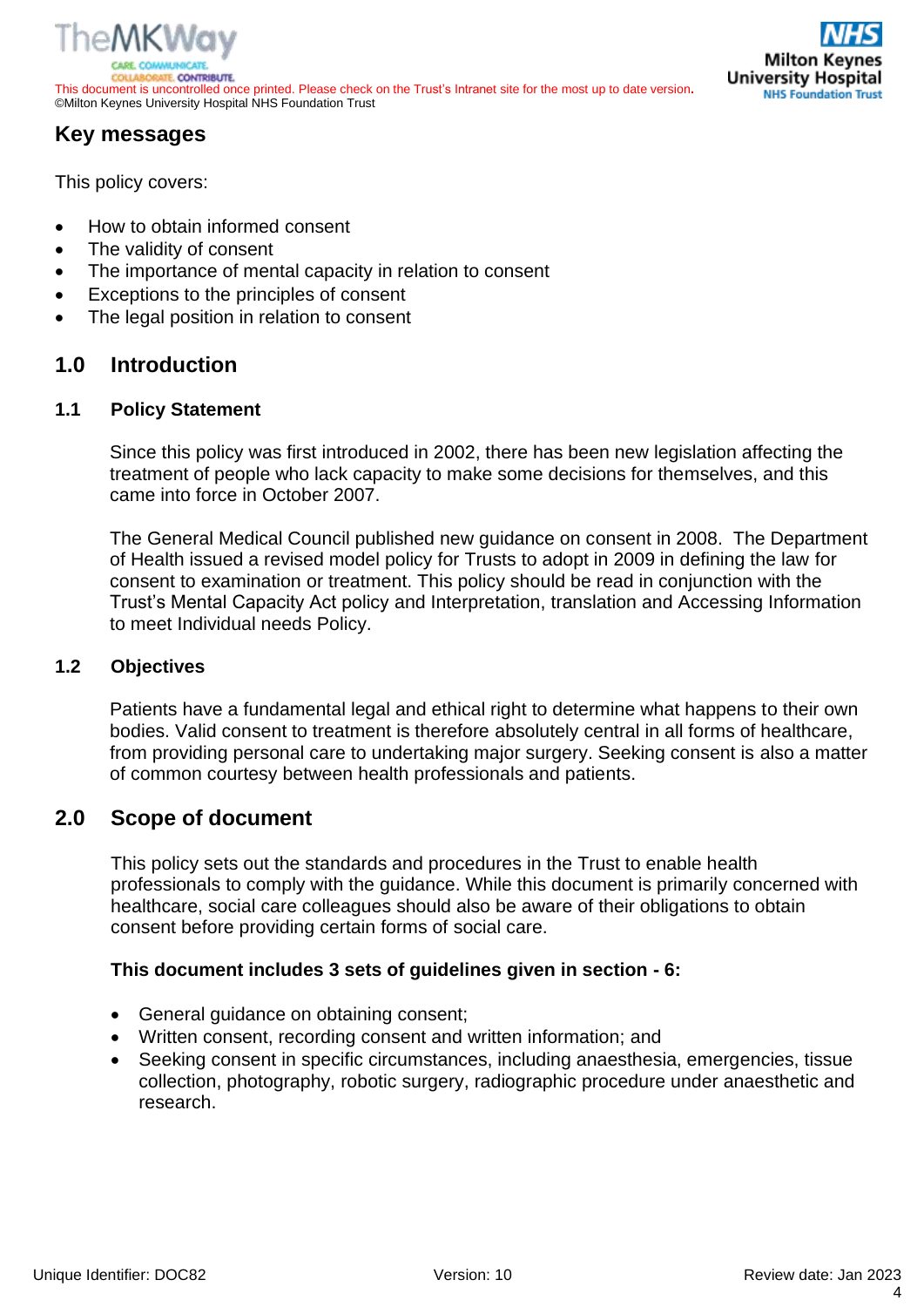# <span id="page-4-0"></span>**3.0 Roles and responsibilities**

| <b>Role</b>                                  | <b>Responsibility</b>                  |
|----------------------------------------------|----------------------------------------|
| Clinical lead for the service in discussion  | Deciding which procedures need         |
| with the Medical Director/Clinical Directors | formal, written consent and which need |
|                                              | verbal consent                         |
| The person carrying out the intervention     | Obtaining and recording consent,       |
|                                              | including provision of supporting      |
|                                              | information. This should include risks |
|                                              | and benefits of intended intervention. |
|                                              | Ensuring that when they require        |
|                                              | colleagues to seek consent on their    |
|                                              | behalf, they are confident that the    |
|                                              | colleague is competent to do so        |
| A person obtaining consent on behalf of      | To work within their own competence    |
| another clinician                            | and not to agree to perform tasks      |
|                                              | which exceed that competence           |

### <span id="page-4-1"></span>**3.1 Training**

.

No member of staff is authorised to obtain consent unless they have been appropriately trained. Consent can only be undertaken by the following:

- Staff who are specifically trained to do so e.g. Surgical Assistants
- Clinician who is undertaking the procedure
- Clinicians who can/usually perform the procedure on the consent form. This will be at Registrar and above level

### <span id="page-4-2"></span>**4.0 Implementation and dissemination of document**

This policy will be available on workspace the local intranet. When any policy changes are approved the author will ensure that the information is cascaded to those groups of staff that will use the policy. Trust induction and risk management training highlights the need for all staff to take responsibility for making themselves aware and keeping updated with those policies that relate to their area of work. This is implemented at local induction.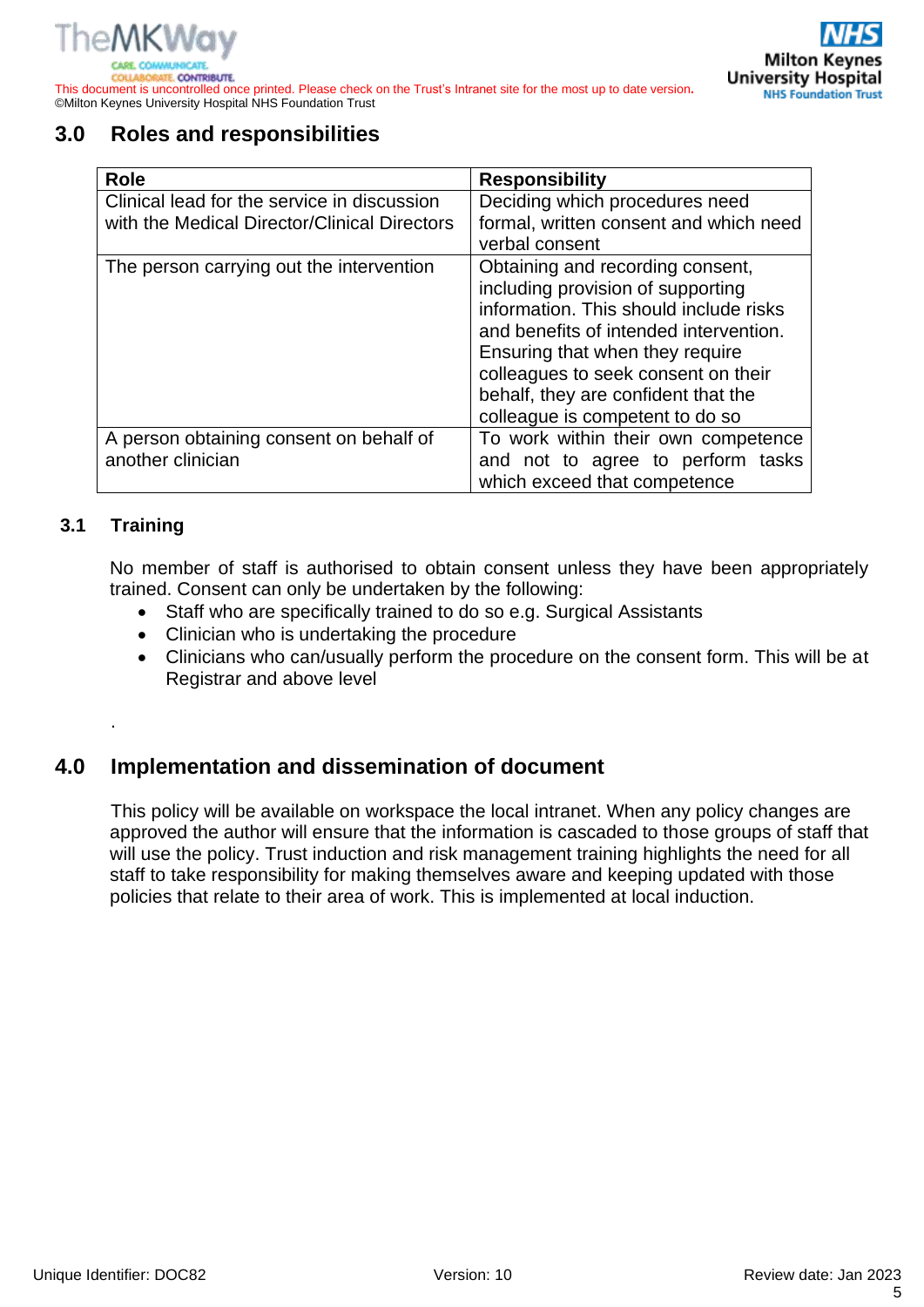

## <span id="page-5-0"></span>**5.0 Definition and explanation of term**

### <span id="page-5-1"></span>**5.1 Consent**

**"Consent**" in relation to this policy is a patient's agreement for a health professional to provide care and/or treatment. Patients may indicate consent non-verbally (for example by presenting their arm for their pulse to be taken), orally, or in writing. For the consent to be valid, the patient must:

- be competent [have capacity] to take the particular decision;
- have received sufficient understandable information to take it; and
- not be acting under duress.

The context of consent can take many different forms, ranging from the active request by a patient of a particular treatment (which may or may not be appropriate or available) to the passive acceptance of a health professional's advice. In some cases, the health professional will suggest a particular form of treatment or investigation and after discussion the patient may agree to accept it. In others, there may be a number of ways of treating a condition, and the health professional will provide advice on the risks and benefits of each (and of doing nothing) and will be available to assist the patient to decide between them.

Some patients, especially those with chronic conditions, become very well informed about their illness and may actively request particular treatments. In many cases, 'seeking consent' is better described as 'joint decision-making': the patient and health professional need to attempt come to an agreement on the best way forward, based on the patient's values and preferences and the health professional's clinical knowledge. Where the patient has capacity, their decision must be respected in full, even if it goes against the medical advice of the health professional.

It used to be the case that if an adult patient lacked capacity, no-one else could give consent on their behalf, though treatment could be given in their best interests, if it had not been refused in a valid and applicable advance decision. This is no longer the case and this is dealt with in section 5.2 below.

### <span id="page-5-2"></span>**5.2 Mental Capacity**

The Mental Capacity Act (MCA) 2005 defines a person who lacks capacity as a person who is unable to make a decision for themselves because of an impairment or disturbance in the functioning of their mind or brain. It does not matter if the impairment or disturbance is permanent or temporary.

The MCA enshrines 5 key principles in statute, underpinning the mechanism by which capacity is to be assessed, and best interests determined. Subject to compliance with the MCA, decisions may now be taken on behalf of an adult lacking capacity by someone appointed under a Lasting Power of Attorney or by a Court of Law.

Those with a Health and Welfare Lasting Power of Attorney can consent for medical treatment on behalf of the incapacitated adult as long as the power allows for such a decision to be made. However, those in possession of a Property and Financial Lasting Power of Attorney cannot consent for medical treatment.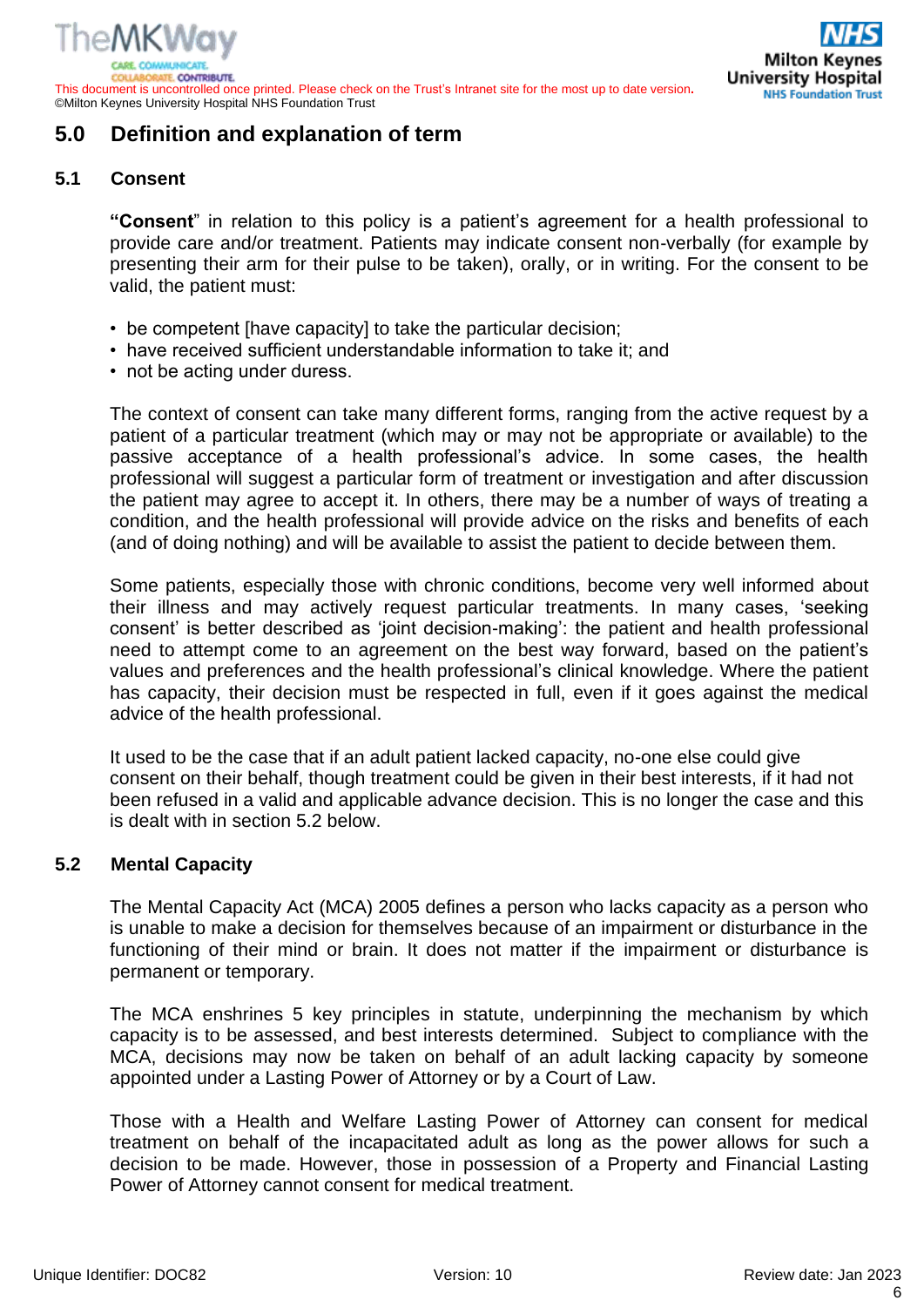

ORATE, CONTRIBUTE,

This document is uncontrolled once printed. Please check on the Trust's Intranet site for the most up to date version**.** ©Milton Keynes University Hospital NHS Foundation Trust



### **5 key principles**

- 1. A person must be assumed to have capacity unless it is established that he/she lacks capacity."
- 2. People must be helped to make decisions "A person is not to be treated as unable to make a decision unless all practicable steps to help him/her to do so have been taken without success."
- 3. Unwise decisions do not necessarily mean lack of capacity "A person is not to be treated as unable to make a decision merely because he/she makes an unwise decision."
- 4. Decisions must be taken in the person's best interests "An act done, or decision made under this Act for or on behalf of a person who lacks capacity must be done, or made, in his/her best interests."
- 5. Decisions must be as least restrictive of freedom as possible "Before the act is done, or the decision is made, regard must be had to whether the purpose for which it is needed can be as effectively achieved in a way that is less restrictive of the person's rights and freedom of action."

#### <span id="page-6-0"></span>**5.3 Age and capacity**

The MCA does not apply to children under 16, and nobody under 18 can make a Lasting Power of Attorney, or an Advance Decision. If a child under 16 lacks capacity, (either temporarily or permanently), consent can, as before, be given by someone with 'parental responsibility' for the child. If a young person aged 16-18 lacks capacity to consent to treatment, then s/he can be treated, provided that the MCA is complied with; essentially, acting in best interests and assessing in consultation with family/carers where possible and appropriate.

Children under 16 can consent to medical treatment if they understand what is being proposed. It is up to the doctor to decide whether the child has the maturity and intelligence to fully understand the nature of the treatment, the options, the risks involved and the benefits. This is referred to as being Fraser Competent.

A child who has such understanding is considered Gillick competent (or Fraser competent). The parents cannot overrule the child's consent when they are judged to be Gillick competent.

As before, a person aged 16 or more is presumed to be competent to give consent for themselves, unless it is demonstrated that he/she lacks capacity.

The courts have stated that if a child under the age of 16 has "sufficient understanding and intelligence to enable him or her to understand fully what is proposed", then s/he will be competent to give consent for himself or herself.

A competent child is legally entitled to withhold consent to treatment. However, even though the young person may be considered to be Gillick competent, there are some situations where their refusal can be overridden by those with parental responsibility. If the treating doctor believes that the withholding of consent may be detrimental to the patient's wellbeing, legal advice may be required. It may be necessary for a court to determine whether treatment can be given against the wishes of the competent child.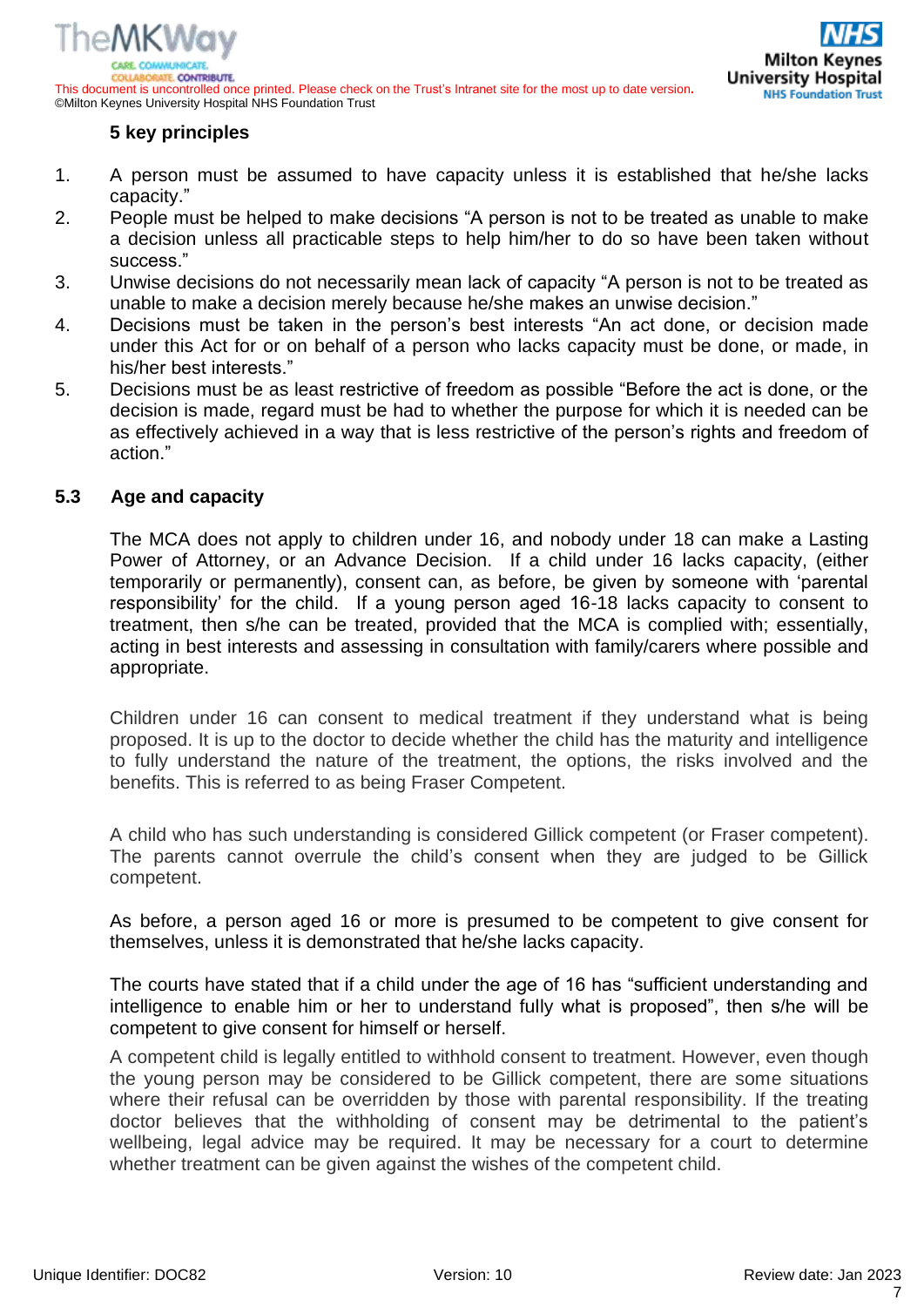

Patients aged 16-18 can withhold consent to treatment, but this can be overruled in exceptional circumstances if it is considered to be in their best interests, either by someone with parental responsibility or by the courts.

### <span id="page-7-0"></span>**6.0 Guidelines**

### **This section includes:**

- 6.1 General guidance on obtaining consent
- 6.2 Written consent, recording consent and written information
- 6.3 Seeking consent in specific circumstances, including anaesthesia, emergencies tissue collection, photography, radiographic procedure under anaesthetic and research

### <span id="page-7-1"></span>**6.1 General guidance on obtaining consent**

To give valid consent the person needs to understand the nature and purpose of the procedure. Any misinterpretation of these elements will invalidate consent.

To take consent:

- Information should be in clear terms
- There must be a dialogue, and this must be recorded and copied to the patient
- Staff must "avoid" bombarding the patient with technical information which he/she cannot reasonably be expected to "grasp"

For significant procedures, it is essential for health professionals to document clearly both a patient's agreement or disagreement to the intervention and the discussions which led up to that agreement. This may be done either through the use of a consent form (with further detail in the patient's notes if necessary (to document discussions held and advice given regarding the treatment), or through documenting in the patient's notes that they have given oral consent.

The person undertaking consent has a duty to take **reasonable care** to ensure that the patient is aware of **any material risks** involved in any recommended treatment, and of any reasonable alternatives or variant treatments.

The **test of materiality** is whether, in the circumstances of the particular case, **a reasonable person** in the patient's position would be likely to attach **significance to the risk**, or the doctor is or should **reasonably be aware** that this **particular patient** would be likely to attach significance to it.

There are three exceptions to the duty to inform:

- If a patient tells the doctor he/she would prefer not to know the risks
- When the doctor reasonably considers that disclosure of a risk would be seriously detrimental to the patient's health
- In circumstances of necessity for example in an emergency where a patient requires treatment urgently but is unconscious or unable to make a decision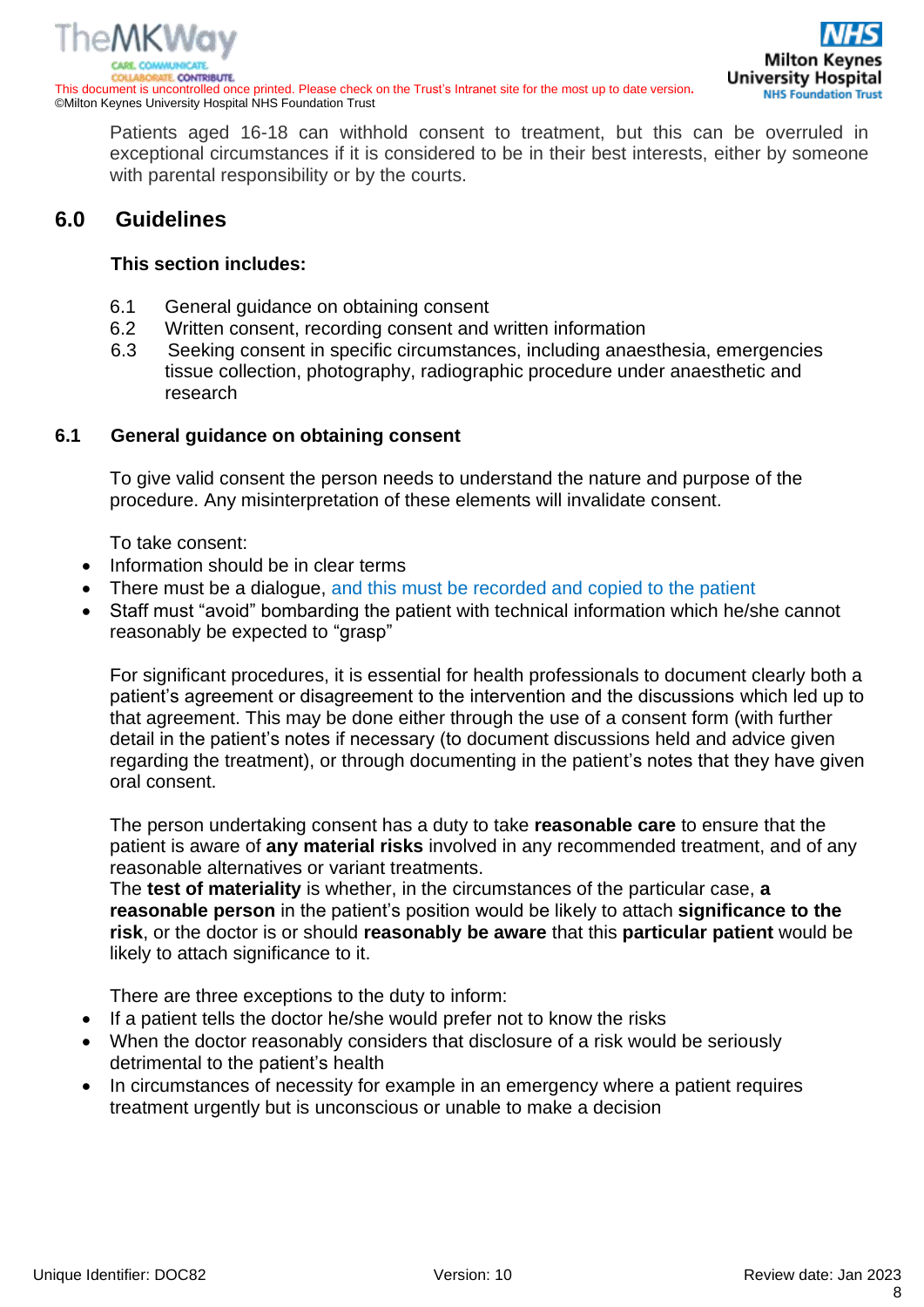



### <span id="page-8-0"></span>**6.1.1 When should consent be sought?**

Before you examine, treat or care for competent adults, children or young person you must obtain their consent.

It is best practice that consent is undertaken in the Outpatient setting rather than on the day of surgery for all elective procedures.

Adults are always presumed to be competent unless demonstrated otherwise. If you have doubts about their competence, the question to ask is: "can the patient understand and weigh up the information needed to make this decision and communicate the same?" Unexpected decisions do not prove the patient is incompetent, but may indicate a need for further assessment, information or explanation.

Patients may be competent to make some health care decisions, even if they are not competent to make others.

When a patient formally gives their consent to a particular intervention, this is only the **endpoint** of the consent process. It is helpful to see the whole process of information provision, discussion and decision-making as part of 'seeking consent'.

This process may take place at one time, or over a series of meetings and discussions, depending on the seriousness of what is proposed and the urgency of the patient's treatment.

 Patients can change their minds and withdraw their consent at any time. If there is any doubt you should always check that the patient still consents to you caring for or treating them. Where consent is withdrawn this must also be clearly documented in the medical notes.

The same principles apply when treating a child. Younger children who understand fully what is involved in the procedure, and are competent, can give consent (although their parents will ideally be involved.) In some exceptional cases someone with parental responsibility must give consent on the child's behalf, unless they cannot be reached in an emergency. If a competent child consents to treatment, a parent **cannot** over-ride that consent. Legally a parent can consent if a competent child refuses, but it is likely that taking such a serious step will be rare.

Valid consent of young persons aged 16-18 years cannot be overridden by those with parental responsibility. However, if the decision to override by the parents is considered to not be in the best interests of the young person then that decision can be overridden in certain circumstances by their parents or guardians or by the court and this must be decided on a case by case basis and legal advice should be sought where necessary.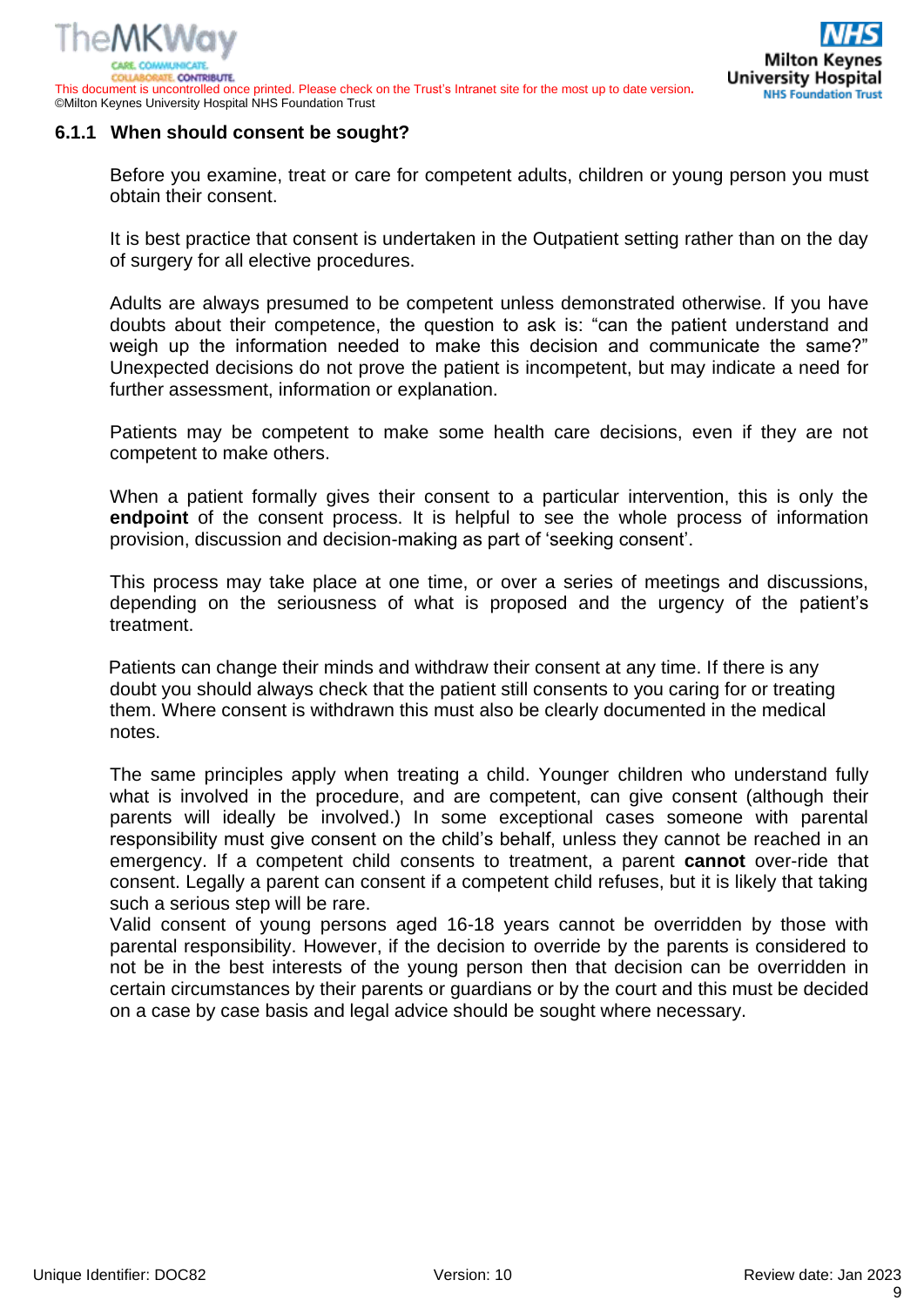



### <span id="page-9-0"></span>**6.1.2 Who is responsible for seeking consent?**

The health professional carrying out the procedure is ultimately responsible for ensuring that the patient is genuinely consenting to what is being done: it is they who will be held responsible in law if this is challenged later. Information may be provided to the patient by another health professional, provided s/he is competent to do so, through having undertaken procedure-specific training. The health professional who has provided information to the patient should then sign the consent form.

Where procedures are being requested by one clinical specialty but being undertaken by another e.g. Interventional radiology, the requesting team must ensure that all relevant information is on the procedure request card to enable the clinical undertaking the procedure is appropriately informed of the patient's clinical history and presenting concerns.

Where oral or non-verbal consent is being sought at the point the procedure will be carried out, this will naturally be done by the health professional responsible for the procedure. However, team work is a crucial part of the way the NHS operates, and where written consent is being sought it may be appropriate for other members of the team to participate in the process of seeking consent in order to ensure that informed consent is properly obtained.

### <span id="page-9-1"></span>**6.1.3 Single stage process**

In many cases, it will be appropriate for a health professional to initiate a procedure immediately after discussing it with the patient. For example, during an ongoing episode of care a physiotherapist may suggest a particular manipulative technique and explain how it might help the patient's condition and whether there are any significant risks. If the patient is willing for the technique to be used, they will then give their consent and the procedure can go ahead immediately. In many such cases, consent will be given orally.

If a proposed procedure carries significant risks, it will be appropriate to seek written consent, and health professionals must take into consideration whether the patient has had enough chance to absorb the information necessary for them to make their decision. As long as it is clear that the patient understands and consents, the health professional may then proceed.

### <span id="page-9-2"></span>**6.1.4 Two or more stage process**

In most cases where *written* consent is being sought, treatment options will generally be discussed well in advance of the actual procedure being carried out. This may be on just one occasion (either on the ward or in a hospital out-patient clinic), or it might be over a whole series of consultations with a number of different health professionals. The consent process will therefore have at least two stages: the first being the provision of information, discussion of options and initial (oral) decision, and the second being confirmation that the patient still wants to go ahead. The consent form should be used as a means of documenting the information stage(s), as well as the confirmation stage.

Patients receiving elective treatment or investigations for which written consent is appropriate should be familiar with the contents of their consent form before they arrive for the actual procedure and should have received a copy of the page documenting the decision-making process. They may be invited to sign the form, confirming that they wish treatment to go ahead, at any appropriate point before the procedure: in out-patients, at a pre-admission clinic, or when they arrive for treatment. If a form is signed before patient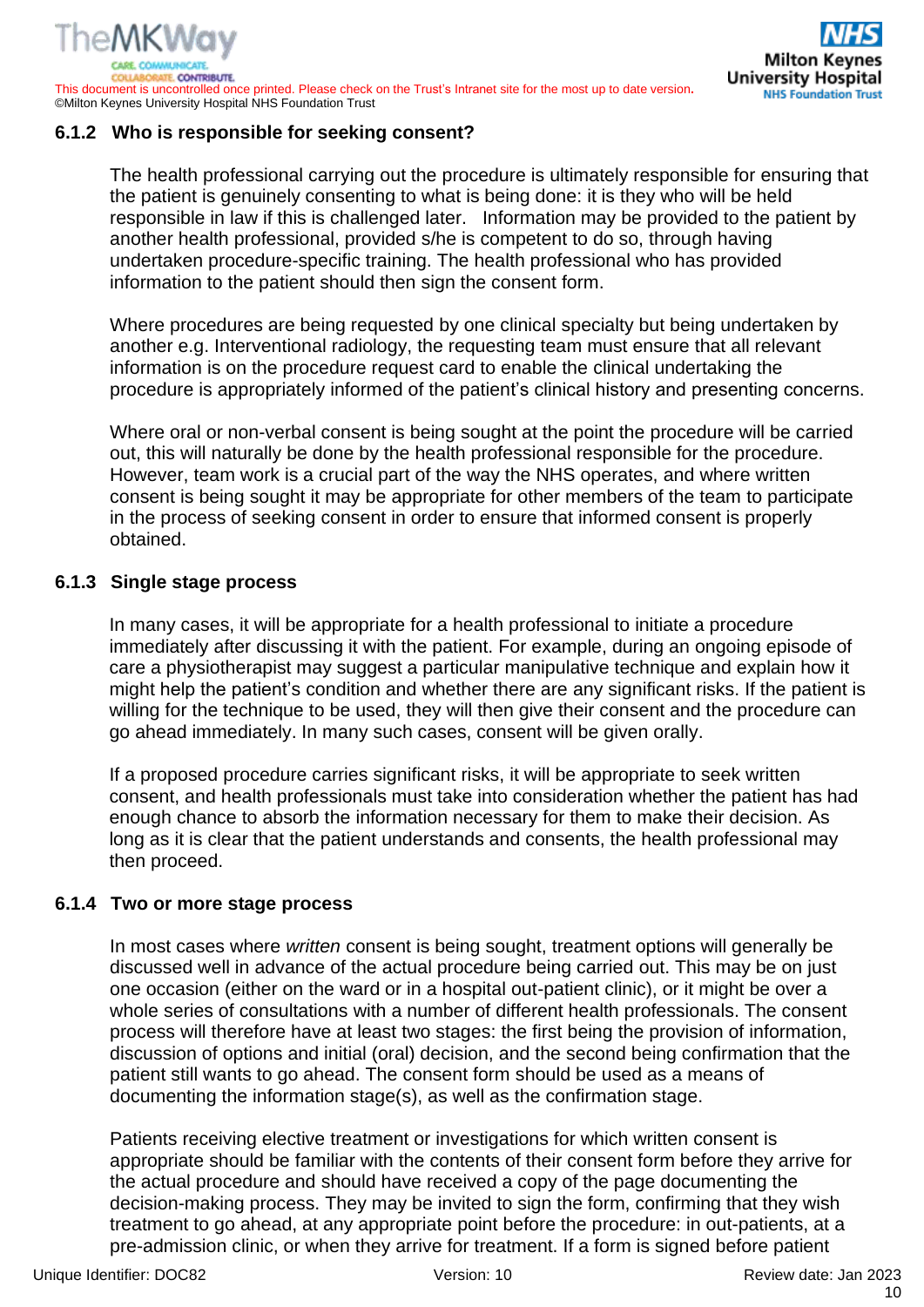

arrives for treatment, however, a member of the healthcare team **must** check with the patient at this point whether they have any further concerns and whether their condition has changed. This is particularly important where there has been a significant lapse of time between the form being signed and the procedure<sup>1</sup>. When confirming the patient's consent and understanding, it is advisable to use a form of words which requires more than a yes/no answer from the patient: for example beginning with "tell me what you're expecting to happen", rather than "is everything all right?"

While administrative arrangements will vary, it should always be remembered that for consent to be valid, the patient must feel that it would have been possible for them to refuse, or change their mind. It will rarely be appropriate to ask a patient to sign a consent form after they have begun to be prepared for treatment (for example, by changing into a hospital gown), unless this is unavoidable because of the urgency of the patient's condition.

### <span id="page-10-0"></span>**6.1.5 Consent sharing**

Where the Community Matrons are managing patient care and require information from another healthcare provider, patients must be asked to sign a consent statement form (appendix 13). This will authorise the Matrons to request information from the hospital and allow them to best manage patients' conditions.

### <span id="page-10-1"></span>**6.2 Written Consent, Recording Consent and Written Information**

Consent is often wrongly equated with a patient's signature on a consent form. A signature on a form is *evidence* that the patient has given consent but is not *proof* of valid consent. If a patient is rushed into signing a form, on the basis of too little information, the consent may not be valid, despite the signature. Similarly, if a patient has given valid verbal consent, the fact that they are physically unable to sign the form is no bar to treatment. Patients may, if they wish, withdraw consent after they have signed a form: the signature is evidence of the process of consent-giving, not a binding contract. What is essential is that the crucial elements of the discussion with the patient are documented in the medical notes, and copied to the patient

It is rarely a legal requirement to seek written consent, $2$  but it is good practice to do so if any of the following circumstances apply:

- the treatment or procedure is complex, or involves significant risks (the term 'risk' is used throughout to refer to any adverse outcome, including those which some health professionals would describe as 'side-effects' or 'complications');
- the procedure involves general/regional anaesthesia or sedation;
- providing clinical care is not the primary purpose of the procedure;

<sup>1</sup> The period of 72 hours is suggested as a general 'rule of thumb'; being a period over which there may be some risk that (1) the patient's underlying condition could have altered; and/or (2) s/he may need some reminder of the information upon which his/her consent was originally based

<sup>&</sup>lt;sup>2</sup> The Mental Health Act 1983 and the Human Fertilisation and Embryology Act 1990 require written consent in certain circumstances.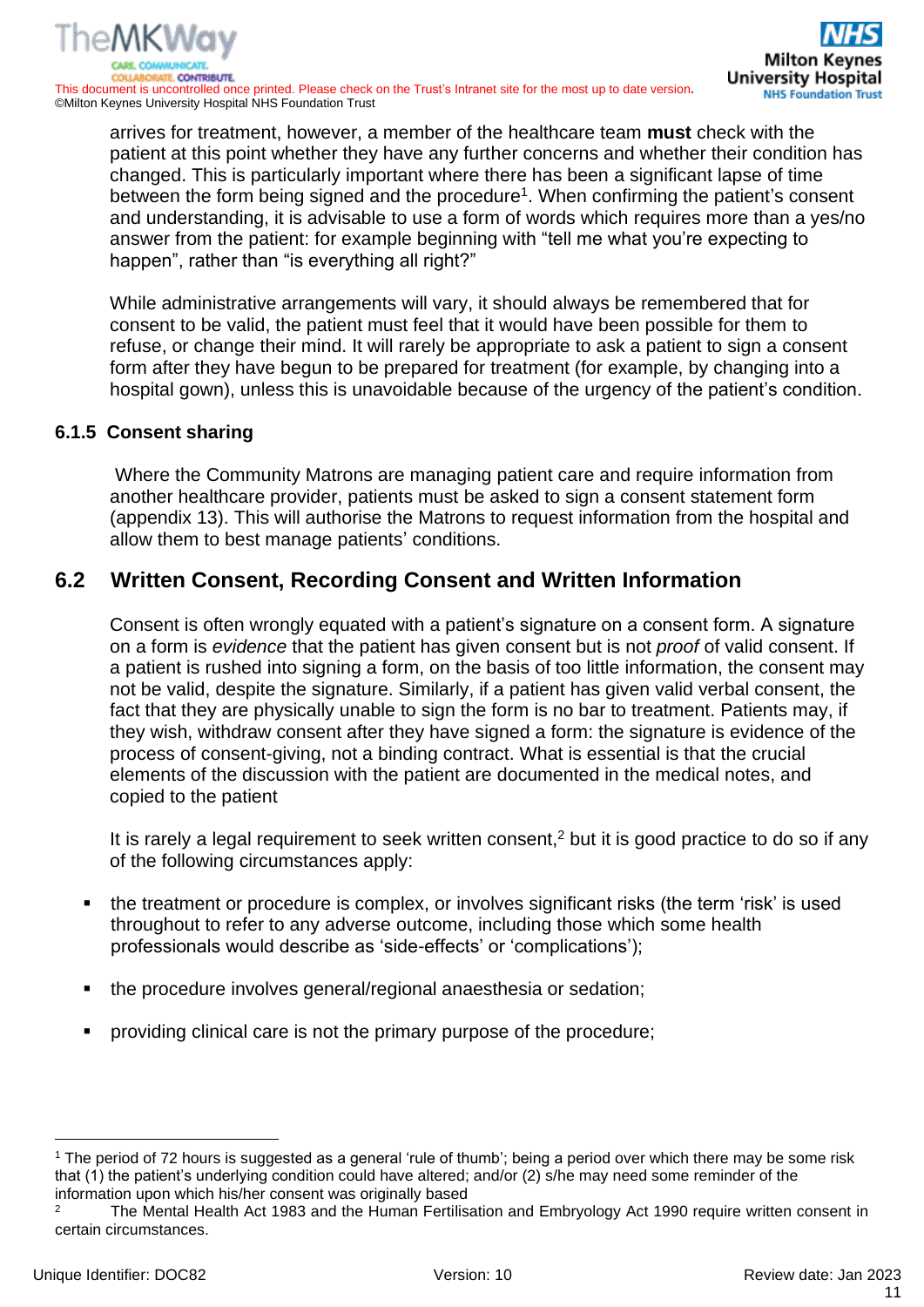



- there may be significant consequences for the patient's employment, social or personal life; and
- the treatment is part of a project or programme of research approved by the Trust.

Completed Consent Forms must be kept in the patient record. If the consent form is completed in an outpatient clinic it must be filed into the patient's paperlite folder. Medical Records will scan it onto the Electronic Document Management (EDM) System and retain the original in anticipation of the patient's admission. Prior to the admission Medical Records will provide a patient folder to the ward containing the original consent form. Any changes to a form, made after the form has been signed by the patient, should be initialed and dated by both patient and health professional and filed in the patient's paperlite folder along with the original consent form. Once the patient has been discharged the consent form will be scanned onto EDM along with the other paperwork for the admission and after quality assurance has taken place the paper copy will be destroyed.

It is also good practice to record the discussions with the patient that forms part of their medical records.

It will not usually be necessary to document a patient's consent to routine and low-risk procedures, such as providing personal care or taking a blood sample. However, if you have any reason to believe that the consent may be disputed later or if the procedure is of particular concern to the patient (for example if they have declined or become very distressed about similar care in the past) it would be helpful to do so. A full note of the consent and concerns should be written within the patient records.

Where it would be good practice to obtain written consent to the particular treatment or intervention proposed, and the patient has capacity to give or withhold that consent, then a 'Consent to Treatment' Form should be completed. The standard consent forms are listed in Appendix 2 and are available from Purchasing and Supplies Department. There are four versions of the Standard Consent Form: **Form 1** for adults or competent children; **Form 2** for parental consent for a child or young person; and **Form 3** for cases where it is envisaged that the patient will remain alert throughout the procedure and no anaesthetist will be involved in their care. The use of form 3 is optional but may be thought more appropriate than form 1 in situations where patients do not need to be made aware of issues surrounding general or regional anaesthesia and do not need to make any decisions in advance about additional procedures because they will be in a position to make any such decisions at the time if necessary. **Form 4** is for patients who for various reasons cannot give their own consent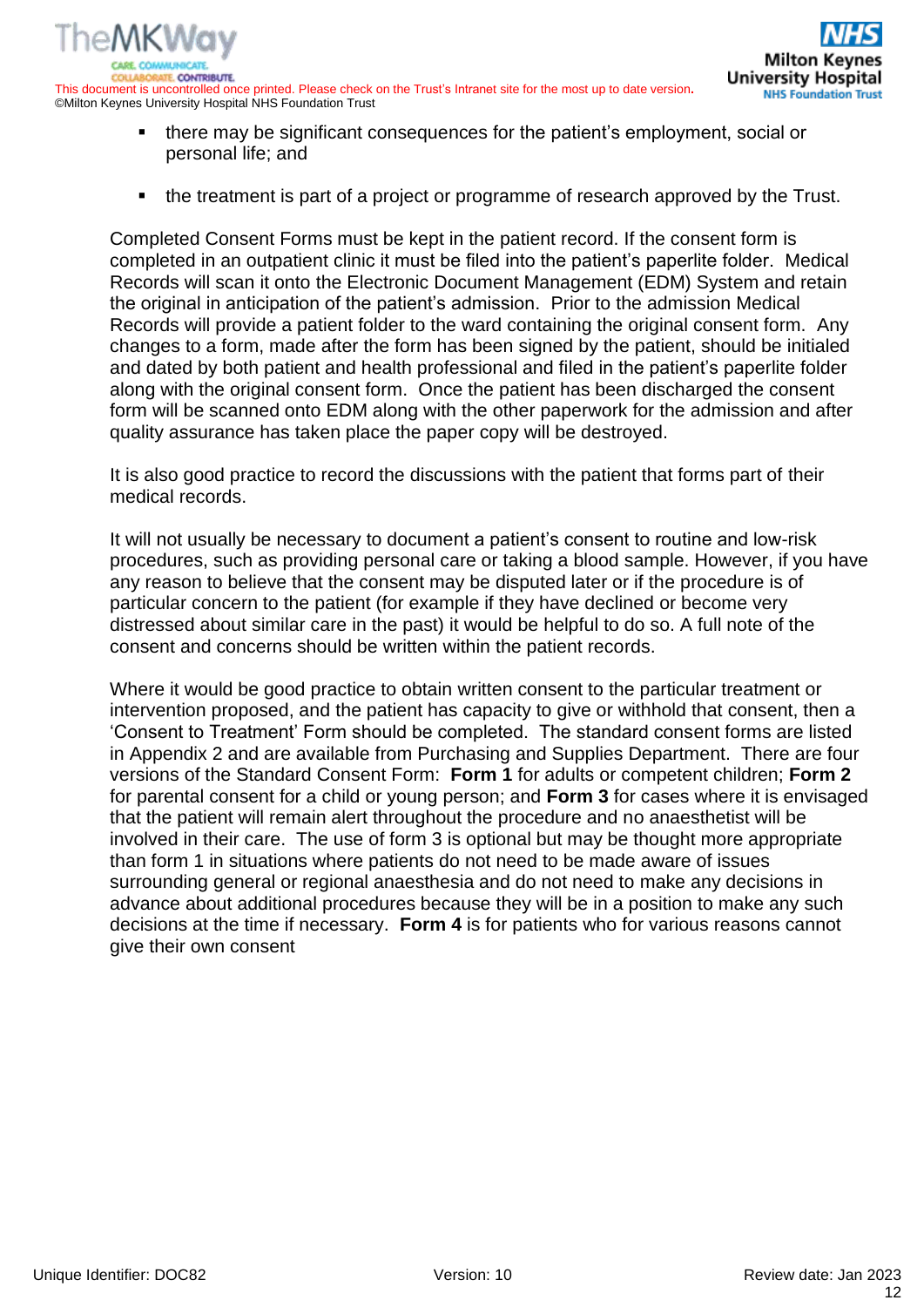

ORATE, CONTRIBUTE,

This document is uncontrolled once printed. Please check on the Trust's Intranet site for the most up to date version**.** ©Milton Keynes University Hospital NHS Foundation Trust

### <span id="page-12-0"></span>**6.2.1 Completing consent forms**

If the patient signs the form in advance of the procedure (for example in out-patients or at a pre-assessment clinic), a health professional involved in their care on the day should sign the form to confirm that the patient still wishes to go ahead and has had any further questions answered. It will be appropriate for any member of the healthcare team (for example a nurse admitting the patient for an elective procedure) to provide the second signature, as long as they have access to appropriate colleagues to answer questions, they cannot handle themselves.

Clinical teams should give consideration as to what procedures are in place to ensure that the health professionals 'confirming' the patient's consent genuinely have access to appropriate colleagues, where they personally may not be able to answer any remaining questions.

If any questions cannot be answered immediately, the health professional 'confirming' the patient's consent should note any outstanding questions and refer them to the admitting doctor/consultant.

The questions should be recorded on the consent form (if there is room) and/or in the patient's notes, together with the identity of the health professional to whom they have been referred. As part of the clerking procedure, the admitting doctor should record his/her response, and whether the patient is happy to confirm his/her consent.

### <span id="page-12-1"></span>**6.2.2 Provision of information**

The provision of information is central to the consent process. Before patients can come to a decision about treatment, they need comprehensible information about their condition and about possible treatments/investigations, alternative treatment options and their risks and benefits (including the risks/benefits of doing nothing). They also need to know whether additional procedures are likely to be necessary as part of the procedure, for example a blood transfusion, or the removal of particular tissue. Once a decision to have a particular treatment/investigation has been made, patients need information about what will happen: where to go, how long they will be in hospital, how they will feel afterwards and so on. These discussions and any written information given should be documented and filed within the patients' medical records

Patients and those close to them will vary in how much information they want: from those who want as much detail as possible, including details of rare risks, to those who ask health professionals to make decisions for them. There will always be an element of clinical judgement in determining what information should be given. However, the **presumption** must be that the patient wishes to be well informed about the risks and benefits of the various options. Where the patient makes clear (verbally or non-verbally) that they do not wish to be given this level of information, this should be documented.

The standard consent form provides space for a health professional to provide information to patients and to sign confirming that they have done so. The health professional providing the information must be competent to do so: either because they themselves carry out the procedure, or because they have received specialist training in advising patients about this procedure, have been assessed, are aware of their own knowledge limitations and are subject to audit.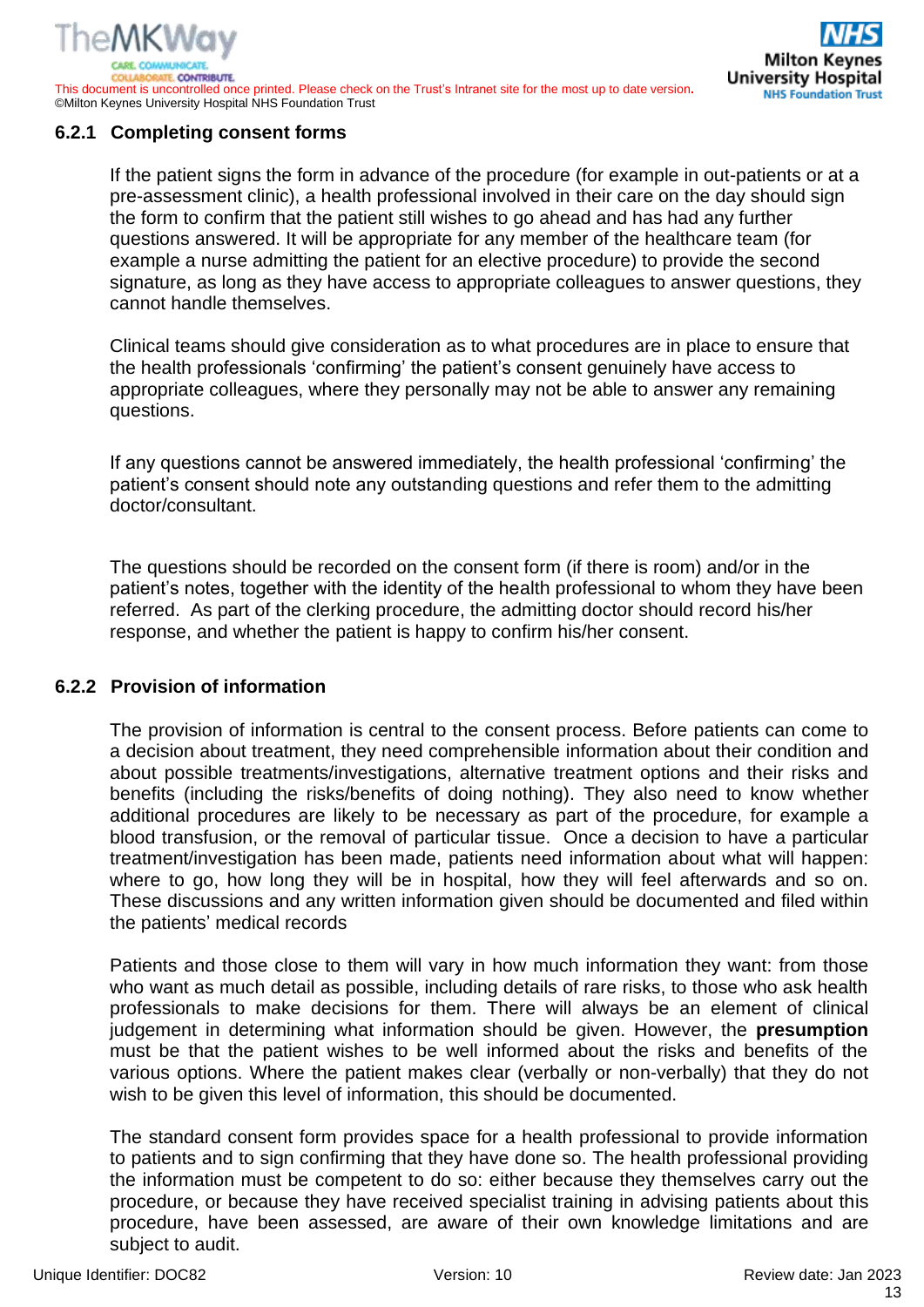If any clinical team wishes that information be provided by health professionals who do not themselves carry out the procedure, they should refer to their head of department for further guidance as to the procedure-specific training required. Any health professional providing information to the patient must demonstrate a thorough understanding of the procedure, and of its risks and benefits. They must be in a position to address any question that might reasonably be anticipated.

#### <span id="page-13-0"></span>**6.2.3 Access to more detailed or specialist information**

Patients may sometimes request more detailed information about their condition or about a proposed treatment. Information leaflets are available for most procedures and should be routinely provided where available and documented as having been given in the patients' medical records including eCare:

- $\triangleright$  When the patient sees the Consultant or a member of his/her team
- ➢ By the Pre-Assessment Team as part of the Care Pathway to ensure the patient has received all the information they need to make an informed decision on their care or treatment

Patients can obtain **additional information** from Healthcare Professionals in between appointments by telephoning the Pre-Assessment Team member who undertook their pre assessment using the bleep number provided at the time of the pre-assessment appointment and again this request for further information must be recorded within the patient's medical records.

#### <span id="page-13-1"></span>**6.2.4 Provision for patients who may have difficulties with understanding**

This Trust is committed to ensuring that patients who may have difficulties understanding information (e.g. language, deafness etc.) receive the information they need and are able to communicate appropriately with healthcare staff. It is not appropriate to use children to interpret for family members who do not speak English. **Please refer to the Trust's interpretation, translation and accessing information to meet induvial needs Policy.**

### <span id="page-13-2"></span>**6.2.5 Gynaecology specific consent**

The Royal College of Gynaecology consent guidance in relation to laparoscopic management of tubal pregnancy states that the patient should be consented for & the consent form should read "Laparoscopic salpingectomy or salpingotomy after confirmation of tubal ectopic pregnancy". Additional information in relation to the intended benefits of the procedure and the associated risks is further required.

#### <span id="page-13-3"></span>**6.2.6 World Health Organisation (WHO) safety checks in relation to consent**

The Theatre operational policy requires the patient to confirm his/her signature on the consent form and consent is further verified as part of the WHO safety checklist at the 'Sign in' and Time Out' stages.

WHO debrief takes place prior to the procedure is a stage intended to insure consent is correct.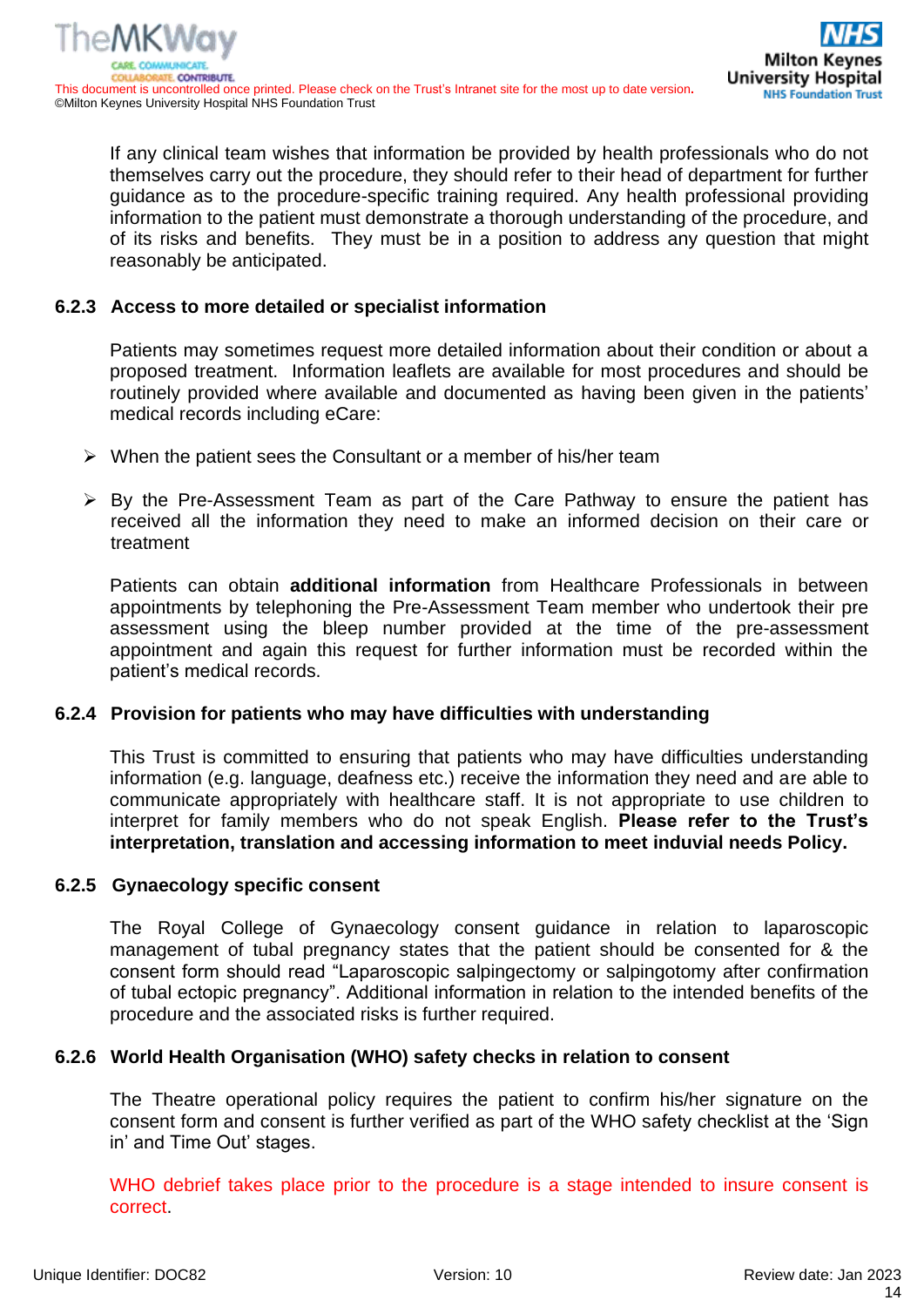

**SORATE, CONTRIBUTE,** 

This document is uncontrolled once printed. Please check on the Trust's Intranet site for the most up to date version**.** ©Milton Keynes University Hospital NHS Foundation Trust



### <span id="page-14-0"></span>**6.3 Seeking Consent in Specific Circumstances**

### <span id="page-14-1"></span>**6.3.1 Anaesthesia**

Where an anaesthetist is involved in a patient's care, it is their responsibility (not that of the clinician carrying out the procedure) to seek consent for anaesthesia, having discussed the benefits and risks. However, in elective treatment it is not acceptable for the patient to receive no information about anaesthesia until their pre-operative visit from the anaesthetist: at such a late stage the patient will not be in a position genuinely to make a decision about whether or not to undergo anaesthesia. Patients should therefore either receive a general leaflet about anaesthesia in out-patients or have the opportunity to discuss anaesthesia in a pre-assessment clinic. The anaesthetist should ensure that the discussion with the patient and their consent is documented in the anaesthetic record, in the patient's notes or on the consent form. Where the clinician providing the care is personally responsible for anaesthesia (e.g. where local anaesthesia or sedation is being used), then he or she will also be responsible for ensuring that the patient has given consent to that form of anaesthesia.

In addition, where general anaesthesia or sedation is being provided as part of dental treatment, the General Dental Council currently holds dentists responsible for ensuring that the patient has all the necessary information. In such cases, the anaesthetist and dentist will therefore share that responsibility.

#### <span id="page-14-2"></span>**6.3.2 Emergencies where the patient is competent.**

Clearly in emergencies, the two stages (discussion of options and confirmation that the patient wishes to go ahead) will follow straight on from each other, and it may often be appropriate to use the patient's notes to document any discussion and the patient's consent, rather than using a form. The urgency of the patient's situation may limit the quantity of information that they can be given but should not affect its quality.

#### <span id="page-14-3"></span>**6.3.3 Tissue**

The Human Tissue Act 2004 sets out a firm legislative framework for storage and use of tissue from the living and for the removal, storage and use of tissue and organs from the dead. This includes 'residual' tissue following clinical and diagnostic procedures.

The Human Tissue Act establishes the Human Tissue Authority as the regulatory body for all matters concerning the removal, storage, use and disposal of human tissue (excluding gametes and embryos) for schedules purposes.

The Human Tissue Act makes consent the fundamental principle in treatment and research involving tissue. The absence of refusal is not seen as the giving of consent under the Act. Explicit consent is not necessary for public health surveillance using the unlinked anonymous method, but in seeking consent as above, the Trust requires that patients understand that they can decline (or limit) their consent to certain uses of the tissue.

This Trust requires that patients should be given the opportunity to confirm whether or not they agree that tissue taken from them during surgery or other procedures may be used for education or research purposes. A patient should also be given the opportunity to state if they object to any particular uses or use of the particular tissues. A patient's agreement or objection should be recorded on the consent form and transcribed onto any request form submitted to laboratories.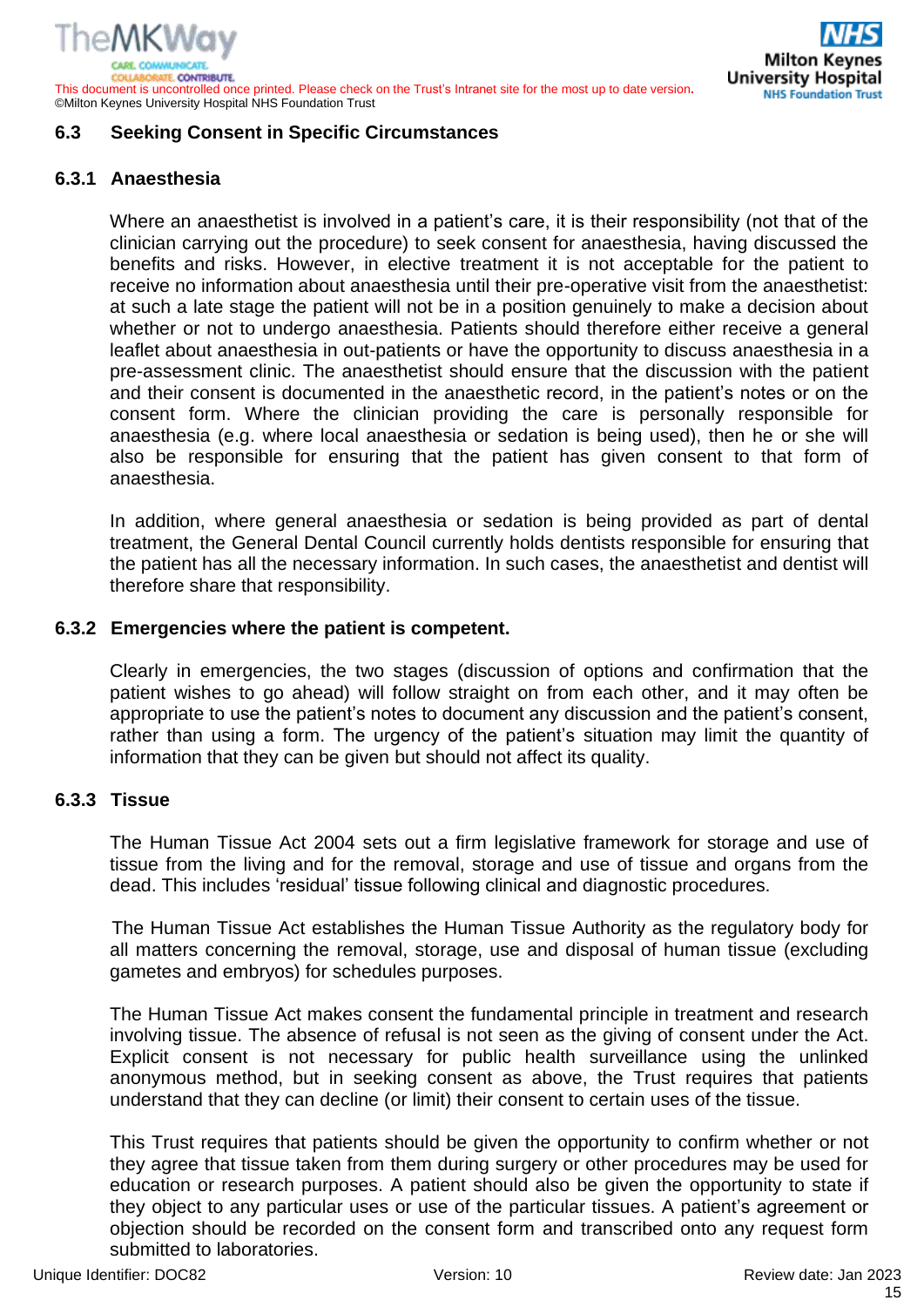Tissue samples may be used for quality assurance purposes without requiring specific patient consent provided there is an active policy of informing patients of such use. This is essential to ensure the high quality of service which all patients have the right to expect. Wherever possible, samples of tissue used in this way should be anonymised or pseudonymised.

### <span id="page-15-0"></span>**6.3.4 Organs Donation**

From spring 2020, organ donation in England will move to an 'opt out' system. You may also hear it referred to as 'Max [and Keira's Law'.](https://gbr01.safelinks.protection.outlook.com/?url=https%3A%2F%2Fwww.organdonation.nhs.uk%2Fopt-out-faq%2F%23max&data=02%7C01%7CKevin.Doyle%40mkuh.nhs.uk%7C35451f76c1494ab22fe708d79b60c2be%7Ce96dd0a15d474a949e4a5c1056daa82c%7C0%7C0%7C637148712187137155&sdata=e3r7iqJF0UG1etnR4VJse5wkFZTzsAFJc0znYWP11Ko%3D&reserved=0)

This means that all adults in England will be considered to have agreed to be an organ donor when they die unless they have recorded a decision not to donate or are in one of the [excluded](https://gbr01.safelinks.protection.outlook.com/?url=https%3A%2F%2Fwww.organdonation.nhs.uk%2Fuk-laws%2Forgan-donation-law-in-england%2F%23who&data=02%7C01%7CKevin.Doyle%40mkuh.nhs.uk%7C35451f76c1494ab22fe708d79b60c2be%7Ce96dd0a15d474a949e4a5c1056daa82c%7C0%7C0%7C637148712187147149&sdata=7gn64262K0SYhBDNxO%2FBYEESKbzx62jRTmV5Y0Z47bA%3D&reserved=0) groups.

You still have a choice if you want to be an organ donor or not when you die. [Get the facts](https://gbr01.safelinks.protection.outlook.com/?url=https%3A%2F%2Fwww.organdonation.nhs.uk%2Fhelping-you-to-decide%2Fabout-organ-donation%2Fget-the-facts%2F&data=02%7C01%7CKevin.Doyle%40mkuh.nhs.uk%7C35451f76c1494ab22fe708d79b60c2be%7Ce96dd0a15d474a949e4a5c1056daa82c%7C0%7C0%7C637148712187147149&sdata=tcD8z2QllTm7azvYdGMt56xVF8gT6B%2F3nJxLisDctBs%3D&reserved=0) about organ donation to help you decide.

The law is being changed to help save and improve more lives. Every day across the UK, someone dies waiting for a transplant

The NHS is asking everyone to:

- 1. Record your organ donation decision on the NHS Organ Donor Register
- 2. Tell your family and friends what you have decided

The opt out system in England will come into effect from spring 2020. The law around organ donation in England will remain 'opt in' until this time.

These changes will affect all adults in England unless they have recorded a decision not to donate or are in one of the following excluded groups:

- Those under the age of 18
- People who lack the mental capacity to understand the new arrangements and take the necessary action
- Visitors to England, and those not living here voluntarily
- People who have lived in England for less than 12 months before their death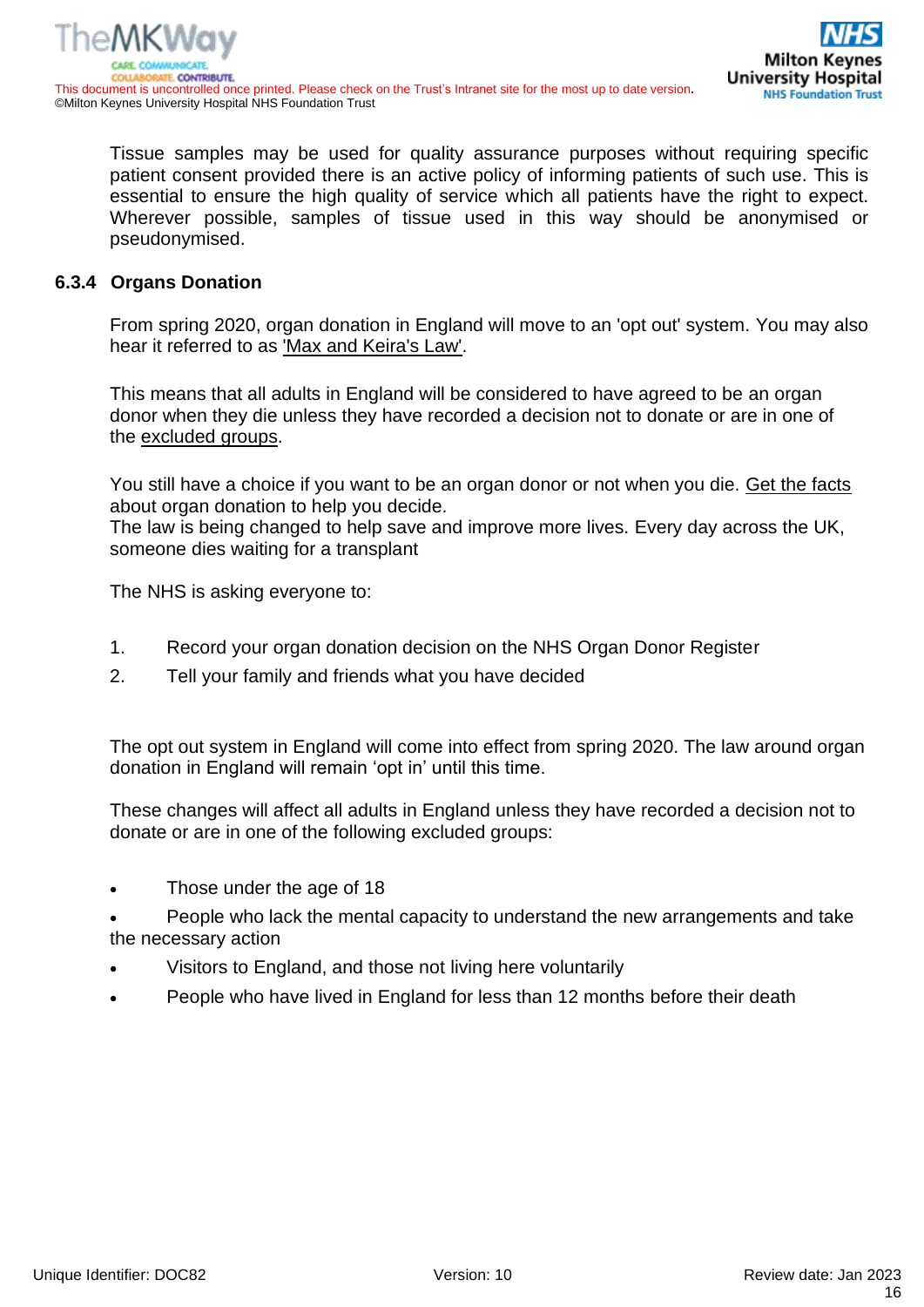

### <span id="page-16-0"></span>**6.3.5 Clinical photography and conventional or digital video recordings**

Photographic and video recordings made for clinical purposes form part of a patient's record. Although consent to certain recordings, such as X-rays, is implicit in the patient's consent to the procedure, health professionals should always ensure that they make clear in advance if any photographic or video recording will result from that procedure.

Whilst photography and video recordings may not be physically invasive, nor are they generally thought to carry significant physical risk to the patient, it should be remembered that they can be invasive of the patient's privacy, and there may be a risk that their subsequent use could adversely affect the patient's employment, social or personal life (e.g. through inappropriate publication). As such, and in accordance with the principles of section 5.2.1 above, it is good practice generally to consider the need to obtain express written consent.

In particular, photographic and video recordings which are made for treating or assessing a patient must not be used for any purpose other than the patient's care or the audit of that care, without the express written consent of the patient or a person with parental responsibility for the patient. The one exception to this principle is set out below. If you wish to use such a recording for education, publication or research purposes, you must seek consent in writing, ensuring that the person giving consent is fully aware of the possible uses of the material. In particular, the person must be made aware that you may not be able to control future use of the material once it has been placed in the public domain *e.g.* on a website. If a child is not willing for a recording to be used, you must not use it, even if a person with parental responsibility consents.

Photographic and video recordings, made for treating or assessing a patient and from which there is no possibility that the patient might be recognised, may be used within the clinical setting for education or research purposes without express consent from the patient, as long as this policy is well publicised. However, express consent must be sought for any form of publication.

If staff wish to make a photographic or video recording of a patient specifically for education, publication or research purposes, you must first seek their written consent (or where appropriate that of a person with parental responsibility) to make the recording, and then seek their consent to use it. Patients must know that they are free to stop the recording at any time and that they are entitled to view it if they wish, before deciding whether to give consent to its use. If the patient decides that they are not happy for any recording to be used, it must be destroyed. As with recordings made with therapeutic intent, patients must receive full information on the possible future uses of the recording, including the fact that it may not be possible to withdraw it once it is in the public domain.

The situation may sometimes arise where you wish to make a recording specifically for education, publication or research purposes, but the patient is temporarily unable to give or withhold consent because, for example, they are unconscious. In such cases, you may make such a recording, but you must seek consent as soon as the patient regains capacity. This Trust advises that the patient's consent be confirmed expressly in writing. You must not use the recording until you have received consent for its use, and if the patient does not consent to any form of use, the recording must be destroyed.

If the patient is likely to be permanently unable to give or withhold consent for a recording to be made, you should seek the agreement of someone close to the patient. The Trust advises that this be recorded in writing*.* You must not make any use of the recording which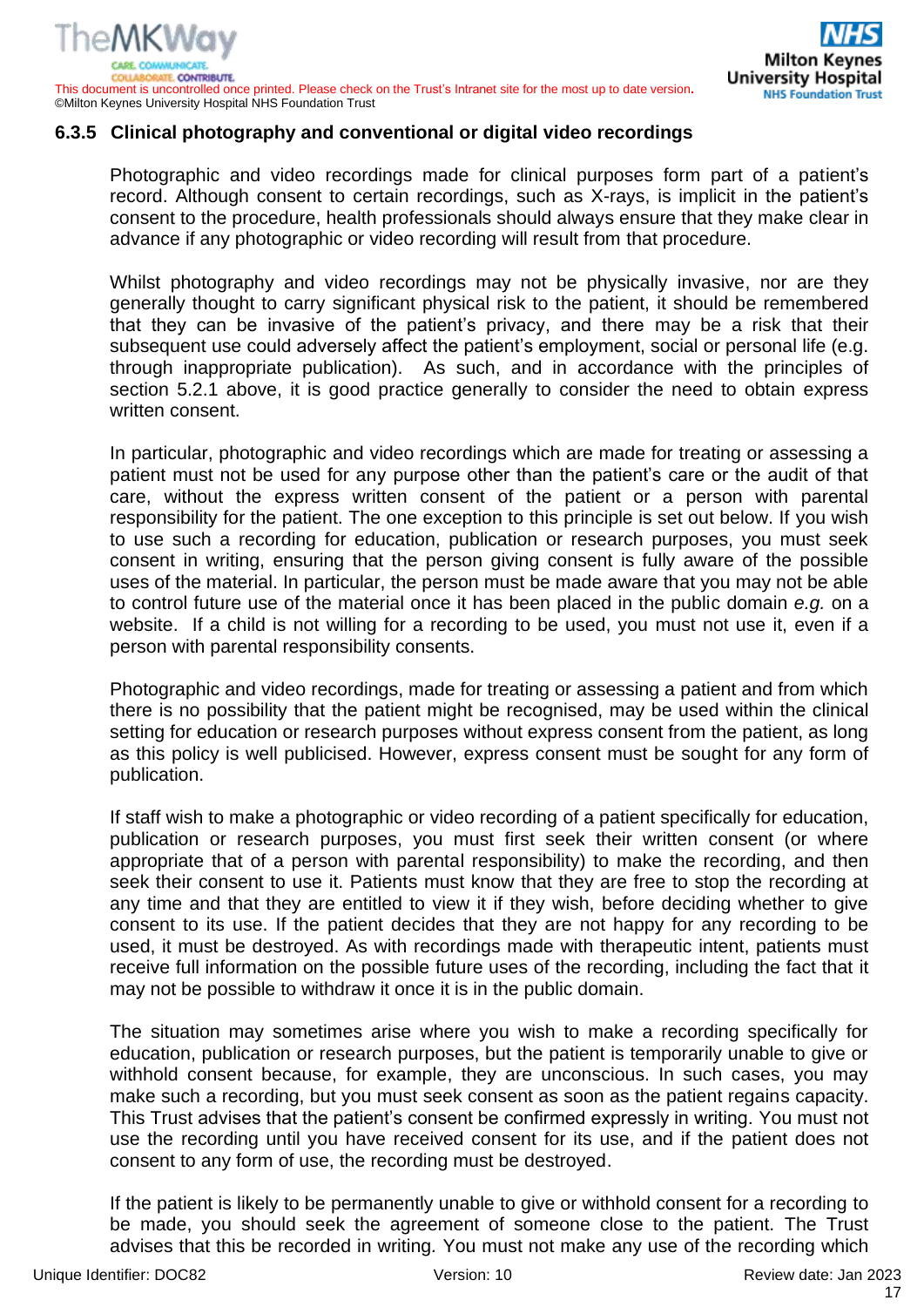



might be against the interests of the patient. You should also not make, or use, any such recording if the purpose of the recording could equally well be met by recording patients who are able to give or withhold consent.

### <span id="page-17-0"></span>**6.3.6 Consent for radiographic procedure under anaesthetic**

Whilst verbal consent is generally sufficient to proceed with a radiographic procedure, the Trust is required to have procedures in place for making enquiries of females of childbearing age to establish whether the individual is or may be pregnant<sup>3</sup>.

**Since such enquiries cannot be made of a patient under anaesthetic, if a female patient aged 12-55 is likely to require an X-ray during surgery, the health professional that is obtaining consent should make such enquiry before surgery and should document the patient's answer on the consent form.**

### <span id="page-17-1"></span>**6.3.7 Robotic Surgery**

It is the responsibility of the surgeon performing the procedure to initiate the consent discussion. Key areas that must be covered in each discussion include:

- The surgeon's personal experience and position on the learning curve.
- The additional risks/benefits of robotic surgery.

Although no know "additional" risks to robotic surgery have been reported, it is believed that in the early stages of learning curve, operative times may be increased which should be conveyed to the patient until surgeon competence is attained.

The benefits to RAS should be procedure specific. Due to the innovative nature, the data is often conflicting hence it should be stipulated that this is "perceived" benefit if appropriate. Generic benefits such as improved ergonomics, vision etc can be discussed.

• The alternatives available:

Conventional laparoscopic or open surgery should be offered as an alternative.

The potential for video recording of the procedure (on specified cases)

The consent process for any robotic assisted procedure must begin in the outpatient department. Patients will be required to sign the relevant consent forms in clinic to allow theatre planning, but it must be stressed that patients are free to change their mind. Patients are to be provided with the approved Patient Information Leaflet for review during a "cooling-off" period prior to surgery. On the day of surgery, the "confirmation of consent" section of the Trust consent form must then be completed, or a separate consent form completed if the patient has then opted for standard operative approaches instead.

Unique Identifier: DOC82 Version: 10 Review date: Jan 2023 3 Ionising Radiation (Medical Exposure) Regulations 2000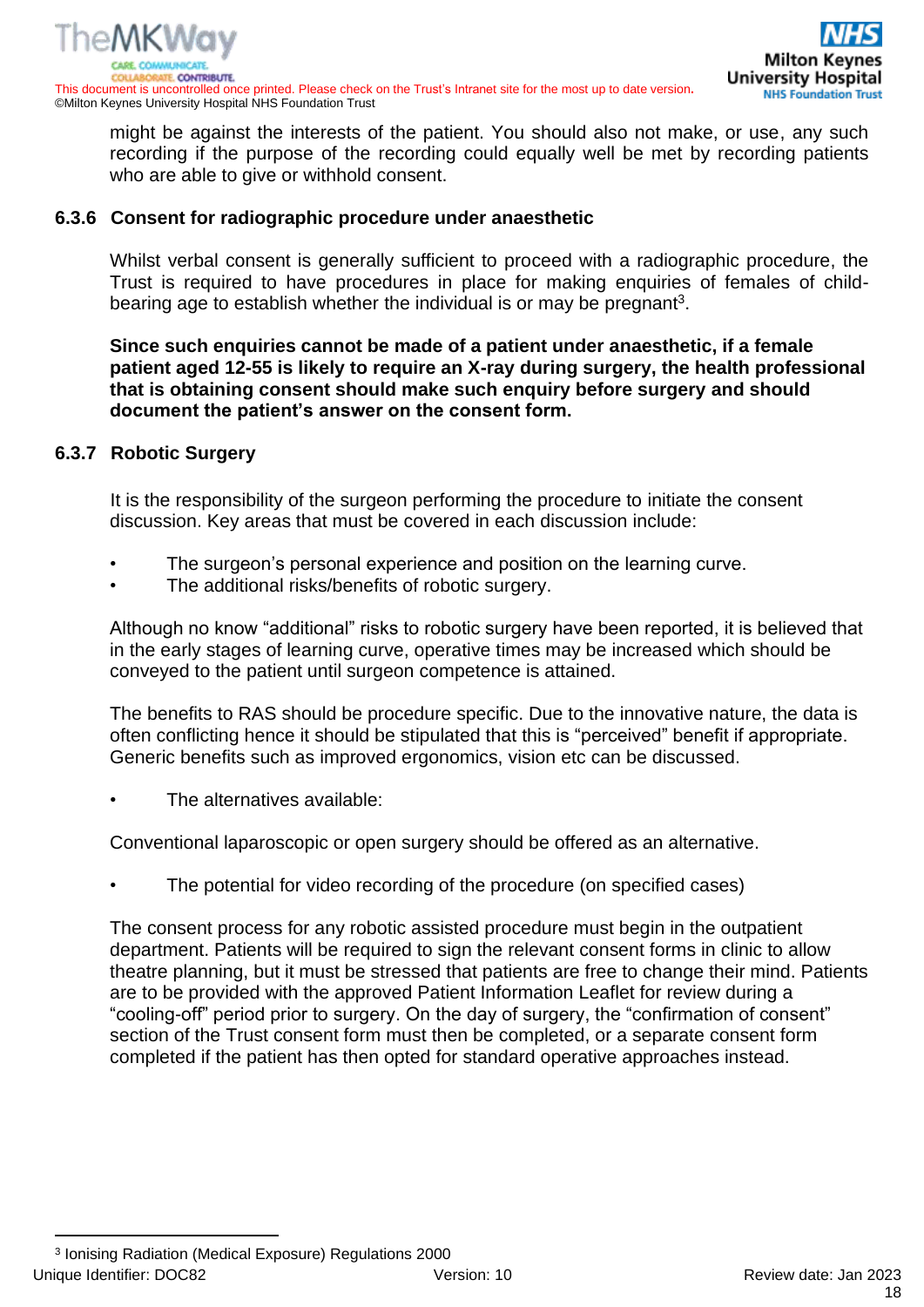



#### <span id="page-18-0"></span>**6.3.8 Consent in research**

All the principles and practices for:

- Gaining informed consent;
- Giving information in writing; and
- Withdrawing/withholding consent

are the same as for all clinical procedures. Additionally, the consent form, patient information and process for gaining consent should be written into the research protocol and approved by an NHS Research Ethics Committee. Please refer to the Trust's Research Governance Approval Policies on the R&D website for details.

For information on research and patients who lack capacity to give consent, please refer to the Mental Capacity Act.

The Mental Capacity Act does not apply to clinical trials of medicinal products; if a patient does not have the capacity to consent to participation in a clinical trial, please refer to guidance given in the Medicines for Human Use (Clinical Trials) Regulations 2004.

### <span id="page-18-1"></span>**7.0 Procedures to follow when patients lack capacity to give or withhold consent**

See the Mental Capacity Act Deprivation of Liberty Policy for further information

### <span id="page-18-2"></span>**7.1 General Principles**

- 7.1.1. The Mental Capacity Act 2005 came fully into force in October 2007 and applies in England and Wales to everyone who works in health and social care and is involved in the care, treatment or support of people over 16 years of age who may lack capacity to make decisions for themselves. It is largely based on previous common law and creates a single, coherent framework for decision-making, including decisions about treatment. Detailed guidance is provided in the MCA 2005 Code of Practice (2007), which has statutory force. The Act imposes a duty on health professionals (and other healthcare staff) to have regard to the Code of Practice.
- 7.1.2 Under English law, no one is able to give consent to the examination or treatment of an adult who lacks the capacity to give consent for themselves, unless they have been authorised to do so under a Lasting Power of Attorney or they have the authority to make treatment decisions as a court appointed deputy. Therefore, in most cases, parents, relatives or members of the healthcare team cannot consent on behalf of such an adult. However, the Mental Capacity Act sets out the circumstances in which it will be lawful to carry out such examinations or treatment.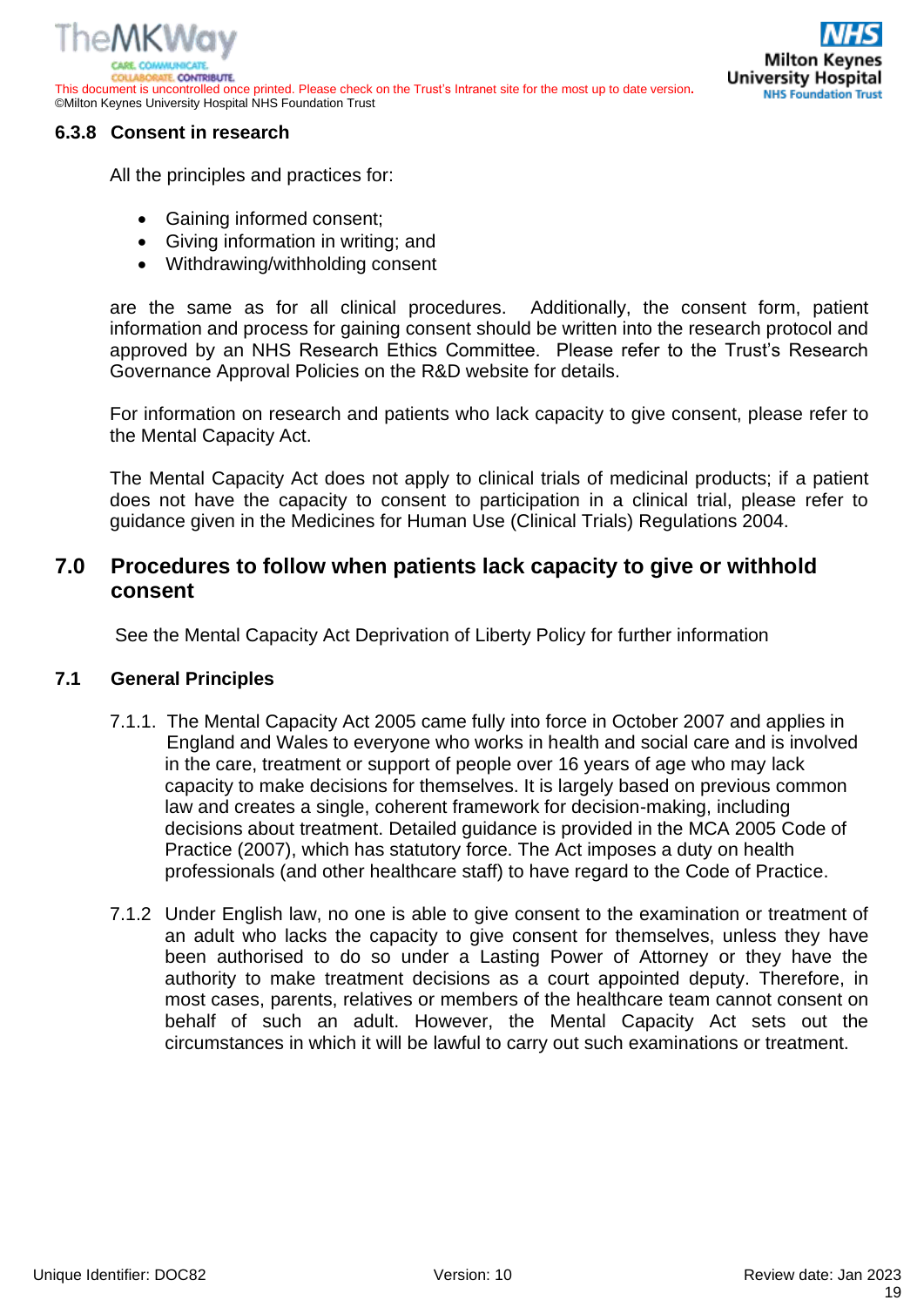

7.1.3 In general, the refusal to an intervention made by a person when they had capacity cannot be overridden if the advance decision is valid and applicable to the situation. There are certain statutory exceptions to this principle, including treatment for mental disorder under the Mental Health Act 1983. In order to be valid and applicable an advance decision to refuse treatment must:

a) state precisely what treatment is to be refused – a statement giving a general desire not to be treated is not enough;

b) may set out the circumstances when the refusal should apply – it is helpful to include as much detail as possible;

c) will only apply at a time when the person lacks capacity to consent to or refuse the specific treatment.

- 7.1.4 In order to be a valid and applicable advance decision regarding life sustaining medical treatment then the advance decision should:
	- a) Be put in writing and if th patient is unable to write, someone else should write the advance decision down for them.
	- b) The patient must have signed the advance decision and if they are unable to sign they can direct someone to sign on their behalf in their presence.
	- c) The patient making the decision must sign in the presence of a witness to the signature. The witness must then sign the document in the presence of the person making the advance decision. If the person making the advance decision is unable to sign, the witness can witness them directing someone else to sign on their behalf.
	- d) Must include a clear, specific written statement from the patient making the advance decision that specifies that the advance decision is to apply to the specific treatment even if their life is at risk.
- 7.1.5 The legal requirements of the Mental Capacity Act are underpinned by five statutory principles. One of these key principles is that any act done for, or any decision made on behalf of, a person who lacks capacity must be done, or made, in that person's best interests. This principle applies to health professionals as it does to anyone working with and caring for a person who lacks capacity. The Act also creates a new offence of ill treatment or willful neglect of someone who lacks capacity by someone with responsibility for their care or with decision-making powers.
- 7.1.6 The Mental Capacity Act provides healthcare professionals with protection from civil and criminal legal liability for acts or decisions made in the best interests of the person who lacks capacity. The Act makes it clear that when determining what is in a person's best interests a healthcare professional must not make assumptions about someone's best interests merely on the basis of the person's age or appearance, condition or any aspect of their behaviour.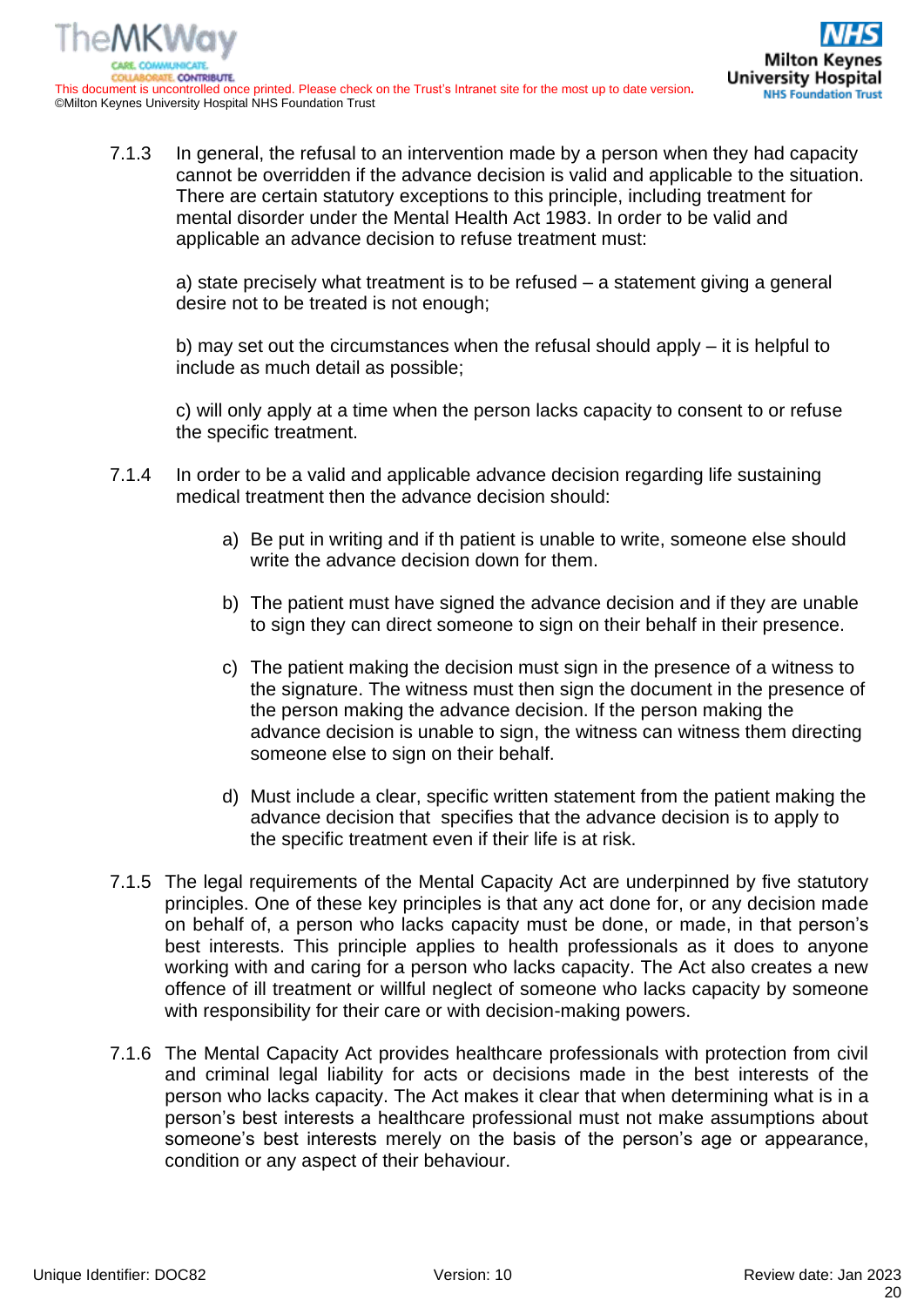

- 7.1.7 The Act requires that a healthcare professional **must** consider all the relevant circumstances relating to the decision in question. These are described as factors that the healthcare professional is aware of and which are reasonable to take into account.
- 7.1.8 In considering the relevant circumstances, the Act rules that the healthcare professionals **must** take the following steps:
- Consider whether the person is likely to regain capacity and if so whether the decision can wait.
- Involve the person as fully as possible in the decision that is being made on their behalf.
- As far as possible, consider:
- the person's past and present wishes and feelings (in particular if they have been written down)
- any beliefs and values (e.g. religious, cultural or moral) that would be likely to influence the decision in question, and any other relevant factors, and
- The other factors that the person would be likely to consider if they were able to do so.
- As far as possible, consult other people if it is appropriate to do so and take into account their views as to what would be in the best interests of the person lacking capacity, especially:
- anyone previously named by the person lacking capacity as someone to be consulted
- anyone engaging in caring for or interested in the person's welfare
- any attorney appointed under a Lasting Power of Attorney
- **Example 20** any deputy appointed by the Court of Protection to make decisions for the person
- For decisions about serious medical treatment, where there is no one appropriate other than paid staff, healthcare professionals have to instruct an Independent Mental Capacity Advocate (IMCA)
- If the decision concerns the provision or withdrawal of life-sustaining treatment, the person making the best interests decision must not be motivated by a desire to bring about the person's death
- In the event that a best interest decision is made for a patient who lacks capacity to consent the following must be documented; the decision made, the rationale for the decision and the parties who were involved in the discussion. The decision maker is the individual who undertakes the provision of care.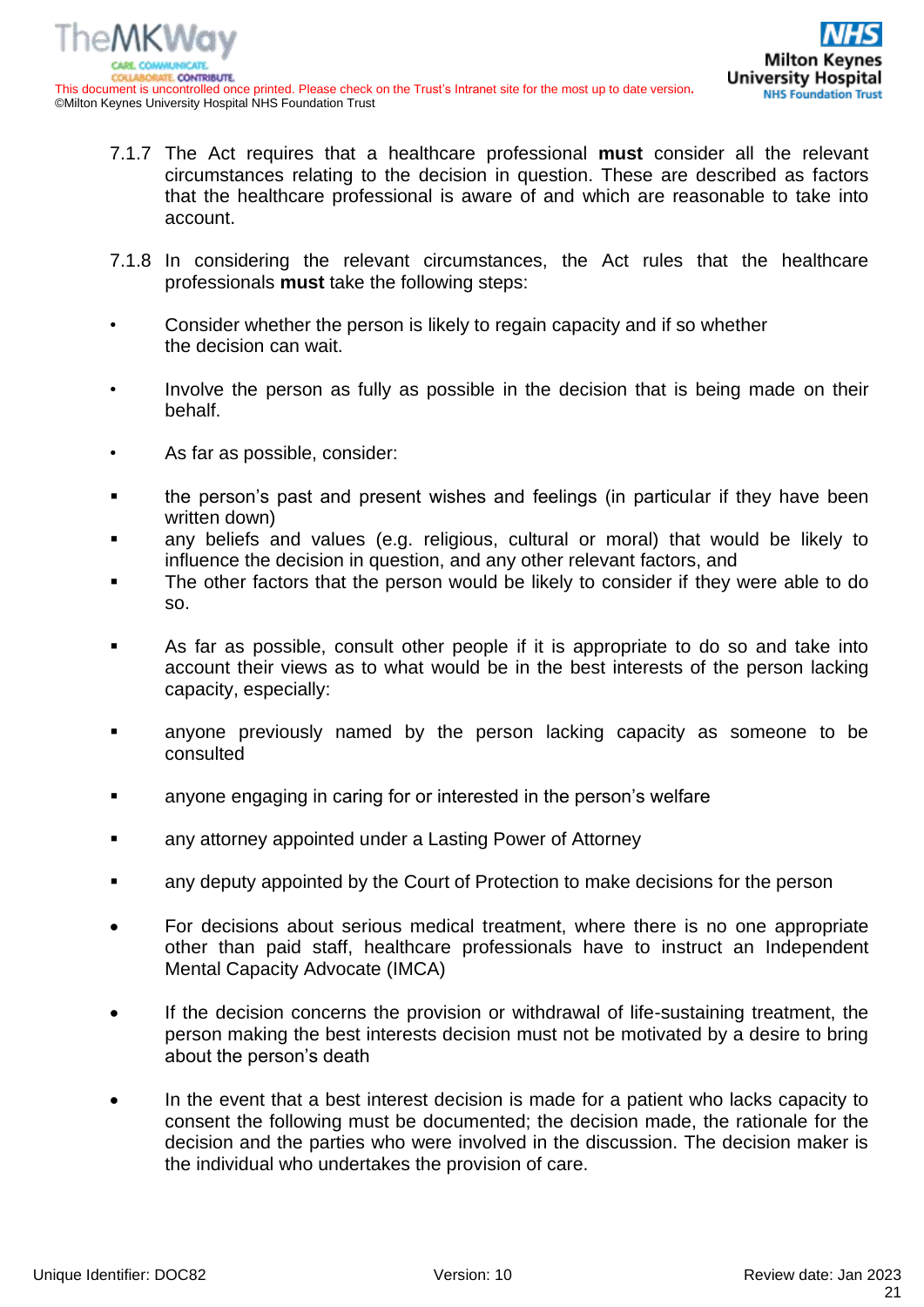- 7.1.9 The Mental Capacity Act Code of Practice makes it clear that the steps set out in the Act should form the starting point for considering all the relevant circumstances of each case, and often other factors will be important. Further guidance on interpreting best interests is provided in chapter 5 of the MCA 2005 Code of Practice (2007).
- 7.1.10 Healthcare professionals should demonstrate in their record-keeping that the decision has been based on all available evidence and has taken into account any conflicting views. What is in a person's best interests may well change over time. This means that even where similar actions need to be taken repeatedly in connection with the person's care or treatment, the person's best interests should be reviewed regularly.
- 7.1.11 In cases of serious doubt or dispute about an individual's mental capacity or best interests, an application can be made to the Court of Protection for a ruling. The duty officer of the Official Solicitor can advise on the appropriate procedure if necessary. See also chapter 8 of the Mental Capacity Act (2005) Code of Practice for further information. Details of the circumstances in which a referral should be made to the court are given in paragraph 26.

### <span id="page-21-0"></span>**7.2 Duration of lack of capacity**

7.2.1 The provisions of the Mental Capacity Act apply to acts or decisions made on behalf of an adult who lacks capacity – whether the lack of capacity is likely to be temporary or permanent. It is possible for capacity to fluctuate. In such cases, it is good practice to establish, while the person has capacity, their views about any clinical intervention that may be necessary during a period of anticipated incapacity, and to record these views. The person may wish to make an advance decision to refuse treatment (see section 6.14) or a statement of their preferences and wishes (see section 6.17). If the person does not make a relevant advance decision, decisions about that person's treatment if they lack capacity must be made in accordance with the Mental Capacity Act. This would include considering whether the person is likely to regain capacity and, if so, whether the decision can wait, as well as the statutory principle that all practical steps must be taken to enable the person to make their own decision.

### <span id="page-21-1"></span>**7.3 Statements of preference and wishes**

- 7.3.1 A healthcare professional must take all statements of a person's preferences and wishes into consideration as part of a best interests assessment. Written statements which request specific treatments made by a person before losing capacity should be given the same consideration as those made by people who currently have capacity to make treatment decisions.
- 7.3.2 However, a healthcare professional would not have to follow a written request if they thought that the specific treatment would be clinically unnecessary or not appropriate for the person's condition, and therefore not in the person's best interests. If the decision is different to a written statement, a healthcare professional should keep a record of this and be prepared to justify the decision if challenged.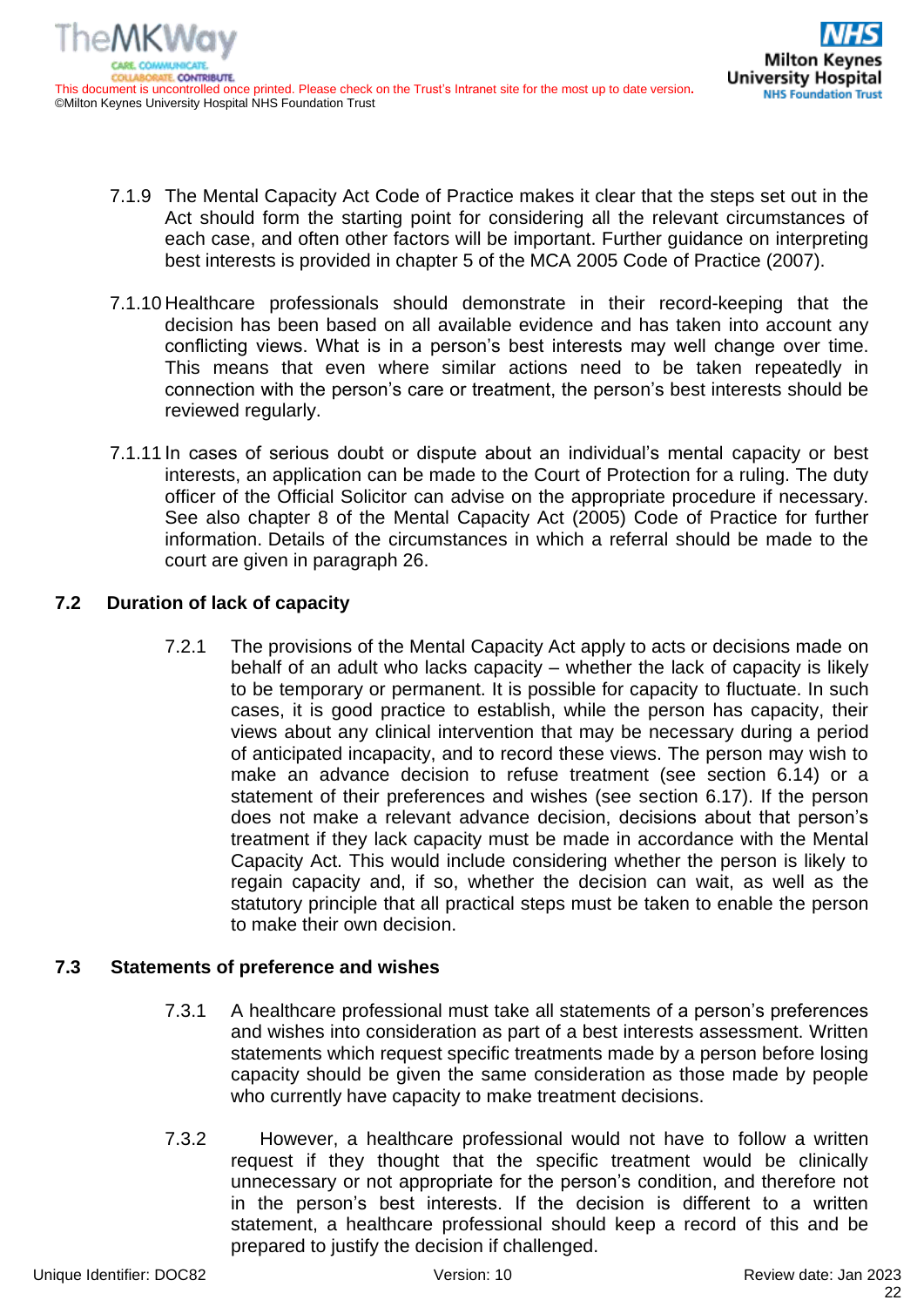7.3.3 There is an important legal distinction between a written statement expressing treatment preferences, which a healthcare professional must take into account when making a best interests decision, and a valid and applicable advance decision to refuse treatment, which healthcare professionals must follow. Healthcare professionals cannot ignore a written statement that is a valid and applicable advance decision to refuse treatment.

### <span id="page-22-0"></span> **7.4 Lasting Power of Attorney (LPA)**

- 7.4.1 The Mental Capacity Act enables a person aged 18 and over to appoint an attorney to look after their health and welfare decisions if they should lack the capacity to make such decisions in the future. Under a personal welfare LPA, the attorney – if they have the authority to do so – can make decisions that are as valid as those made by the person themselves. The LPA must be made in the form, and meet the criteria, set out in the regulations, and it must be registered with the Office of the Public Guardian before it can be used.
- 7.4.2 Please note there are two different types of Lasting Power of Attorney LPA); Property and Affairs who can only make decisions about financial matters, and Personal Welfare who can make decisions about both health and personal welfare.
- 7.4.3 The LPA may specify limits to the attorney's authority, and the LPA must specify whether or not the attorney has the authority to make decisions about life-sustaining treatment. Healthcare practitioners directly involved in the care or treatment of a person who lacks capacity should not agree to act as that person's attorney other than in exceptional circumstances (for example if they are the only close relative of the person). If the person lacks capacity and has created a personal welfare LPA, the attorney will have the authority to make decisions and consent to or refuse treatment as set out in the LPA. Healthcare practitioners should read the LPA if it is available, in order to understand the extent of the attorney's power.
- 7.4.4 The attorney must follow the statutory principles under the Mental Capacity Act and make decisions in the best interests of the person lacking capacity. If the decision is about life-sustaining treatment, the attorney must not be motivated by a desire to bring about the person's death. Attorneys also have a legal duty to have regard to the guidance in the Mental Capacity Act 2005 Code of Practice (2007). If there is a dispute that cannot be resolved, e.g. between the attorney and a doctor, it may have to be referred to the Court of Protection. More information about LPAs is given in chapter 7 of the MCA 2005 Code of Practice (2007)

### <span id="page-22-1"></span>**7.5 Court appointed deputies**

7.5.1 If a person lacks capacity to make a decision relating to their personal welfare, then the Court of Protection can make an order making a decision on their behalf. Alternatively, the Court of Protection can appoint a deputy to make decisions on behalf of the person who lacks capacity. The Mental Capacity Act makes it clear that in such situations it is preferable for the Court of Protection to make the decision if at all possible, and that if a deputy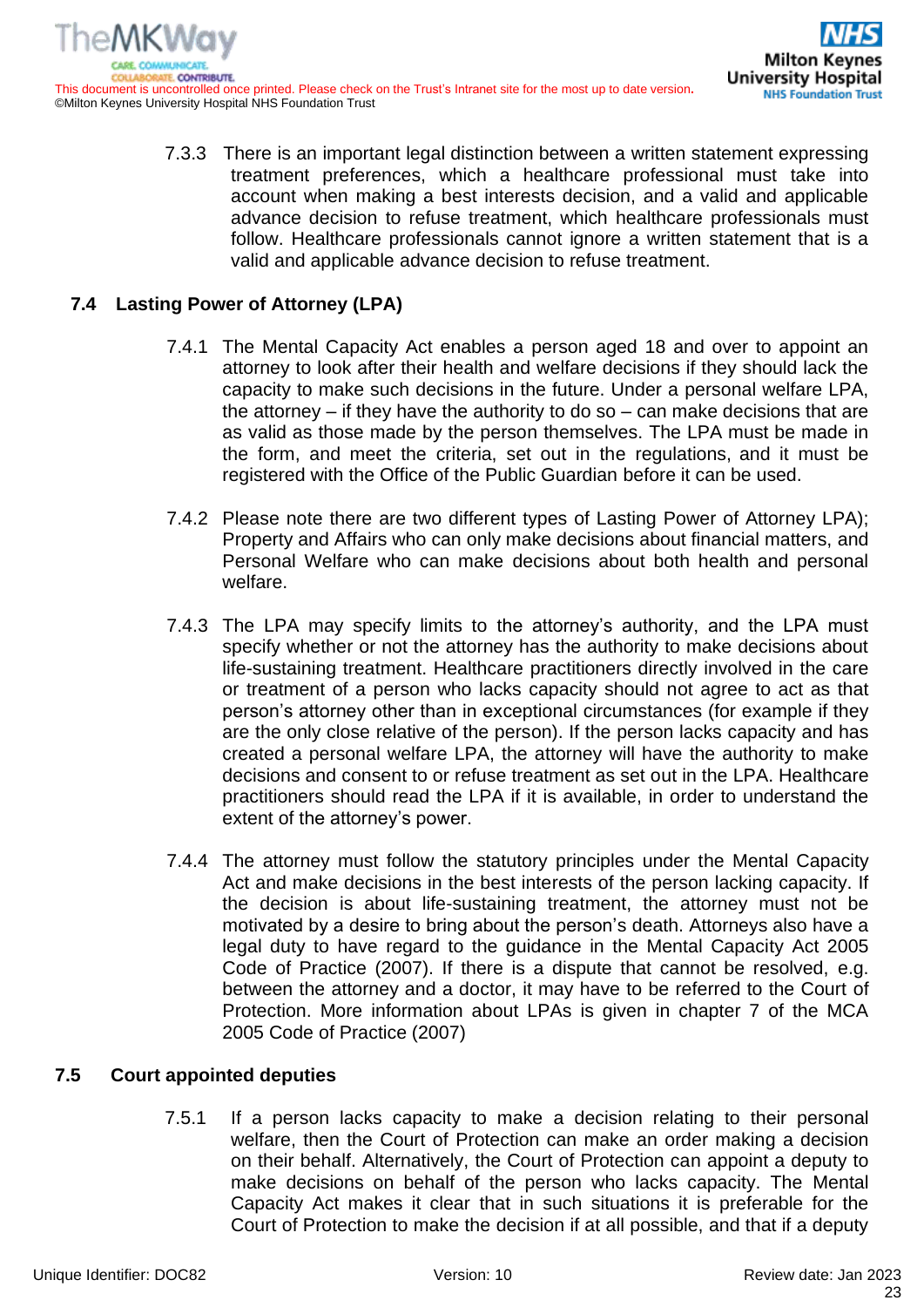is appointed, then their powers should be limited in scope to what is absolutely necessary.

- 7.5.2 The court must ensure that any deputy appointed has the necessary skills and abilities and is prepared to take on the duty and responsibility of the role. Both the court and any deputy must follow the statutory principles of the Act and make decisions in the person's best interests.
- 7.5.3 Deputies for personal welfare decisions will only be required in the most difficult cases, where important and necessary actions cannot be carried out without the court's authority or where there is no other way of settling the matter in the best interests of the person who lacks capacity. For example, a deputy could be appointed to make ongoing decisions, having consulted all relevant parties. This could be useful where there is a history of family disputes.
- 7.5.4 If a deputy has been appointed to make treatment decisions on behalf of a person who lacks capacity then it is the deputy rather than the healthcare professional that makes the treatment decision. A deputy cannot go against a decision of an attorney under an LPA made before the person lacks capacity. Deputies must follow the Mental Capacity Act's statutory principles and must make decisions in the person's best interests. A deputy cannot refuse consent to the provision of life-sustaining treatment.

More information about the powers of the Court of Protection and the role of deputies is given in chapter 8 of the MCA 2005 Code of Practice (2007)

### <span id="page-23-0"></span>**7.6 Independent Mental Capacity Advocate (IMCA)**

- 7.6.1 The Mental Capacity Act has, since April 2007 in England and since October 2007 in Wales, introduced a duty on NHS bodies to instruct an IMCA in serious medical treatment decisions when a person who lacks capacity to make a decision has no one who can speak for them, other than paid staff. In matters that meet the definition of serious medical treatment<sup>4</sup>, IMCAs are only able to represent and support people whose treatment is arranged by the NHS. They have the right to information about an individual and can see relevant healthcare records.
- 7.6.2 The duties of an IMCA are to:
	- Support the person who lacks capacity and represent their views and interests to the decision-maker
	- Obtain and evaluate information, both through interviewing the person and through examining relevant records and documents
	- Obtain the views of professionals providing treatment for the person who lacks capacity
	- **■** Identify alternative courses of action
	- Obtain a further medical opinion, if required, and
	- Prepare a report (that the decision-maker must consider).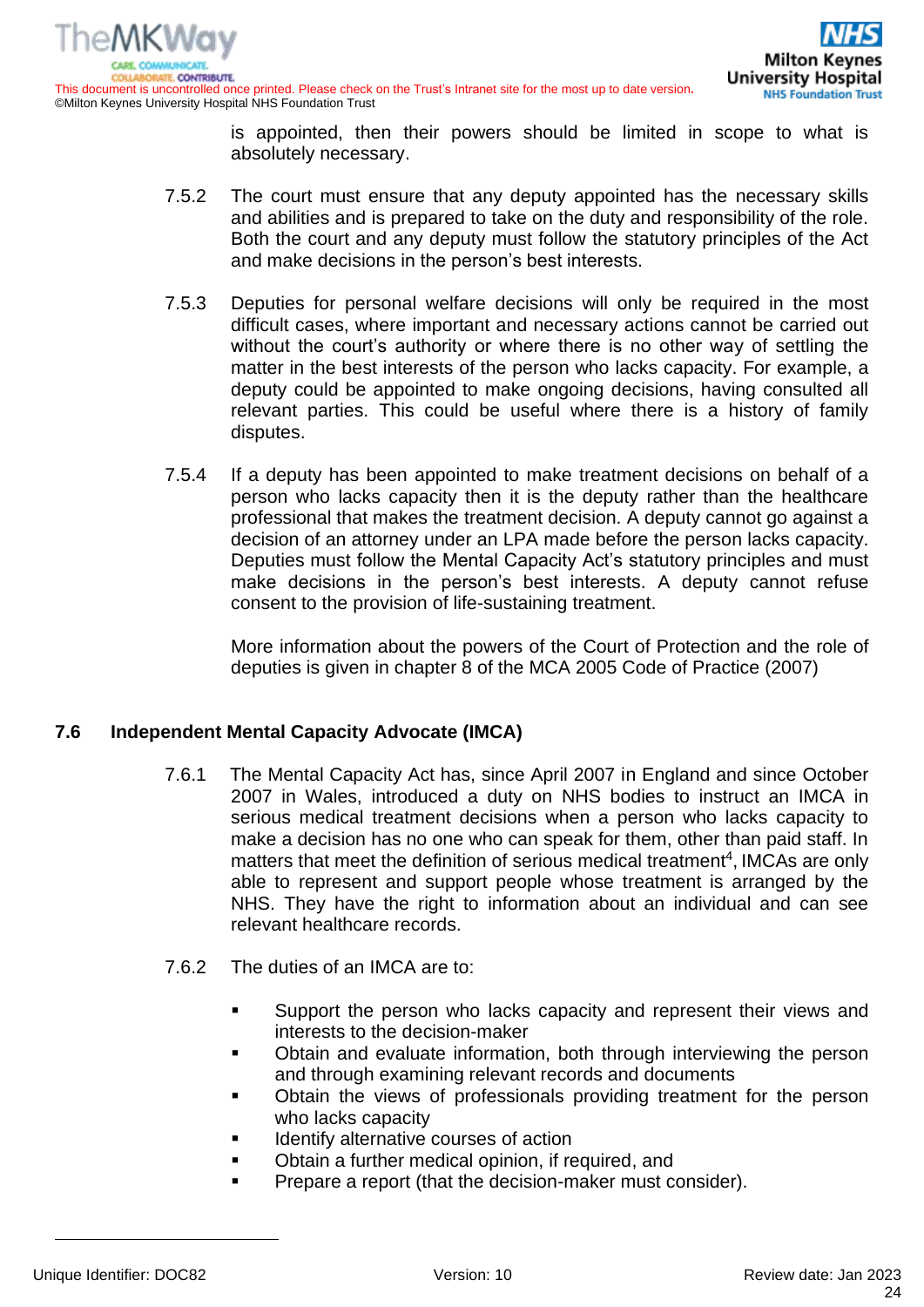

7.6.3 IMCAs are not decision-makers for the person who lacks capacity. They are there to support and represent that person and to ensure that decisionmaking for people who lack capacity is done appropriately and in accordance<br>with the Mental Capacity Act. More information is given at Capacity Act. More information is given at <https://www.scie.org.uk/mca/imca/>

and in chapter 10 of the Mental Capacity Act 2005 Code of Practice (2007)

In the event of a life threatening situation a best interest decision can be made to preserve life without the involvement of an IMCA but this decision will need to be clearly documented.

### <span id="page-24-0"></span>**7.7 Consent forms**

7.7.1 Where treatment is provided to a person who lacks capacity following a best interests decision, any consent form should not be signed by someone else unless they have a personal welfare LPA that authorises them to make the decision in question, or they are a court appointed deputy with similar authority. It is good practice to note either in the records or on a 'patient unable to consent' form why the treatment was decided to be in the patient's best interests.

#### <span id="page-24-1"></span>**7.8 Referral to court**

7.8.1 The Mental Capacity Act established the Court of Protection to deal with decision-making for adults (and children in a few cases) who may lack the capacity to make specific decisions for themselves.

The Court of Protection deals with serious decisions affecting personal welfare matters, including healthcare, which were previously dealt with by the High Court. In cases of serious dispute, where there is no other way of finding a solution or when the authority of the court is needed in order to make a particular decision or take a particular action, the court can be asked to make a decision.

7.8.2 The courts have identified certain circumstances when referral should be made to them for a ruling on lawfulness before a procedure is undertaken. These are:

Decisions about the proposed withholding or withdrawal of artificial hydration and nutrition (ANH) from patients in a permanent vegetative state

- Cases involving organ, bone marrow or peripheral blood stem cell donation by an adult who lacks the capacity to consent (see chapter 3 for information on children)
- Cases involving the proposed non-therapeutic sterilisation of a person who lacks the capacity to consent to this (e.g. for contraceptive purposes), and
- All other cases where there is a doubt or dispute about whether a particular treatment will be in a person's best interests.
- 7.8.3 Other cases likely to be referred to the court include those involving ethical dilemmas in untested areas (such as innovative treatments for variant CJD<sup>5</sup>),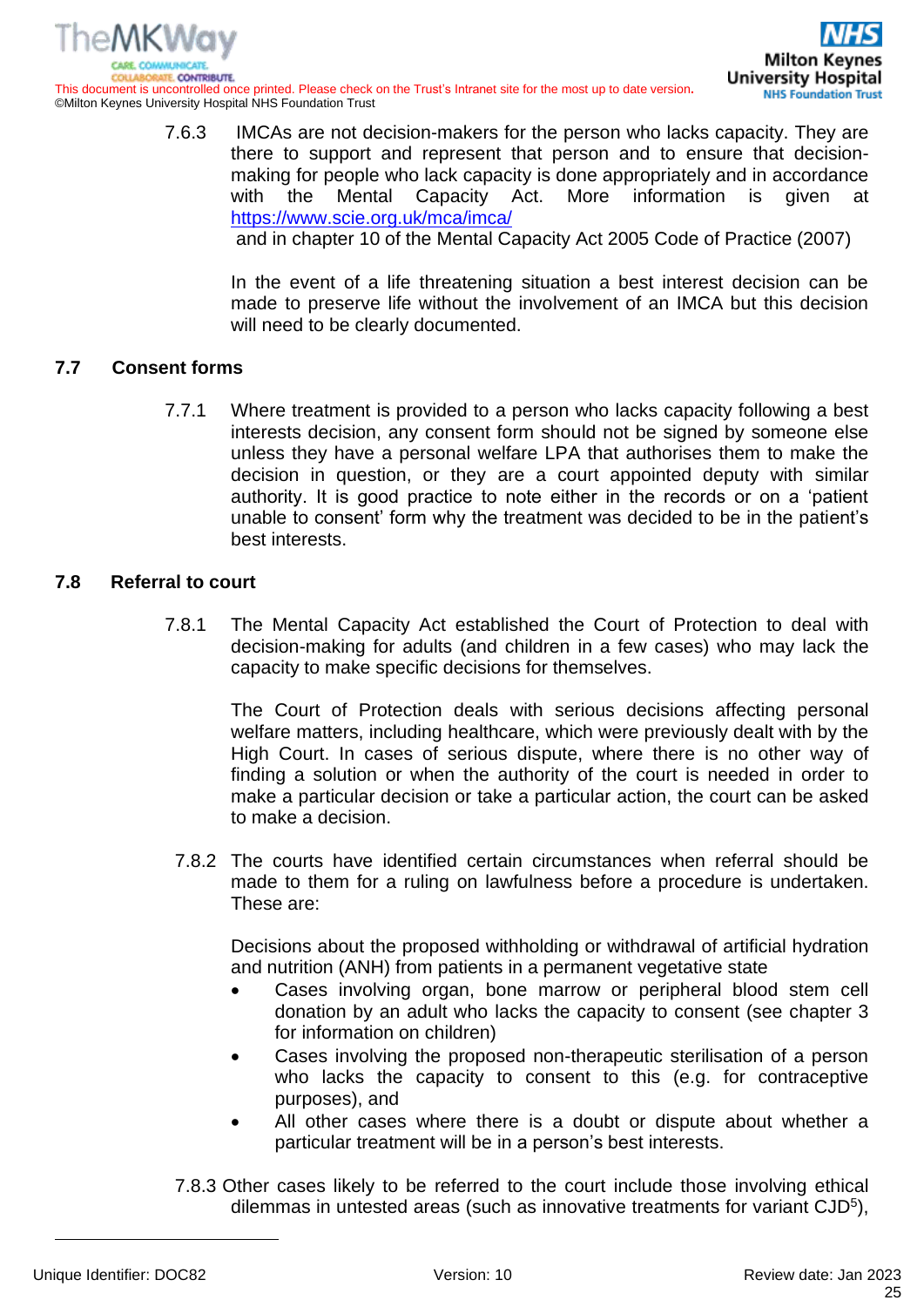or where there are otherwise irresolvable conflicts between healthcare staff, or between staff and family members. More information about the powers of the Court of Protection and the cases that should be referred to the court is given in the Mental Capacity Act 2005 Code of Practice (2007) and in a Court of Protection Practice Direction.

- 7.8.4 The courts have stated that neither sterilisation which is incidental to the management of the detrimental effects of menstruation nor abortion need automatically be referred to court if there is no doubt that this is the most appropriate therapeutic response. However, these procedures can give rise to special concern about the best interests and rights of a person who lacks capacity. The need for such procedures occasionally arises in relation to women with a severe learning disability. It is good practice to involve as part of the decision-making process a consultant in the psychiatry of learning disability, the multidisciplinary team and the patient's family, and to document their involvement. Less invasive or reversible options should always be considered before permanent sterilization. Where there is disagreement as to the patient's best interests, a reference to the court may be appropriate.
- 7.8.5 Although some procedures may not require court approval, their appropriateness may give rise to concern. For example, some patients with learning disabilities may exhibit challenging behaviour. As with hysterectomies, great care must be taken in determining the best interests of such patients as distinct from dealing with the needs of carers and others who are concerned with the individual's treatment.

### <span id="page-25-0"></span>**7.9 Research**

7.9.1 The Mental Capacity Act sets out a legal framework for involving people who lack the capacity to consent to taking part in research. Anyone setting up or carrying out such research will need to make sure that the research complies with the provisions set out in the Act and will need to follow the guidance given in chapter 11 of the Mental Capacity Act 2005 Code of Practice (2007). The Act does not include clinical trials, which are covered by the Medicines for Human Use (Clinical Trial Regulations) 2004.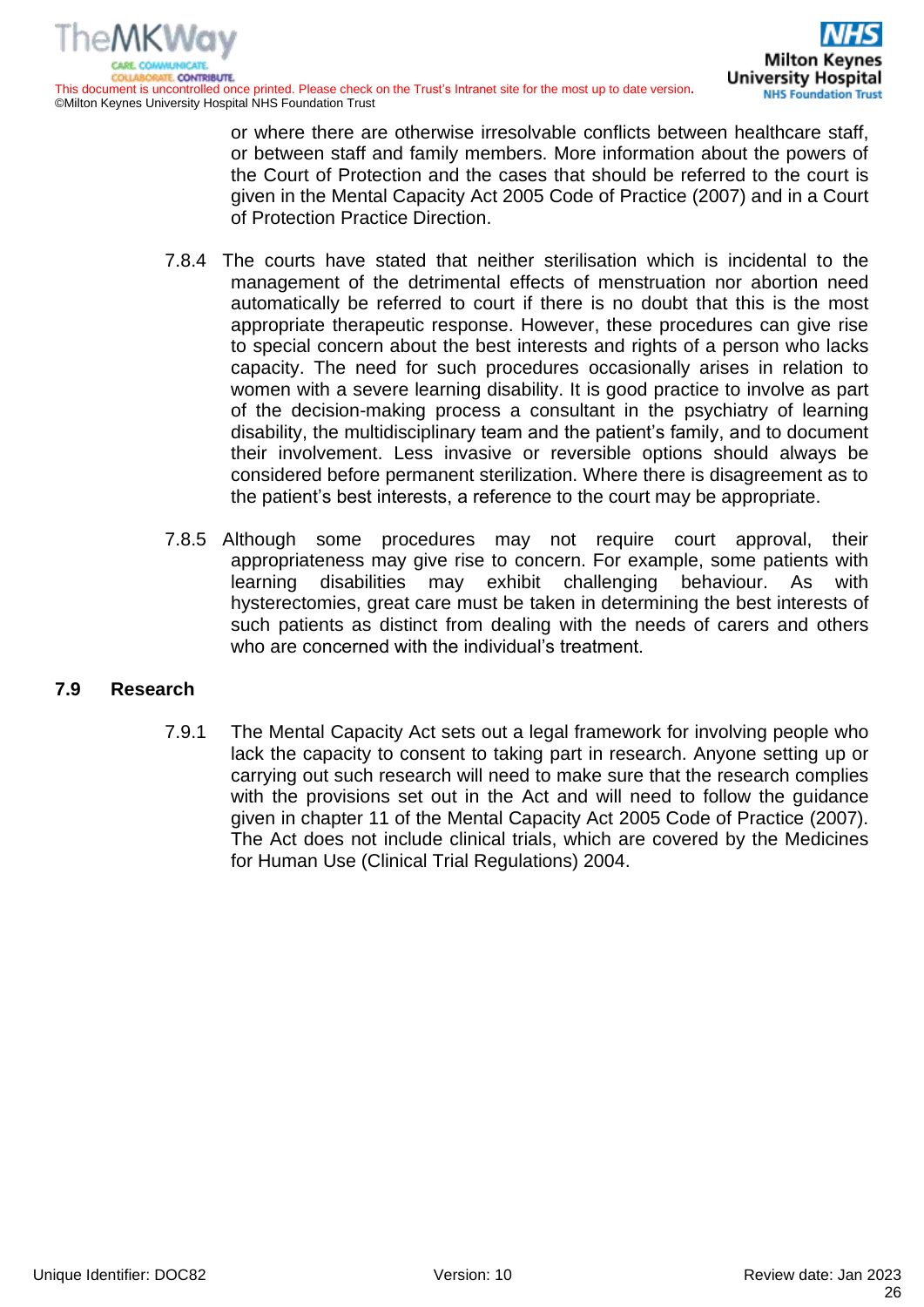



# <span id="page-26-0"></span>**8.0 Children and Young People**

The legal position concerning consent and refusal of treatment by those under the age of 18 is different from the position for adults. For the purposes of this policy 'children' refers to people aged below 16 and 'young people' refers to people aged 16 -17

### <span id="page-26-1"></span>**8.1 Young people aged 16 – 17**

- 8.1.1 By virtue of section 8 of the Family Law Reform Act 1969, people aged 16 or 17 are presumed to be capable of consenting to their own medical treatment, and any ancillary procedures involved in that treatment, such as an anaesthetic. As for adults, consent will be valid only if it is given voluntarily by an appropriately informed young person capable of consenting to the particular intervention. However, unlike adults, the refusal of a competent person aged 16–17 may in certain circumstances be overridden by either a person with parental responsibility or a court.
- 8.1.1 Section 8 of the Family Law Reform Act 1969 applies only to the young person's own treatment. It does not apply to an intervention that is not potentially of direct health benefit to the young person, such as blood donation or non-therapeutic research on the causes of a disorder. However, a young person may be able to consent to such an intervention under the standard of Gillick competence, considered below.
- 8.1.3 In order to establish whether a young person aged 16 or 17 has the requisite capacity to consent to the proposed intervention, the same criteria as for adults should be used. If a young person lacks capacity to consent because of an impairment of, or a disturbance in the functioning of, the mind or brain then the Mental Capacity Act 2005 will apply in the same way as it does to those who are 18 and over. If however they are unable to make the decision for some other reason, for example because they are overwhelmed by the implications of the decision, then the Act will not apply to them and the legality of any treatment should be assessed under common law principles. It may be unclear whether a young person lacks capacity within the meaning of the Act. In those circumstances, it would be prudent to seek a declaration from the court. More information on how the Act applies to young people is given in chapter 12 of the Mental Capacity Act 2005 Code of Practice (2007).
- 8.1.4 If the 16/17-year-old is capable of giving valid consent then it is not legally necessary to obtain consent from a person with parental responsibility for the young person in addition to the consent of the young person. It is, however, good practice to involve the young person's family in the decision-making process – unless the young person specifically wishes to exclude them – if the young person consents to their information being shared.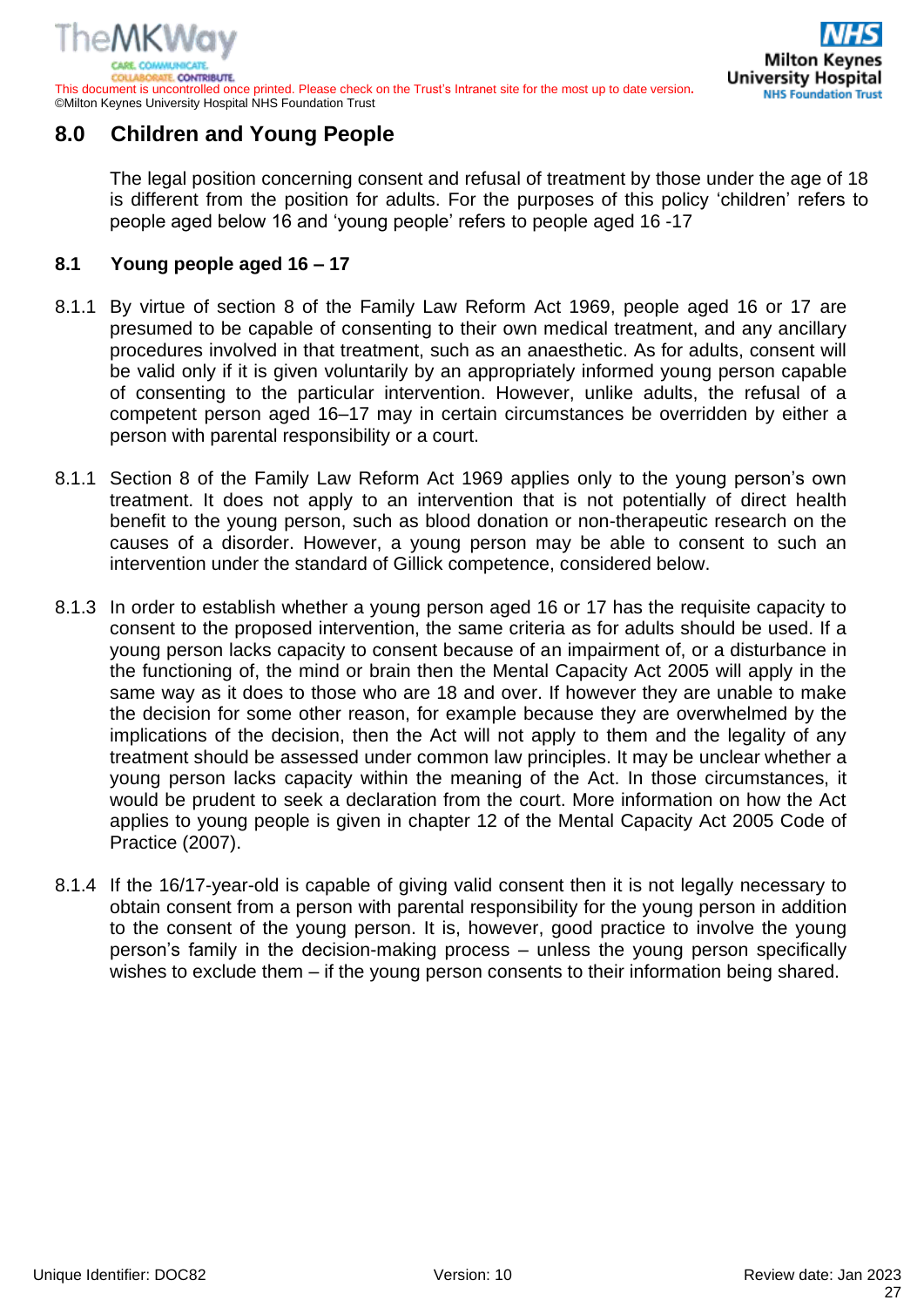### <span id="page-27-0"></span>**8.2 Children under 16 – the concept of Gillick competence**

- 8.2.1 In the case of *Gillick*, the court held that children who have sufficient understanding and intelligence to enable them to understand fully what is involved in a proposed intervention will also have the capacity to consent to that intervention<sup>6</sup>. This is sometimes described as being 'Gillick competent'. A child under 16 may be Gillick competent to consent to medical treatment, research, donation or any other activity that requires their consent.
- 8.2.2 The concept of Gillick competence is said to reflect a child's increasing development to maturity. The understanding required for different interventions will vary considerably. Thus a child under 16 may have the capacity to consent to some interventions but not to others. The child's capacity to consent should be assessed carefully in relation to each decision that needs to be made.
- 8.2.3 In some cases, for example because of a mental disorder, a child's mental state may fluctuate significantly, so that on some occasions the child appears Gillick competent in respect of a particular decision and on other occasions does not. In cases such as these, careful consideration should be given as to whether the child is truly Gillick competent at the time that they need to take a relevant decision.
- 8.2.4 If the child is Gillick competent and is able to give voluntary consent after receiving appropriate information, that consent will be valid and additional consent by a person with parental responsibility will not be required. It is, however, good practice to involve the child's family in the decision-making process, if the child consents to their information being shared.
- 8.2.5 Where advice or treatment relates to contraception, or the child's sexual or reproductive health, the healthcare professional should try to persuade the child to inform his or her parent(s) or allow the medical professional to do so. If however the child cannot be persuaded, advice and/or treatment should still be given if the healthcare professional considers that the child is very likely to begin or continue to have sexual intercourse with or without advice or treatment and that unless they receive the advice or treatment then the child's physical or mental health is likely to suffer.
- 8.2.6 If the child seeks advice or treatment in relation to abortion and cannot be persuaded to inform her parent(s), every effort should be made to help the child find another adult (such as another family member or a specialist youth worker) to provide support to the child<sup>7</sup>

### <span id="page-27-1"></span>**8.3 The requirement of voluntariness**

8.3.1 Although a child or young person may have the capacity to give consent, this is only valid if it is given voluntarily. This requirement must be considered carefully. Children and young people may be subject to undue influence by their parent(s), other carers or a sexual partner (current or potential), and it is important to establish that the decision is that of the individual him or herself.

Unique Identifier: DOC82 Version: 10 Version: 10 Review date: Jan 2023 <sup>7</sup> *Axon v Secretary of State for Health* [2006] EWHC 37 (Admin)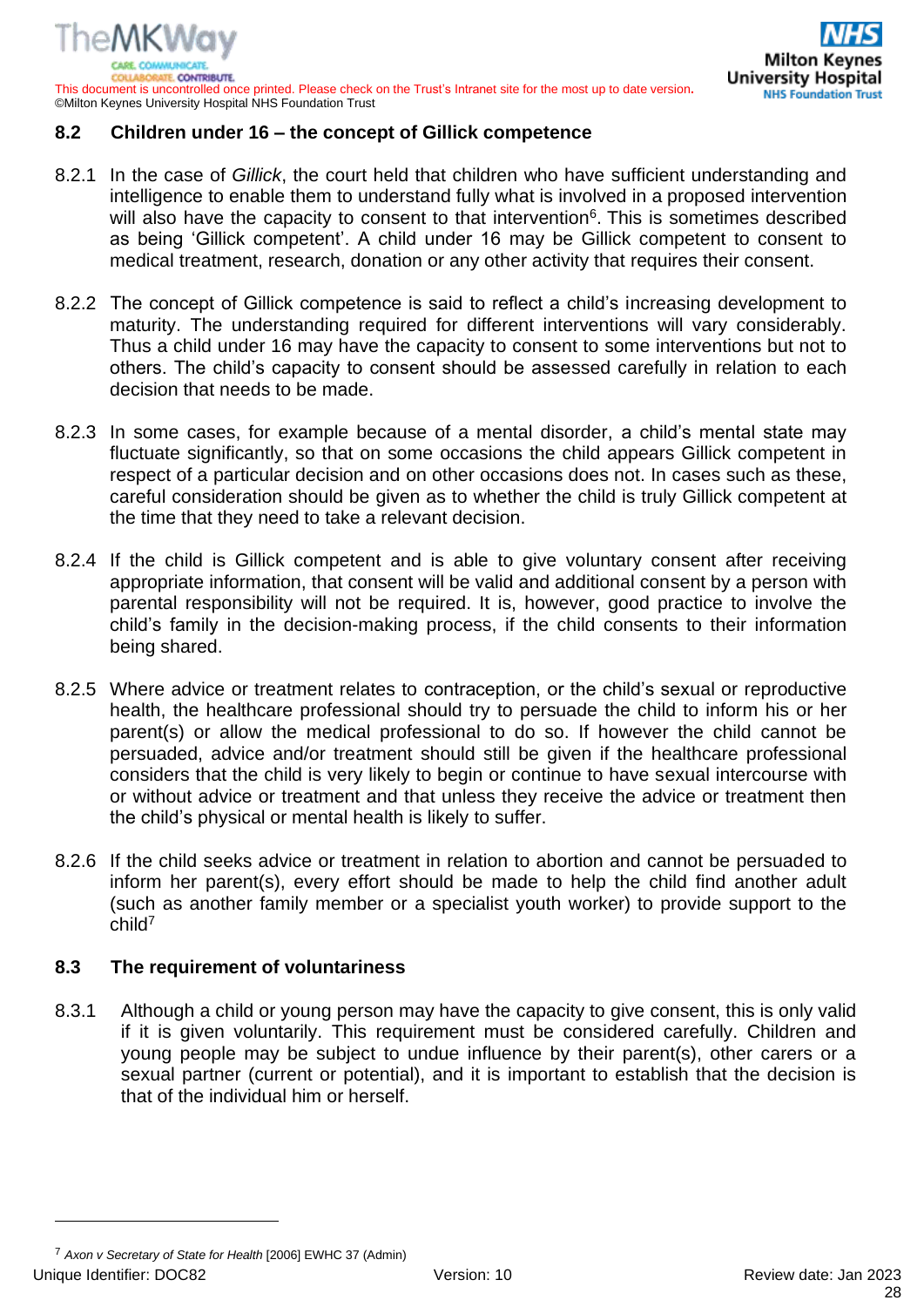### <span id="page-28-0"></span>**8.4 Child or young person with capacity refusing treatment**

- 8.4.1 Where a young person of 16 or 17 who could consent to treatment in accordance with section 8 of the Family Law Reform Act 1969, or a child under 16 but Gillick competent, refuses treatment, it is possible that such a refusal could be overruled<sup>8</sup> if it would in all probability lead to the death of the child/young person or to severe permanent injury.
- 8.4.2 The courts have, in the past, also found that parents can consent to their competent child being treated even where the child/young person is refusing treatment. However, there is no post-Human Rights Act 1998 authority for this proposition, and it would therefore be prudent to obtain a court declaration or decision if faced with a competent child or young person who is refusing to consent to treatment, to determine whether it is lawful to treat the child.
- 8.4.3 Where the treatment involved is for mental disorder, consideration should be given to using mental health legislation. The changes made to section 131 of the Mental Health Act 1983 by section 43 of the Mental Health Act 2007 mean that when a young person of 16 or 17 has capacity (as defined in the Mental Capacity Act 2005) and does not consent to admission for treatment for mental disorder (either because they are overwhelmed, do not want to consent or refuse to consent), they cannot then be admitted informally on the basis of the consent of a person with parental responsibility
- 8.4.4 A life-threatening emergency may arise when consultation with either a person with parental responsibility or the court is impossible, or the person with parental responsibility refuses consent despite such emergency treatment appearing to be in the best interests of the child. In such cases the courts have stated that doubt should be resolved in favour of the preservation of life, and it will be acceptable to undertake treatment to preserve life or prevent serious damage to health.

### <span id="page-28-1"></span>**8.5 Child lacking capacity**

- 8.5.1 Where a child under the age of 16 lacks capacity to consent (i.e. is not Gillick competent), consent can generally be given on their behalf by any one person with parental responsibility or by the court. As is the case where patients are giving consent for themselves, those giving consent on behalf of child patients must have the capacity to consent to the intervention in question, be acting voluntarily and be appropriately informed. The power to consent must be exercised according to the 'welfare principle': that the child's 'welfare' or 'best interests' must be paramount. Even where a child lacks capacity to consent on their own behalf, it is good practice to involve the child as much as possible in the decision-making process.
- 8.5.2 Where necessary, the courts can overrule a refusal by a person with parental responsibility. It is recommended that certain important decisions, such as sterilisation for contraceptive purposes, should be referred to the courts for guidance, even if those with parental responsibility consent to the operation going ahead.
- 8.5.3 The European Court of Human Rights judgment in a case where doctors treated a child contrary to his mother's wishes, without a court order<sup>9</sup>, made clear that the failure to refer such cases to the court is not only a breach of professional guidance but also potentially a breach of the European Convention on Human Rights. In situations where there is continuing disagreement or conflict between those with parental responsibility or those with

<sup>8</sup> *Re W (a minor) (medical treatment)* 1992] 4 All ER 627

<sup>9</sup> *Glass v The United Kingdom -*61827-00 [2004] ECHR 103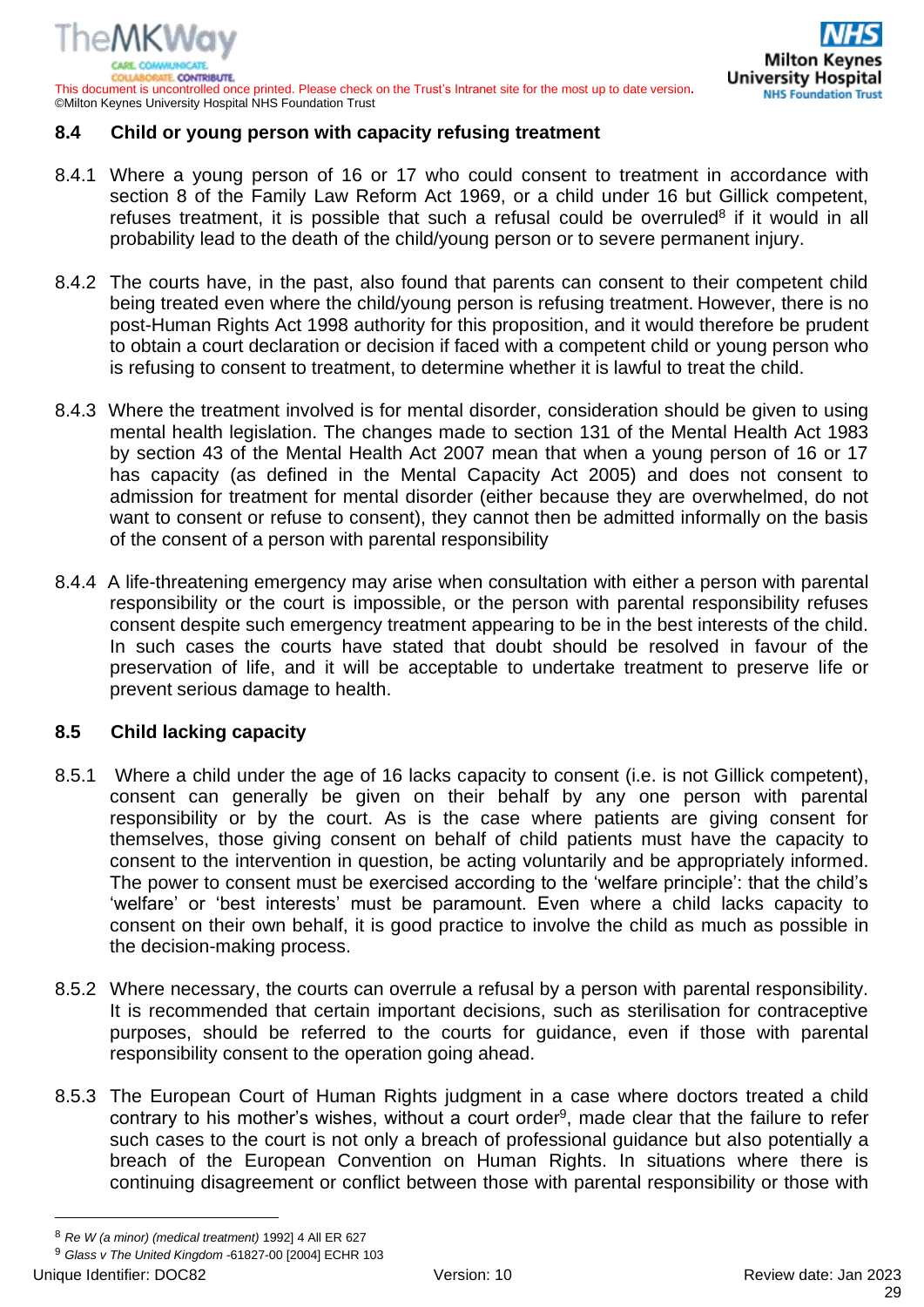

parental responsibility and the doctors, and where the child is not competent to provide consent, the court should be involved to clarify whether a proposed treatment, or withholding of treatment, is in the child's best interests. Parental refusal can only be overridden in an emergency.

- 8.5.4 A child can only have two legal parents but there is no limit to the number of people who can share parental responsibility. The Children Act 1989 sets out persons who may have parental responsibility. These include (this list is not exhaustive):
	- The child's birth mother automatically has parental responsibility
	- The child's father, if he was married to the mother at the time of birth and who is named on the birth certificate. This will not be lost if the parents later divorce.
	- Unmarried father whos name is in the certificate for a birth registered after 1<sup>st</sup> December 2003.
	- Unmarried fathers, who can acquire parental responsibility
	- Non-birth mothers, who are not considered legal parents but who are married or in a civil partnership with the birth mother, can acquire parental responsibility by signing an agreement with the birth mother.
	- For same sex male relationships, an order can be gained which is issued by the Court to the intended parents of a surrogate child and extinguishes the legal parenthood of the surrogate mother and, if she has one, her partner. The order reassigns legal parenthood and parental responsibility to the intended parents.
	- Any family member in receipt of a Special Guardianship Order will have parental responsibility for the duration stated on the order e.g. grandparents.
	- An adoptive parent will acquire parental responsibility on adoption
	- The child's legally appointed guardian
	- A person in whose favour the court has made a residence order concerning the child
	- A local authority designated in a care order in respect of the child
	- A local authority or other designated person who holds an emergency protection order in respect of the child

### **Who does not automatically have it?**

Unmarried fathers do not automatically have parental responsibility. They can gain this by:

- Marrying the mother.
- Having his name registered or re-registered on the birth certificate. (An unmarried father on a birth certificate before 1st December 2003 will not have parental responsibility and will need to re-register.)
	- Making a parental responsibility agreement with the mother.
	- Obtaining a parental responsibility order from the Court.
	- Obtaining a residence order from the Court.
	- Becoming the child's guardian on the mother's death.

Step parents can apply for parental responsibility through a legally bound agreement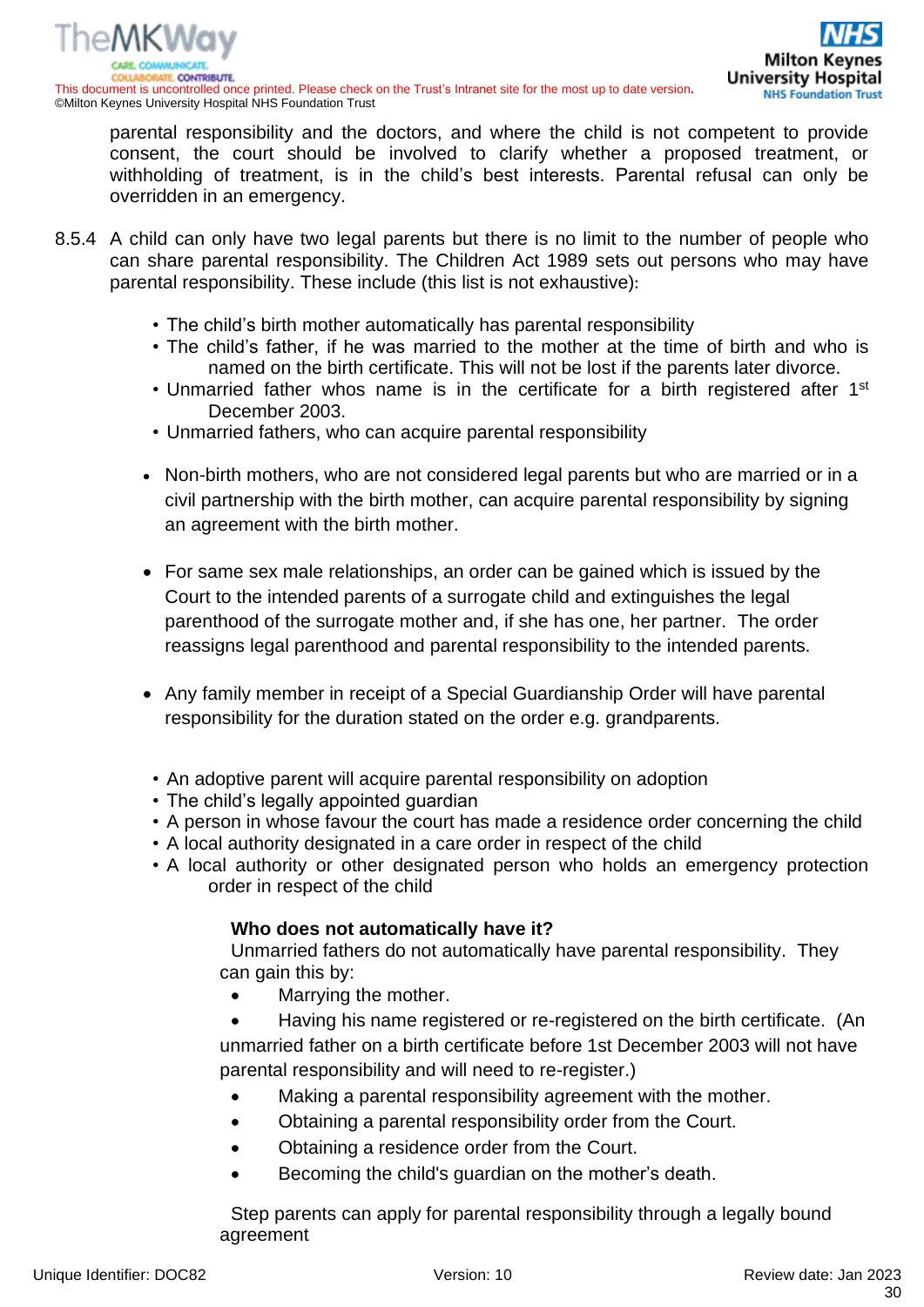



### **Looked After Child (LAC)**

**If the child is subject to a care order and placed in foster care**, responsibility is shared between the parents and Local Authority. Consent must be given by a senior manager within Social Services and the child's social worker should be instrumental in obtaining this.

**Please ensure that an appropriate person with parental responsibility accompanies the child/young person to their treatment. A useful guide to parent responsibility can be found at: [http://www.childrenslegalcentre.com](https://gbr01.safelinks.protection.outlook.com/?url=http%3A%2F%2Fwww.childrenslegalcentre.com&data=02%7C01%7CKevin.Doyle%40mkuh.nhs.uk%7C6d96544148d9401fbc6708d79b58f6de%7Ce96dd0a15d474a949e4a5c1056daa82c%7C0%7C0%7C637148678704192459&sdata=hBAG09Aj9Ee5P5uEjFLkDlVFXAeBjRxaDZSwkHzzgSQ%3D&reserved=0) and [www.stonewall.org.uk](https://gbr01.safelinks.protection.outlook.com/?url=https%3A%2F%2Fwww.stonewall.org.uk%2F&data=02%7C01%7CKevin.Doyle%40mkuh.nhs.uk%7C6d96544148d9401fbc6708d79b58f6de%7Ce96dd0a15d474a949e4a5c1056daa82c%7C0%7C0%7C637148678704202459&sdata=wM2nW3fajl5v0qjUgWp9V%2Fgkgq%2BHIgIJwYU5pHp%2FIRU%3D&reserved=0)**

- 8.5.5 Where there is doubt about whether a parent is acting in the interests of the child or young person, then the healthcare practitioner would be unwise to rely on the parent's consent, for example if a child alleges abuse and the parent supports psychiatric treatment for the child. The Government's guidance *Working Together to Safeguard Children* covers situations involving parental consent where abuse or neglect is suspected.
- 8.5.6 In order to consent on behalf of a child, the person with parental responsibility must themselves have capacity. Where the person with parental responsibility for a child is themselves under 18, they will only be able to give valid consent for the child's treatment if they themselves are Gillick competent. Whether or not they have capacity may vary, depending on the seriousness of the decision to be taken.
- 8.5.7 Where a child is a ward of court, no important step may be taken without the prior consent of the court. This is likely to include more significant medical interventions but not treatment for minor injuries or common diseases of childhood
- 8.5.8 In an emergency it is justifiable to treat a child who lacks capacity without the consent of a person with parental responsibility, if it is impossible to obtain consent in time and if the treatment is vital to the survival or health of the child
- 8.5.9 If the child is subject to a care order and placed in foster care, staff should be aware that responsibility is shared between the parents and Local Authority.
- 8.5.10 If parents do not have parental responsibility, then they cannot be involved in the decisions about the health care of the child.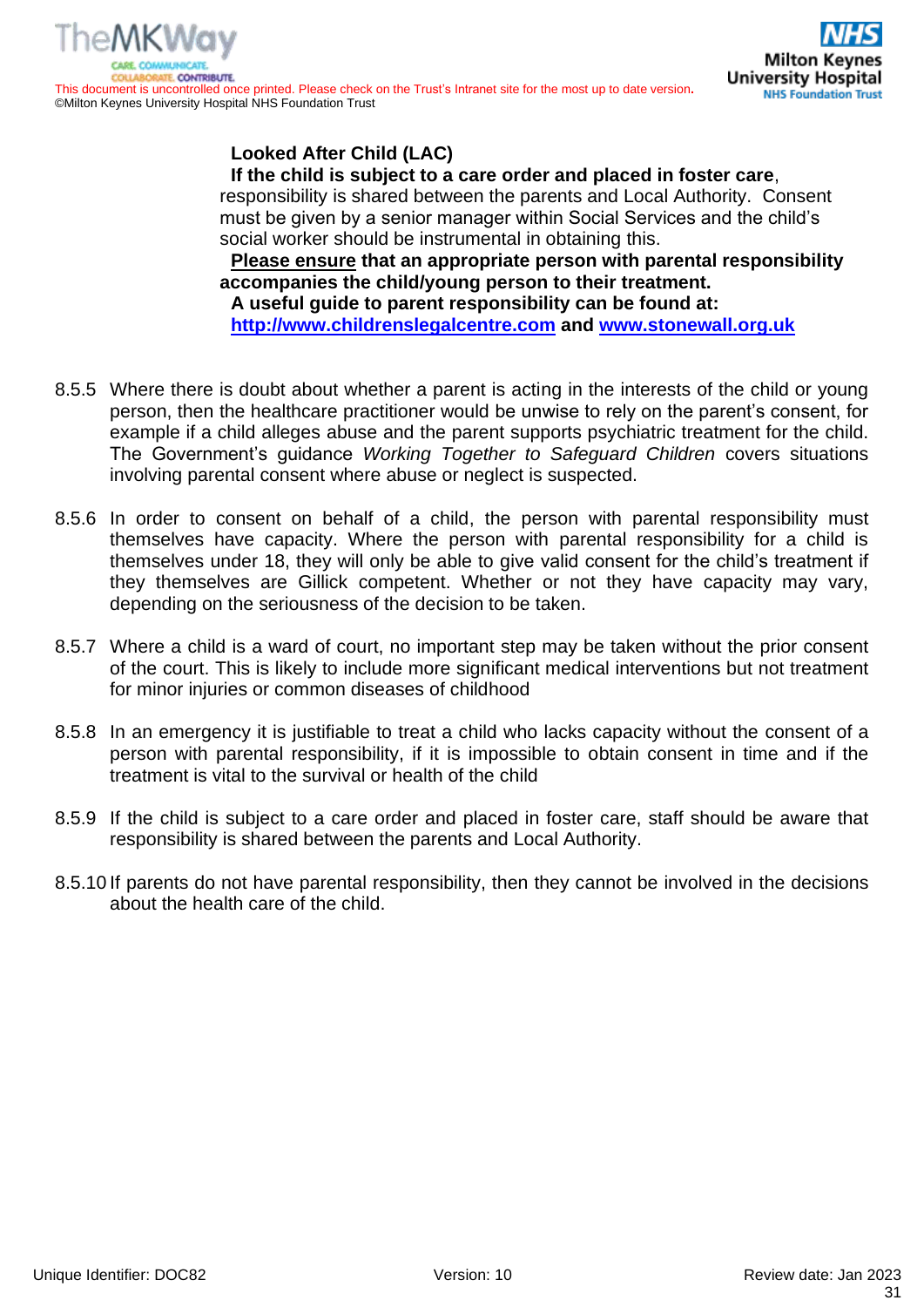

# <span id="page-31-0"></span>**9.0 Refusal of Treatment**

If the process of seeking consent is to be a meaningful one, refusal must be one of the patient's options. A competent adult patient is entitled to refuse any treatment, except in circumstances governed by the Mental Health Act.

**Under the Mental Capacity Act 2005,** If an adult patient lacks capacity, they may have refused treatment in an **Advance Decision**; the terms of which should then be honoured, if it is valid and applicable to the circumstances. A designated decision-maker, acting on behalf of an adult patient who lacks capacity, also has the right to refuse treatment on behalf of the patient; though the right to refuse life-saving treatment will depend on express authorisation to do so having been given under the terms of the Personal & Welfare Lasting Power of Attorney.

The situation for children is more complex: see the Department of Health's Seeking consent: working with children for more detail (link). Essentially, whilst in law the refusal of a child under 16 to consent may be overridden by the consent of a person with parental responsibility, health professionals are encouraged always to try to obtain a competent child's consent before providing treatment, unless any delay involved in so doing would put the child's life or health at risk. It is recognised that decision-making with older children will often be a matter of negotiation between the child, those with parental responsibility and clinicians. Efforts should be made to ensure that children don't feel that decisions are being made over their heads. The following paragraphs apply primarily to adults.

If, after discussion of possible treatment options, a patient refuses all treatment, this fact should be clearly documented in their notes. If the patient has already signed a consent form, but then changes their mind while still having capacity, you (and where possible the patient) should note this on the form.

Where a patient has refused a particular intervention, you must ensure that you continue to provide any other appropriate care to which they have consented. You should also ensure that the patient realises they are free to change their mind and accept treatment if they later wish to do so. Where delay may affect their treatment choices, they should be advised accordingly.

If a patient consents to a particular procedure but refuses certain aspects of the intervention, you must explain to the patient the possible consequences of their partial refusal. If you genuinely believe that the procedure cannot be safely carried out under the patient's stipulated conditions, you are not obliged to perform it. You must, however, continue to provide any other appropriate care. Where another health professional believes that the treatment can be safely carried out under the conditions specified by the patient, you must on request be prepared to transfer the patient's care to that health professional.

In the case of patients who are Jehovah's Witnesses, the refusal to accept blood or blood products should be noted on the consent form, under the statement by the patient relating to "Procedures which I do not wish to be carried out".

An advance decision made by a capable patient must be respected by the healthcare professional and treatment should be provided in accordance with the same.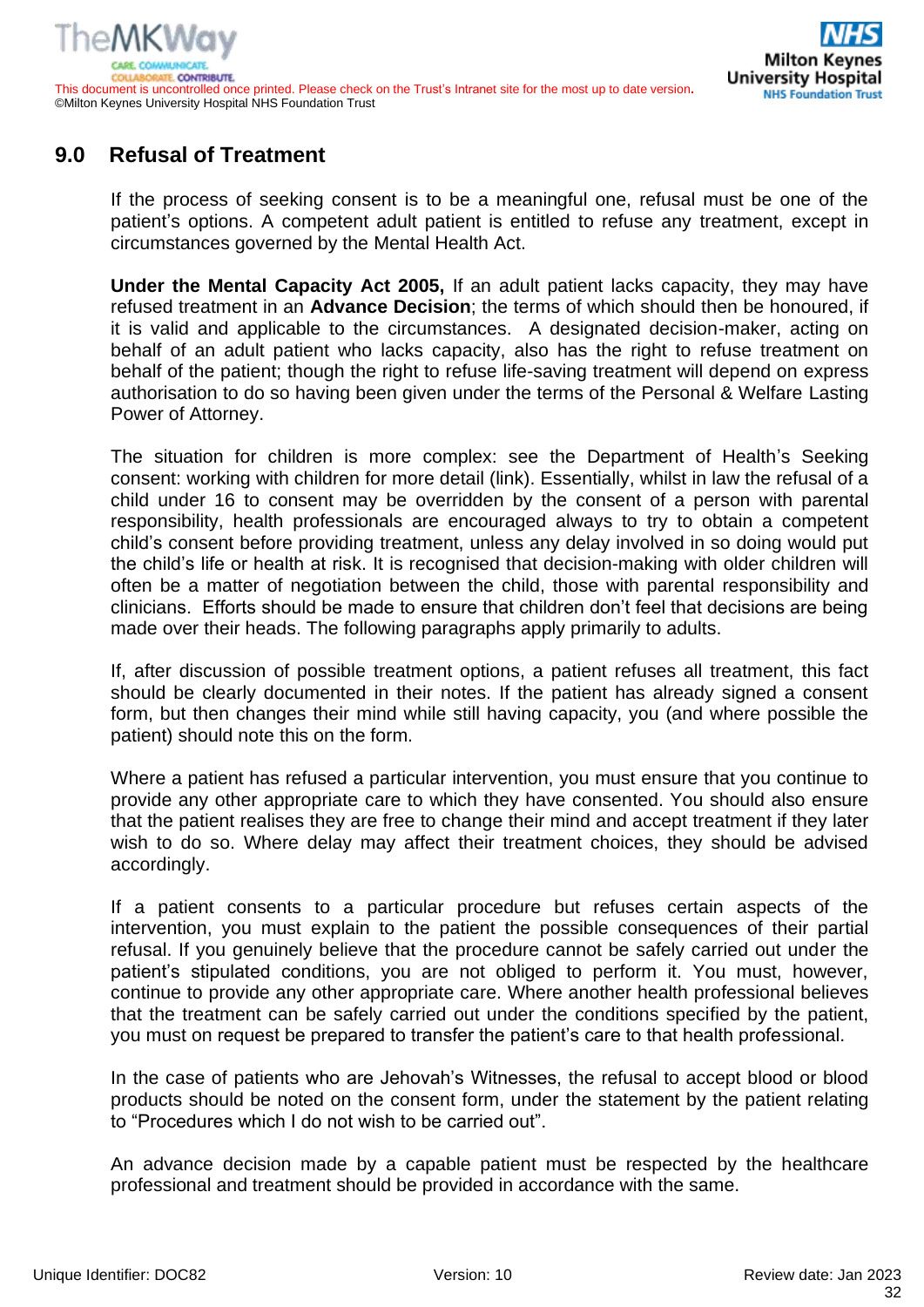



This healthcare professional must consult with any Legal Power of Attorney that has been lawfully appointed to make decisions on behalf of a patient in the event that they lose capacity.

### <span id="page-32-0"></span>**10.0 Statement of evidence/references**

*Reference guide to consent for examination or treatment* provides a comprehensive summary of the current law on consent and includes requirements of regulatory bodies such as the General Medical Council where these are more stringent. Copies may be accessed on the internet at

[https://www.gov.uk/government/uploads/system/uploads/attachment\\_data/file/138296/dh\\_1](https://www.gov.uk/government/uploads/system/uploads/attachment_data/file/138296/dh_103653__1_.pdf) [03653\\_\\_1\\_.pdf](https://www.gov.uk/government/uploads/system/uploads/attachment_data/file/138296/dh_103653__1_.pdf)

Specific guidance, incorporating both the law and good practice advice, is available for health professionals working with children, with people with learning disabilities and with older people. Copies of these booklets are available on the Internet at. <https://www.gov.uk/government/organisations/department-of-health>

General Medical Council (GMC) (2008) Consent: patients and doctors making decisions together.

Department of Health (DH) Reference guide to consent for examination or treatment second edition). DH July 2009

[https://www.gov.uk/government/publications/reference-guide-to-consent-for-examination-or](https://www.gov.uk/government/publications/reference-guide-to-consent-for-examination-or-treatment-second-edition)[treatment-second-edition](https://www.gov.uk/government/publications/reference-guide-to-consent-for-examination-or-treatment-second-edition)

 Mental Capacity Act 2005 <http://www.legislation.gov.uk/ukpga/2005/9/contents>

Mental Capacity Act 2005 Code of Practice (2007) [http://www.justice.gov.uk/downloads/protecting-the-vulnerable/mca/mca-code-practice-](http://www.justice.gov.uk/downloads/protecting-the-vulnerable/mca/mca-code-practice-0509.pdf)[0509.pdf](http://www.justice.gov.uk/downloads/protecting-the-vulnerable/mca/mca-code-practice-0509.pdf)

Montgomery Supreme Court Ruling [https://www.supremecourt.uk/decided-cases/docs/UKSC\\_2013\\_0136\\_Judgment.pdf](https://www.supremecourt.uk/decided-cases/docs/UKSC_2013_0136_Judgment.pdf)

Children's Legal Centre; 'Parental Responsibility' July 2006. Aneurin Bevan Health Board: 'Parental responsibility' Children's Occupational Therapy. June 2010.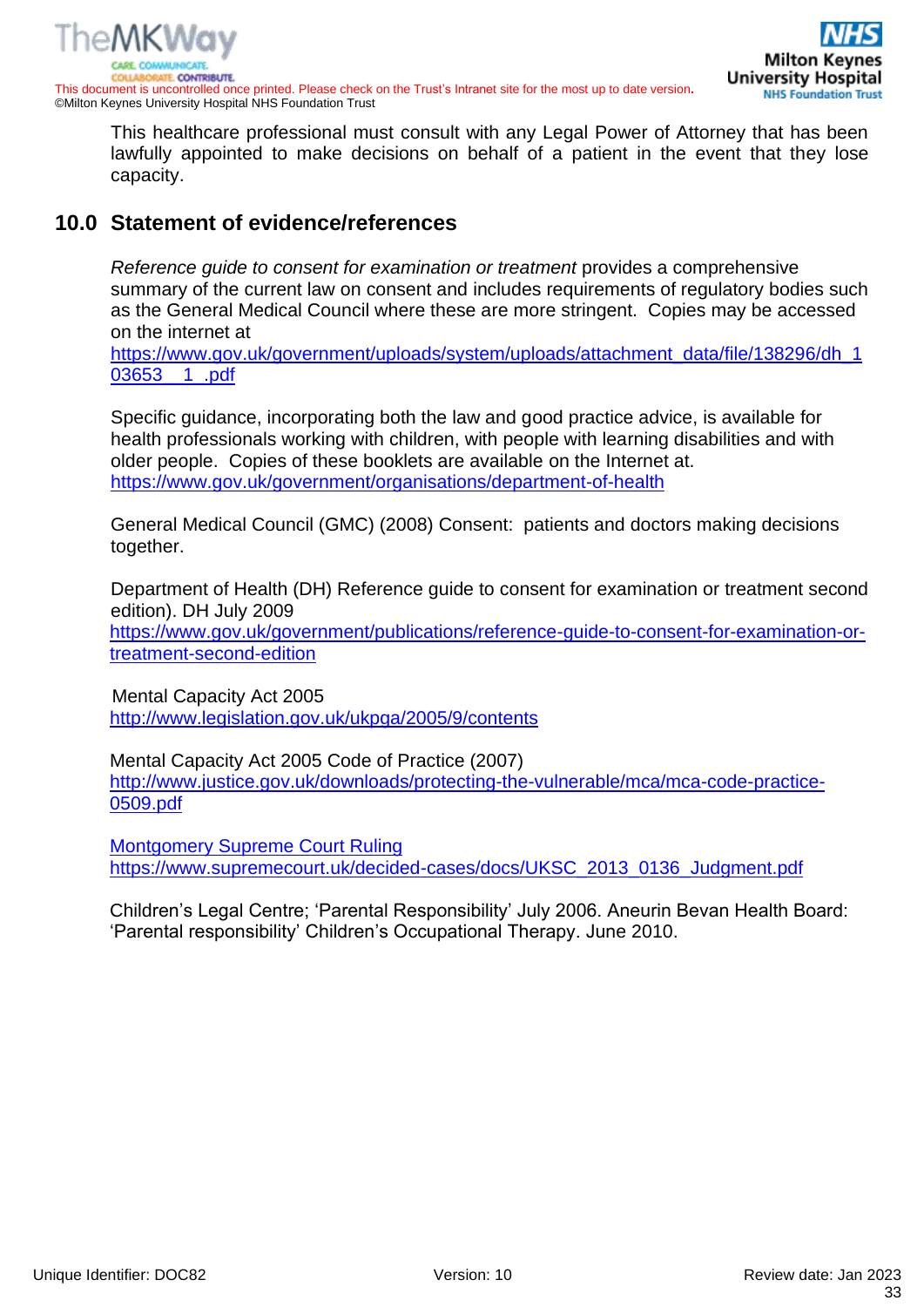

COLLABORATE, CONTRIBUTE.

This document is uncontrolled once printed. Please check on the Trust's Intranet site for the most up to date version**.** ©Milton Keynes University Hospital NHS Foundation Trust



### <span id="page-33-0"></span>**11.0 Governance**

### <span id="page-33-1"></span>**11.1 Document review history**

| <b>Version number</b> | <b>Review date</b> | <b>Reviewed by</b> | <b>Changes made</b>                                     |
|-----------------------|--------------------|--------------------|---------------------------------------------------------|
|                       | 09/2002            |                    | New Policy                                              |
|                       | 11/2004            |                    | Review and update                                       |
| 3                     | 09/2006            |                    | Review and update                                       |
|                       | 03/2008            |                    | Appendix K replaced                                     |
| 5                     | 05/2008            |                    | Appendix K updated as a link                            |
| 6                     | 09/2008            |                    | Document updated to reflect legislative changes         |
|                       | 09/2011            |                    | Document updated to reflect legislative and regulatory  |
|                       |                    |                    | changes                                                 |
| 8                     | 04/2012            |                    | Minor change to inquest diagram                         |
| 9                     | 11/13              |                    | Review & update post 2012 never event & to map          |
|                       |                    |                    | <b>NHSLA</b> standards                                  |
| 10                    | 18/8/15            |                    | Legislative changes post policy review by Trust's legal |
|                       |                    |                    | providers                                               |
| 11                    | 16/12/19           |                    | <b>Policy review</b>                                    |

### <span id="page-33-2"></span>**11.2 Consultation History**

| <b>Stakeholders</b><br>Name/Board                                | Area of<br><b>Expertise</b> | <b>Date Sent</b>    | <b>Date</b><br><b>Received</b> | <b>Comments</b>                                                                                                                                                                                                                  | <b>Changes Made</b>                                                                                          |
|------------------------------------------------------------------|-----------------------------|---------------------|--------------------------------|----------------------------------------------------------------------------------------------------------------------------------------------------------------------------------------------------------------------------------|--------------------------------------------------------------------------------------------------------------|
| Capsticks Legal<br>Team                                          | Law                         | 7 July 2015         |                                | Yes                                                                                                                                                                                                                              | Policy redrafted to<br>meet changes post<br>Montgomery legal<br>ruling                                       |
| <b>Clinical Board</b>                                            | <b>Cross</b><br>specialty   | 9 September<br>2015 | $Sep -$<br>December<br>2015    | Yes:<br>Postal votes<br>Straight to test<br>Anaesthetic consent<br>Consent stickers<br>Nurse consenting<br>Interventional<br>procedure consenting<br>Documenting<br>withdrawn consent<br>Consenting in OPD<br>setting - capacity | (Discussed after<br>Montgomery<br>presentation in<br>January 2016 by<br>Capsticks with some<br>changes made) |
| Acute User -<br>Consultant, Matrons<br>& Heads of<br>Departments | Cross<br>specialty          | September<br>2015   | $Sep -$<br>October<br>2015     | As above                                                                                                                                                                                                                         | As above                                                                                                     |
| Consultant, Matrons<br>& Heads of<br>Departments                 | Cross<br>specialty          | August 2019         | August 2019                    | Paedatric information<br>received, Head of<br>Midwifery review,<br>various consultant<br>responses                                                                                                                               | Additonal information<br>to support paediatric<br>consent. Addition of<br>consent to robotic<br>surery       |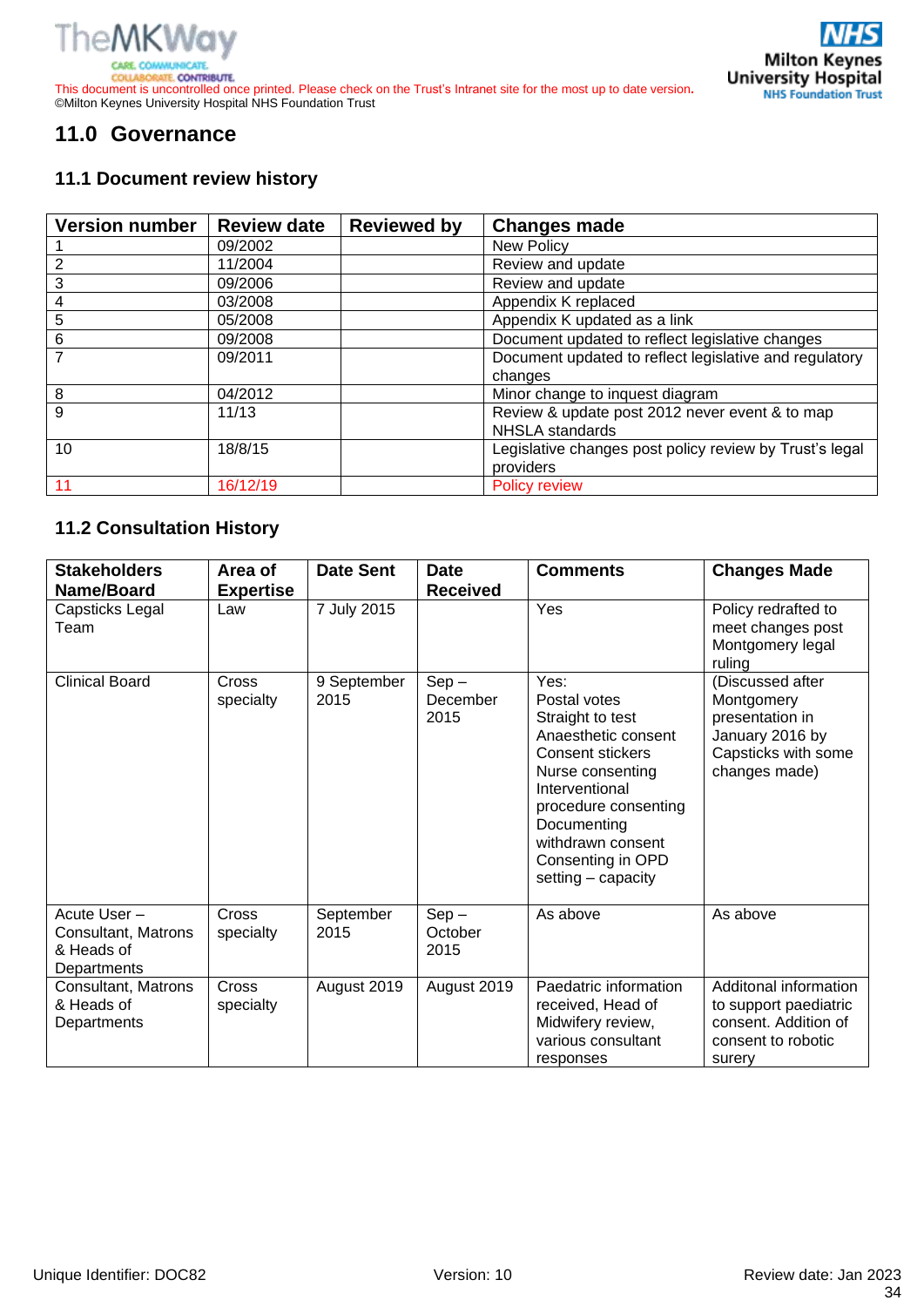



### <span id="page-34-0"></span>**11.3 Audit and monitoring**

This Policy outlines the process for document development will be monitored on an ongoing basis. The centralisation of the process for development of documents will enable the Trust to audit more effectively. The centralisation in recording documents onto a Quality Management database will ensure the process is robust.

| <b>Audit/Monitoring</b>                                                   | Tool                   | <b>Audit</b>             | <b>Frequency</b> | <b>Responsible</b>     |
|---------------------------------------------------------------------------|------------------------|--------------------------|------------------|------------------------|
| <b>Criteria</b>                                                           |                        | Lead                     | of Audit         | <b>Committee/Board</b> |
| Monitoring of incidents reported<br>where consent has been<br>compromised | Documentation<br>Audit | Speciality<br>audit lead | Annually         | <b>CAEB</b>            |
| Process of obtaining and recording<br>consent                             |                        |                          |                  |                        |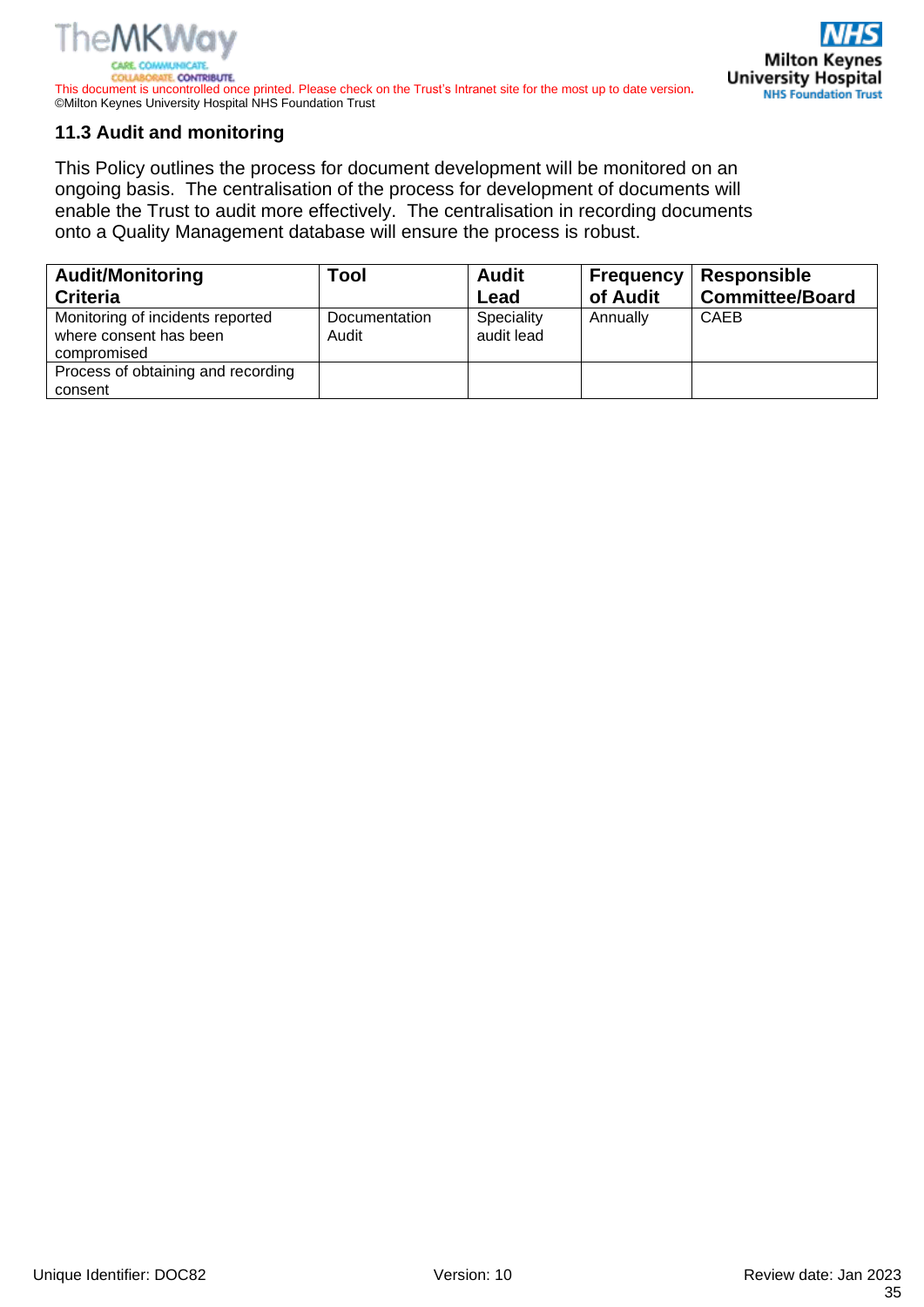

#### <span id="page-35-0"></span>**11.4 Equality Impact Assessment**

As part of its development, this policy and its impact on equality has been reviewed. The purpose of the assessment is to minimise and if possible remove any disproportionate impact on the grounds of race, gender, disability, age, sexual orientation, religion or belief, pregnancy and maternity, gender reassignment or marriage and civil partnership. No detriment was identified.

| <b>Equality Impact Assessment</b>                                                |                 |                                                            |                                       |                                                                                  |  |  |  |
|----------------------------------------------------------------------------------|-----------------|------------------------------------------------------------|---------------------------------------|----------------------------------------------------------------------------------|--|--|--|
| <b>Division</b>                                                                  |                 |                                                            | <b>Department</b>                     |                                                                                  |  |  |  |
| <b>Person completing</b><br>the EqIA                                             |                 |                                                            | <b>Contact No.</b>                    |                                                                                  |  |  |  |
| <b>Others involved:</b>                                                          |                 |                                                            | Date of assessment:                   |                                                                                  |  |  |  |
| <b>Existing</b><br>policy/service                                                |                 |                                                            | New policy/service                    |                                                                                  |  |  |  |
|                                                                                  |                 |                                                            |                                       |                                                                                  |  |  |  |
| Will patients, carers, the public or staff be<br>affected by the policy/service? |                 |                                                            | Staff                                 |                                                                                  |  |  |  |
| If staff, how many/which groups will be<br>effected?                             |                 | All staff                                                  |                                       |                                                                                  |  |  |  |
|                                                                                  |                 |                                                            |                                       |                                                                                  |  |  |  |
| <b>Protected</b><br>characteristic                                               | Any impact?     |                                                            | <b>Comments</b>                       |                                                                                  |  |  |  |
| Age                                                                              | <b>NO</b>       |                                                            | fair treatment for patients and staff | Positive impact as the policy aims to recognise diversity, promote inclusion and |  |  |  |
| Disability                                                                       | <b>NO</b>       |                                                            |                                       |                                                                                  |  |  |  |
| Gender reassignment                                                              | <b>NO</b>       |                                                            |                                       |                                                                                  |  |  |  |
| Marriage and civil<br>partnership                                                | $\overline{NO}$ |                                                            |                                       |                                                                                  |  |  |  |
| Pregnancy and<br>maternity                                                       | <b>NO</b>       |                                                            |                                       |                                                                                  |  |  |  |
| Race                                                                             | $\overline{NO}$ |                                                            |                                       |                                                                                  |  |  |  |
| Religion or belief                                                               | <b>NO</b>       |                                                            |                                       |                                                                                  |  |  |  |
| Sex                                                                              | <b>NO</b>       |                                                            |                                       |                                                                                  |  |  |  |
| Sexual orientation                                                               | <b>NO</b>       |                                                            |                                       |                                                                                  |  |  |  |
|                                                                                  |                 |                                                            |                                       |                                                                                  |  |  |  |
| What consultation method(s) have you<br>carried out?                             |                 | For example: focus groups, face-to-face meetings, PRG, etc |                                       |                                                                                  |  |  |  |
| How are the changes/amendments to the<br>policies/services communicated?         |                 | For example: email, meetings, intranet post, etc           |                                       |                                                                                  |  |  |  |
| What future actions need to be taken to overcome any barriers or discrimination? |                 |                                                            |                                       |                                                                                  |  |  |  |
| Who will lead this?<br>Who will lead this?                                       |                 |                                                            | Who will lead this?                   | Who will lead this?                                                              |  |  |  |
|                                                                                  |                 |                                                            |                                       |                                                                                  |  |  |  |
|                                                                                  |                 |                                                            |                                       |                                                                                  |  |  |  |
| Review date of EqIA                                                              |                 |                                                            |                                       |                                                                                  |  |  |  |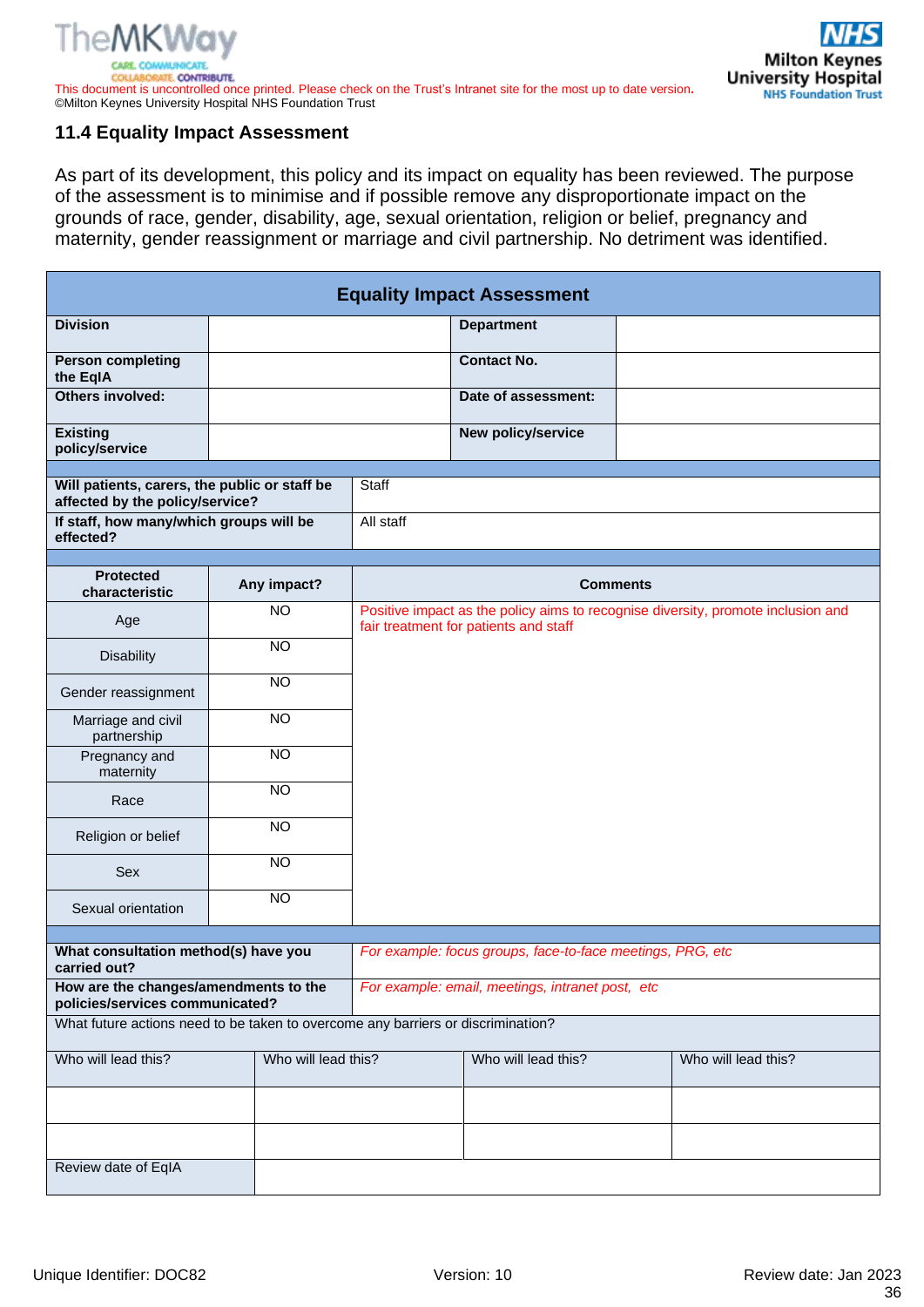

# <span id="page-36-0"></span>**Appendix 1: Consent Quick Reference Guide**

### **13 key points on consent: the law in England When do health professionals need consent from patients?**

- 1. Before you examine, treat or care for competent adult patients you must obtain their consent.
- 2. Adults are always assumed to be competent unless demonstrated otherwise. If you have doubts about their competence, the question to ask is: "can this patient understand and weigh up the information needed to make this decision?" Unexpected decisions do not prove the patient is incompetent but may indicate a need for further information or explanation.
- 3. Patients may be competent to make some health care decisions, even if they are not competent to make others.
- 4. Giving and obtaining consent is usually a process, not a one-off event. Patients can change their minds and withdraw consent at any time. If there is any doubt, you should always check that the patient still consents to your caring for or treating them.

### **Can children give consent for themselves?**

5. Before examining, treating or caring for a child, you must also seek consent. Young people aged 16 and 17 are presumed to have the competence to give consent for themselves. Younger children who understand fully what is involved in the proposed procedure can also give consent (although their parents will ideally be involved). In other cases, some-one with parental responsibility must give consent on the child's behalf, unless they cannot be reached in an emergency. If a competent child consents to treatment, a parent **cannot** over-ride that consent. Legally, a parent can consent if a competent child refuses, but it is likely that taking such a serious step will be rare.

### **Who is the right person to seek consent?**

6. It is always best for the person actually treating the patient to seek the patient's consent. However, you may seek consent on behalf of colleagues if you are capable of performing the procedure in question, or if you have been specially trained to seek consent for that procedure.

### **What information should be provided?**

- 7. Patients need sufficient information before they can decide whether to give their consent: for example information about the benefits and risks of the proposed treatment, and alternative treatments. If the patient is not offered as much information as they reasonably need to make their decision, and in a form they can understand, their consent may not be valid.
- 8. Consent must be given voluntarily: not under any form of duress or undue influence from health professionals, family or friends.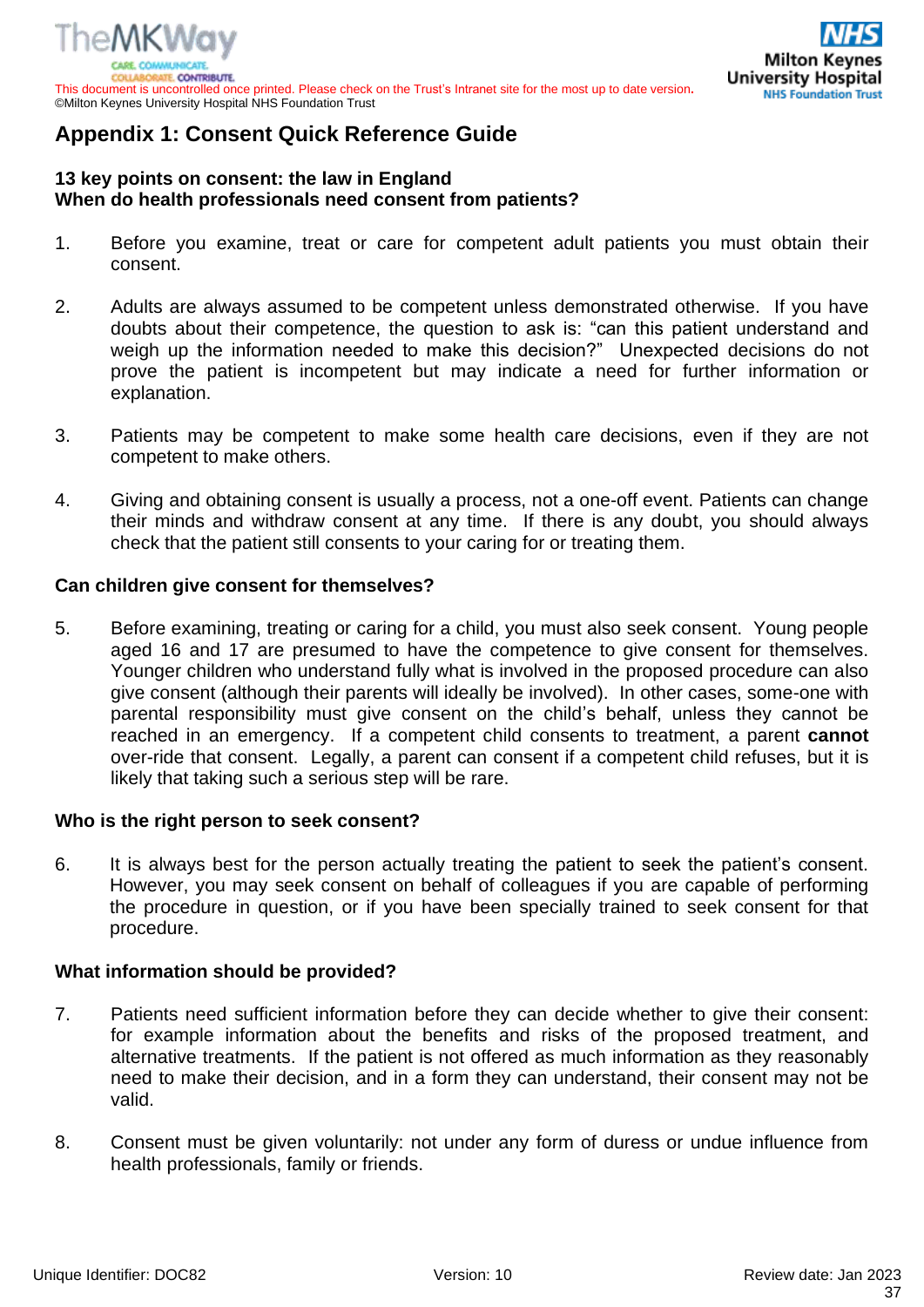



### **Does it matter how the patient gives consent?**

9. No: consent can be written, oral or non-verbal. A signature on a consent form does not itself prove the consent is valid – the point of the form is to record the patient's decision, and also increasingly the discussions that have taken place. Your Trust or organisation may have a policy setting out when you need to obtain written consent.

#### **Refusal of treatment**

- 10. Competent adult patients are entitled to refuse treatment, even when it would clearly benefit their health. The only exception to this rule is where the treatment is for a mental disorder and the patient is detained under the Mental Health Act 1983.
- 11 A competent pregnant woman may refuse any treatment, even if this would be detrimental to the fetus.

#### **Adults who do not have the capacity to give consent**

- 12. **No-one** can give consent on behalf of an adult without the capacity to consent (except under some circumstances when the person has appointed a Lasting Power of Attorney to make specific health decisions or has been appointed to do so by the Courts). However, you may still treat such a patient if the treatment would be in their best interests. 'Best interests' go wider than best medical interests, to include factors such as the wishes and beliefs of the patient when competent, their current wishes, their general well-being and their spiritual and religious welfare. People close to the patient may be able to give you information on some of these factors. Where the patient has never been competent, relatives, carers and friends may be best placed to advise on the patient's needs and preferences.
- 13. If a person who lacks capacity has clearly indicated in the past, while competent, that they would refuse treatment in certain circumstances (an 'advance refusal'), and those circumstances arise, you must abide by that refusal.

**This summary cannot cover all situations. For more detail, consult the** *Reference guide to consent for examination or treatment,* **available from the NHS Response Line 08701 555 455 at** [https://www.gov.uk/government/publications/reference-guide-to-consent-for-examination-or](https://www.gov.uk/government/publications/reference-guide-to-consent-for-examination-or-treatment-second-edition)[treatment-second-edition](https://www.gov.uk/government/publications/reference-guide-to-consent-for-examination-or-treatment-second-edition)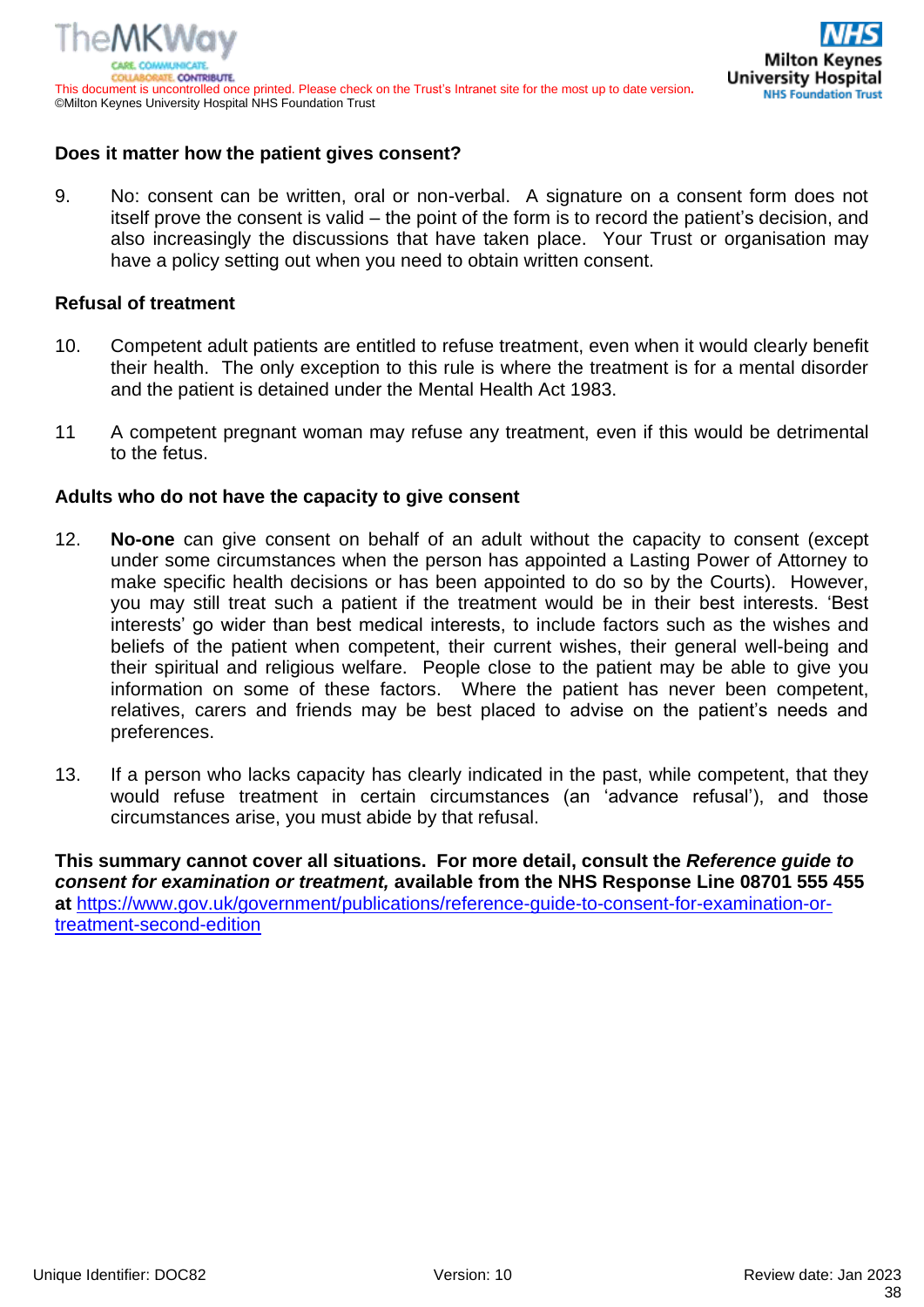

©Milton Keynes University Hospital NHS Foundation Trust

**Milton Key University Hospital NHS Foundation Trust** 

# <span id="page-38-0"></span>**Appendix 2: Current list of consent forms in use in Milton Keynes Hospital NHS Foundation Trust**

**Consent Form 1** Patient agreement to investigation or treatment

**Consent Form 2** Parental agreement to investigation or treatment for a child or young person

**Consent Form 3** Patient/Parental agreement to investigation or treatment (Procedures where consciousness not impaired)

**Consent Form 4** Form for adults who are unable to consent to investigation or treatment

**Consent Form** Urological Surgery – Agreement to Investigation or Treatment (Form1)

**Consent Form Continualmic procedures-Agreement to investigation or treatment** 

**Consent to Post Mortem**

Consent to a hospital post mortem examination on a baby or child Consent to a hospital post mortem examination on an adult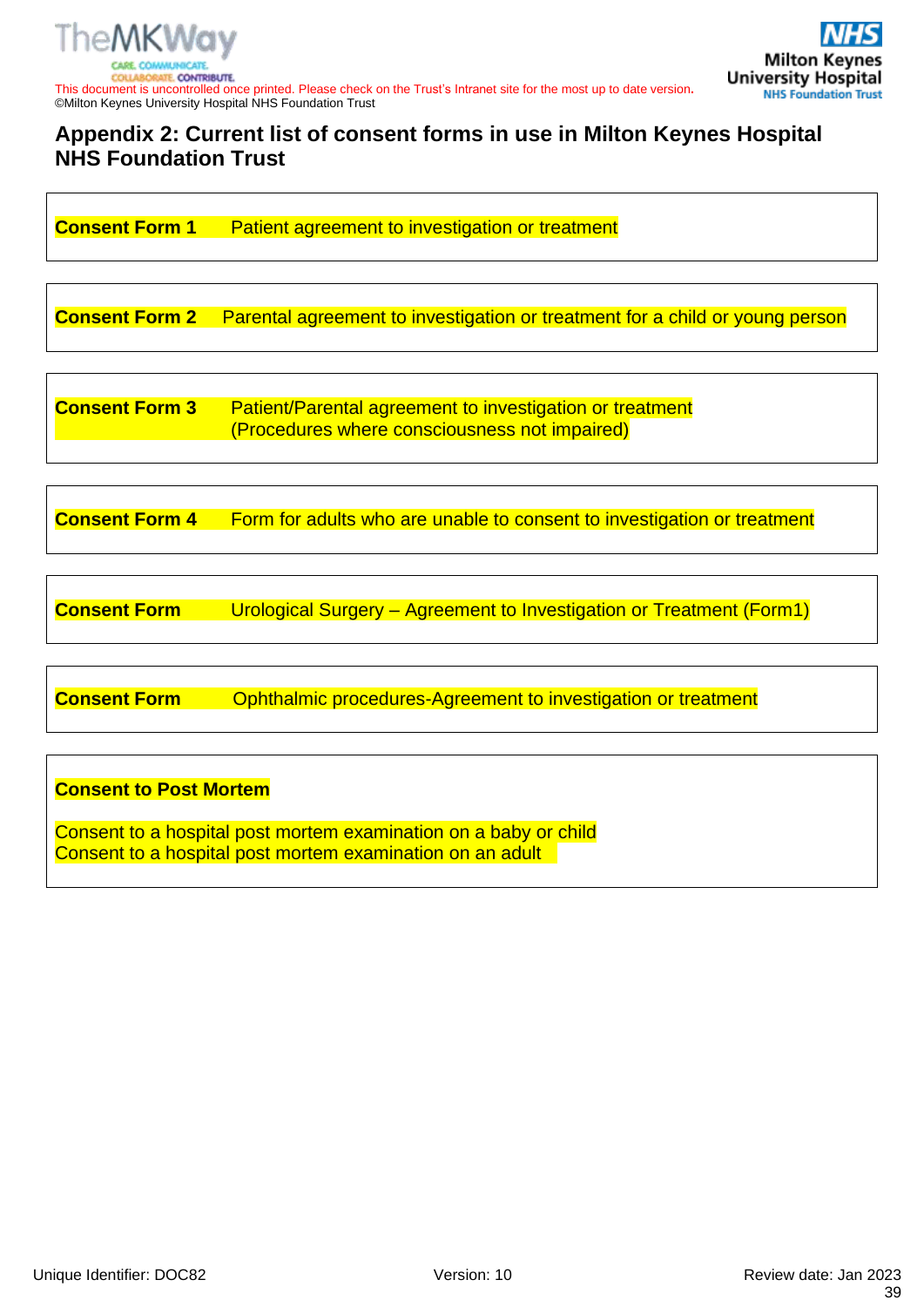# <span id="page-39-0"></span>**Appendix 3: Seeking consent: remembering the patient's perspective**

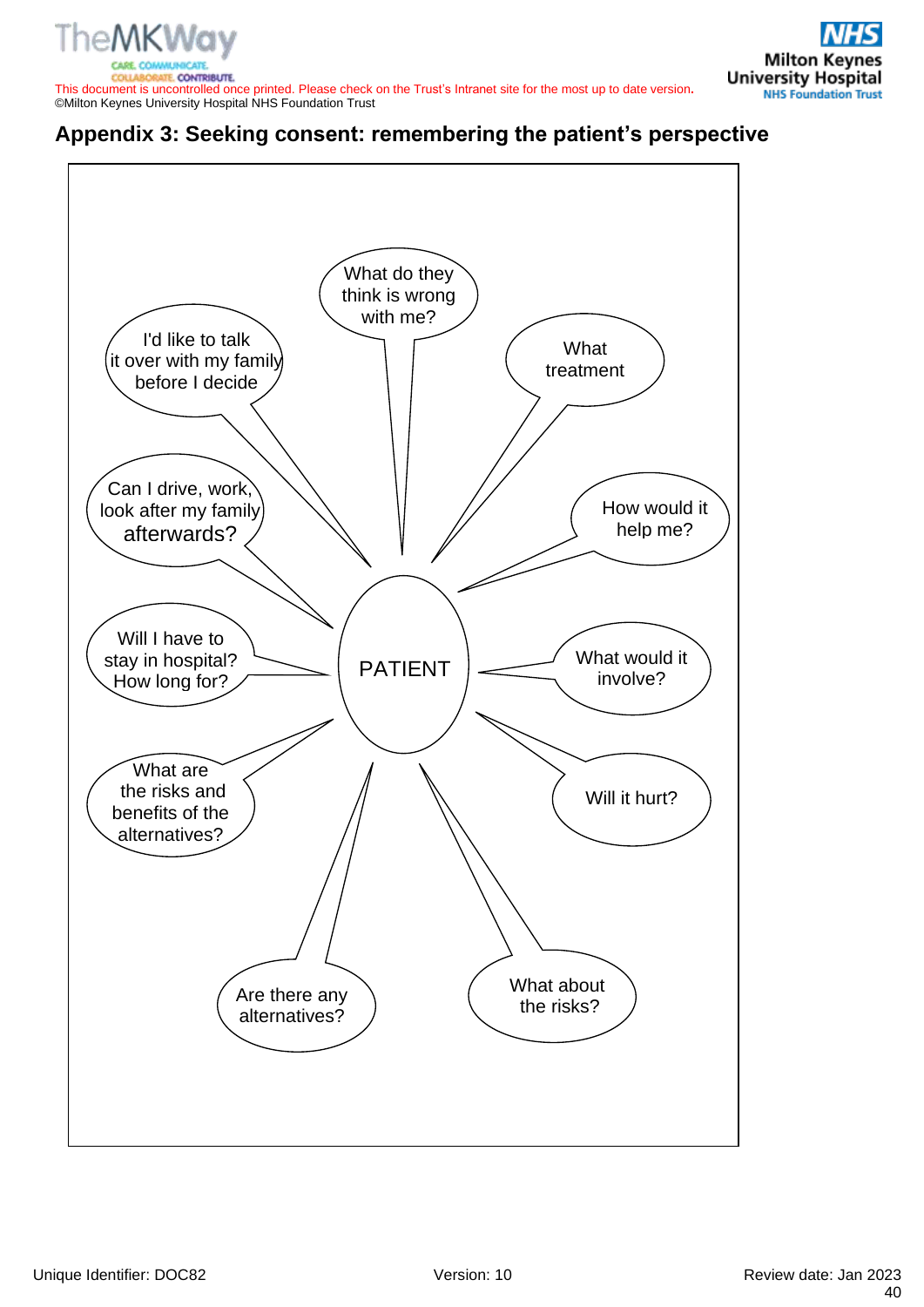



# <span id="page-40-0"></span>**Appendix 4: The Human Rights Act 1998**

### **The Human Rights Act 1998**

The Trust aims to ensure that all policies and procedures are compliant with the Human Rights Act 1998 which came into force in October 2000 and incorporates into English law the European Convention on Human Rights. Where it is not clear whether any particular action may contravene the Act, or where there appears to be a conflict between competing human rights, legal advice should be sought and documented. In the first instance the Legal Manager or the Medical Director should be consulted and an expert legal opinion obtained if necessary

The extracts from the European Convention that should be considered alongside this policy are:

- Article2: Right to life
- Article 3: Right to freedom from inhuman and degrading treatment (could cover medical research)
- Article 8: Right to respect for private and family life
- Article 9: Freedom of thought, conscience and religion (especially in the case of Jehovah's Witnesses

Because of the implications of the Act, the Trust should seek legal advice whenever capacity is uncertain or whenever a patient lacks capacity but the close relatives disagree with the proposed treatment.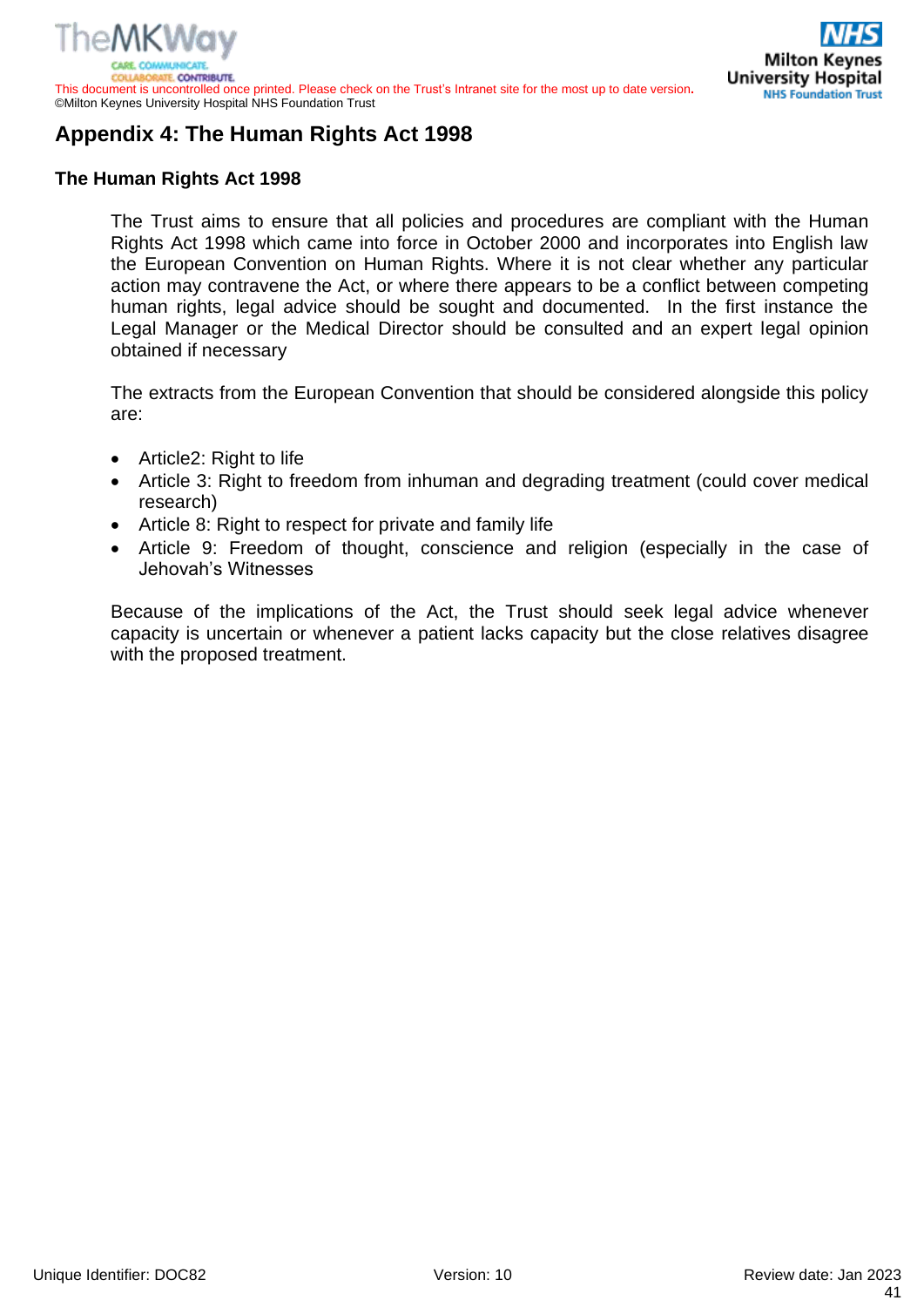# <span id="page-41-0"></span>**Appendix 5: Consent and the Responsibility of Health Professionals**

Consent may be obtained by a medical practitioner, dentist or other health care professional. However, it is **not** appropriate to delegate the obtaining of consent to a junior doctor or other health care professional with insufficient understanding of the proposed procedure. Medical practitioners and all health care professionals are responsible for ensuring that, **before the start of any examination or treatment,** the patient has been given sufficient time and information to make an informed decision and has given consent to the procedure or investigation.

In respect of medical practitioners, the GMC in 'Seeking Patients' Consent: the Ethical Considerations' 1999 offers the following guidance;

*'If you are the doctor providing treatment or undertaking an investigation, it is your responsibility to discuss with the patient and obtain consent, as you will have a comprehensive understanding of the procedure or treatment, how it is carried out, and the risks attached to it. Where this is not practicable, you may delegate these tasks provided you ensure that the person to whom you delegate:*

- *is suitably trained and qualified;*
- *has sufficient knowledge of the proposed investigation or treatment, and understands the risks involved and if possible* **be competent** to perform the treatment or procedure in question.
- *acts in accordance with the guidance in this [GMC]booklet'* (as referred to above, page 9).
- No Pre registration doctors (FY1'S) are allowed to obtain consent.
- All Registered doctors (FY2'S) and above are either trained to perform procedures or trained to take consent for the procedure.
- Any healthcare practitioners taking consent are expected to keep a record in their log books plus additional documentation of procedures they are trained to perform and/or obtain consent.
- Consultants teach and supervise the consenting process for all other junior medical staff and authorise them to obtain consent or perform a particular procedure.
- All medical practitioners must ensure that rules are followed in the process of consenting patients for examination and treatment.
- If a healthcare practitioner taking consent is unable to answer all questions raised by the patient, the practitioner is to seek advice from a more senior practitioner and respond appropriately to the patient.

For health care professionals **other than medical practitioners** who undertake to obtain consent, for example:

- in nurse-led clinics
- nurse practitioners
- urology clinical practitioners
- nurse endoscopists
- midwives
- professions allied to medicine

the GMC principles will also apply provided that the following criteria are complied with.

The health care professional obtaining the consent: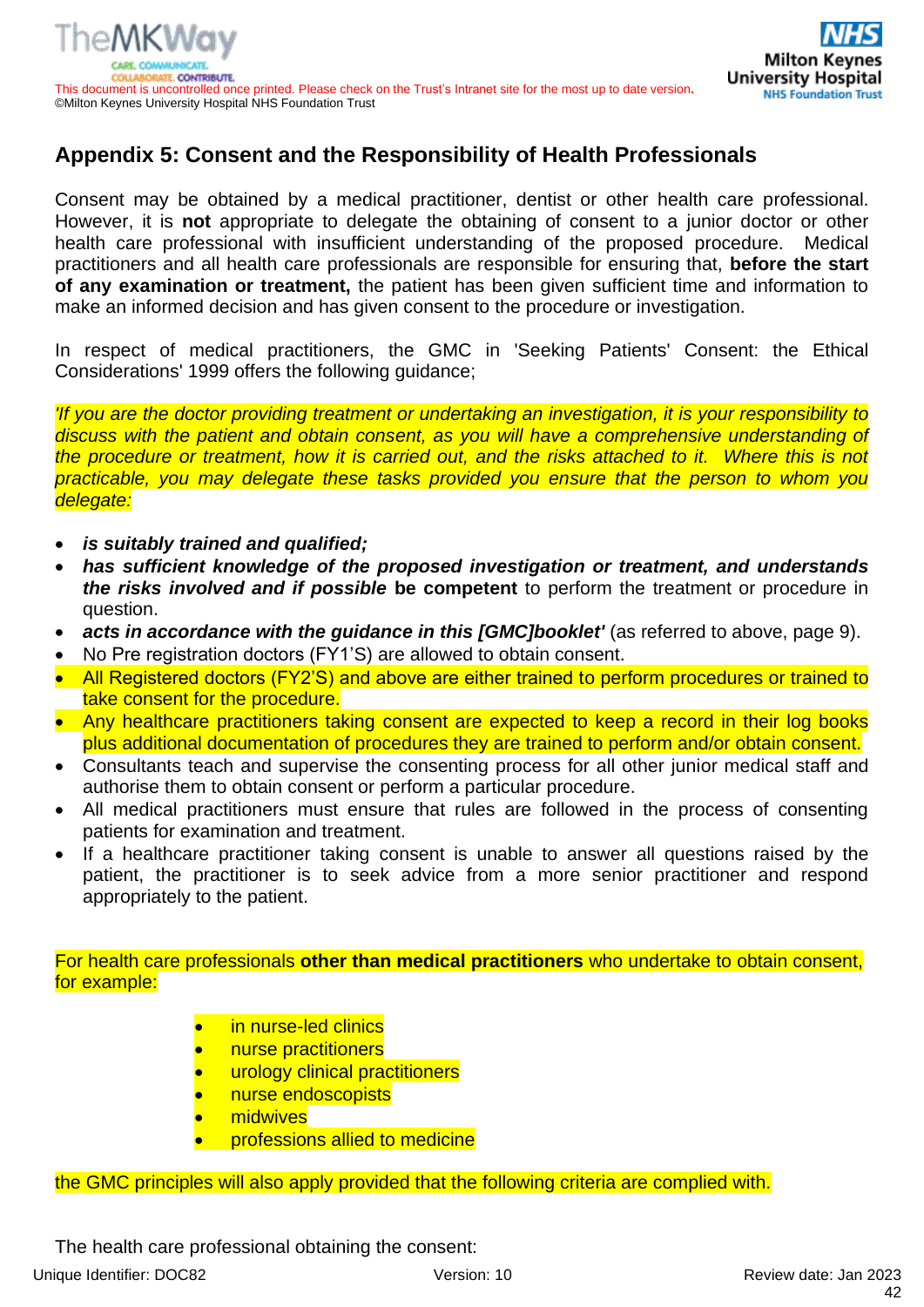

- **must** have **achieved and maintained** the agreed competencies in obtaining informed consent
- must be fully conversant with the procedure for which consent is being sought.

The patient undergoing the treatment or procedure:

- **must be** made aware of the implications of the treatment including pre-operative, perioperative, and post-operative effects and consequences
- **must wherever possible be provided with** adequate literature describing the procedure, its benefits, risks and alternatives and the opportunity offered to discuss this information with the health care professional concerned.
- **must** be aware of the professional background of the health care professional concerned and also have access to the delegating health care professional, if required, to answer any outstanding questions**.**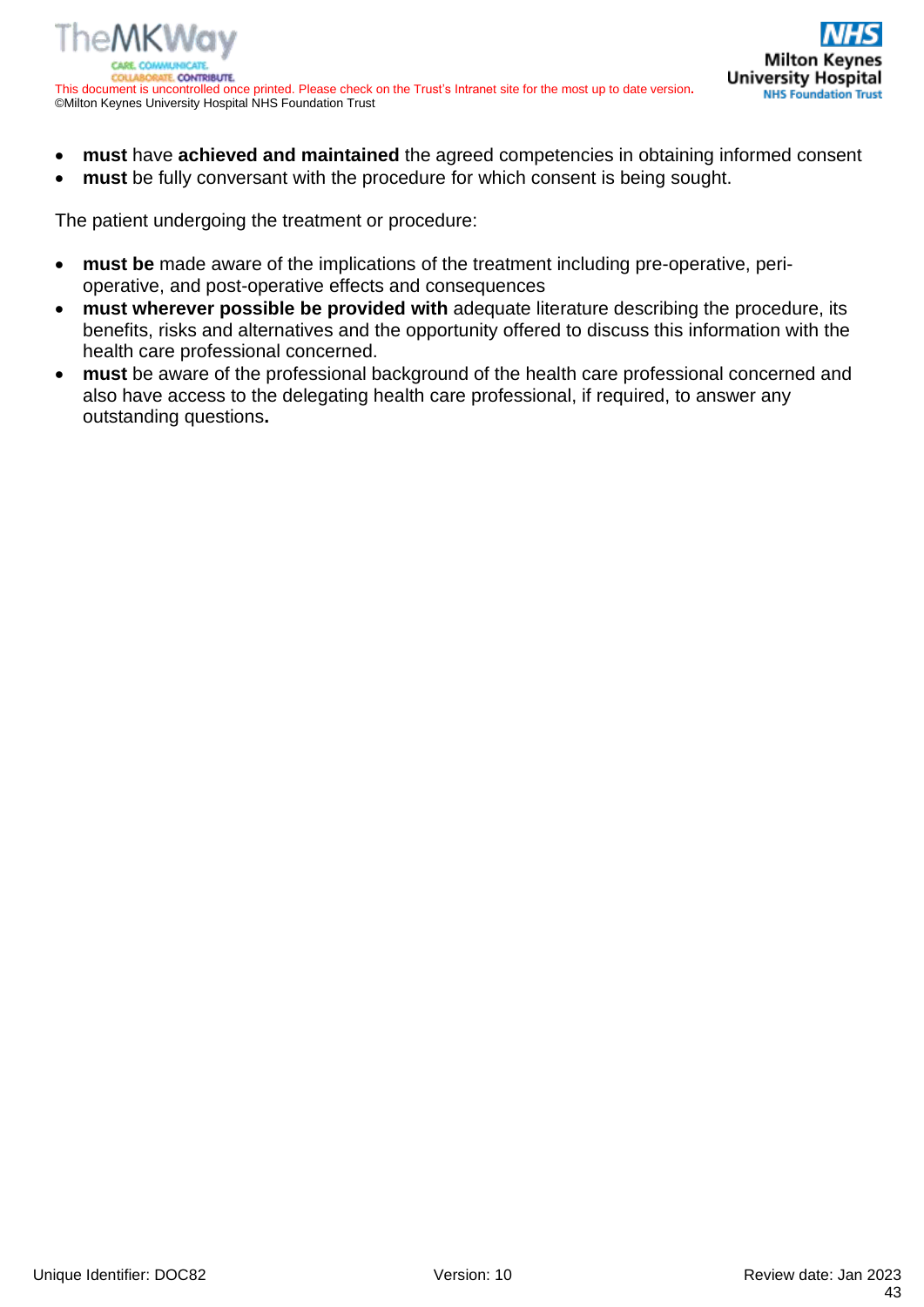

# <span id="page-43-0"></span>**Appendix 6: Advance Directives (or Living Wills)**

Some patients who lack capacity may have an 'Advance Directive'. 'Advance Directives' (sometimes termed living wills), are statements made by patients, when competent, about how they wish to be treated should they become incompetent at some stage in the future. The statement will have legal force provided the patient:

- is competent when making the advance statement;
- has sufficient information to make an informed choice;
- makes that choice voluntarily.

and

- the advance directive is sufficiently specific to be applicable to the treatment in question;
- there is no reason to believe that the patient has changed his/her mind.

Failure to abide by a valid advance directive leaves a doctor vulnerable to civil or criminal proceedings in battery and disciplinary proceedings before the General Medical Council.

Health professionals must, therefore, respect any refusal of treatment stipulated when the patient was competent, provided the above criteria are met. For further information please see 'Guidelines for Dealing With Patients who Have an Advance Directive/Living Will' the British Medical Association's 1995 guidance "Advance Statements about Medical Treatment" and "Reference Guide to Consent for Examination or Treatment (2001) Section 19 to 19.3, Chapter 1.